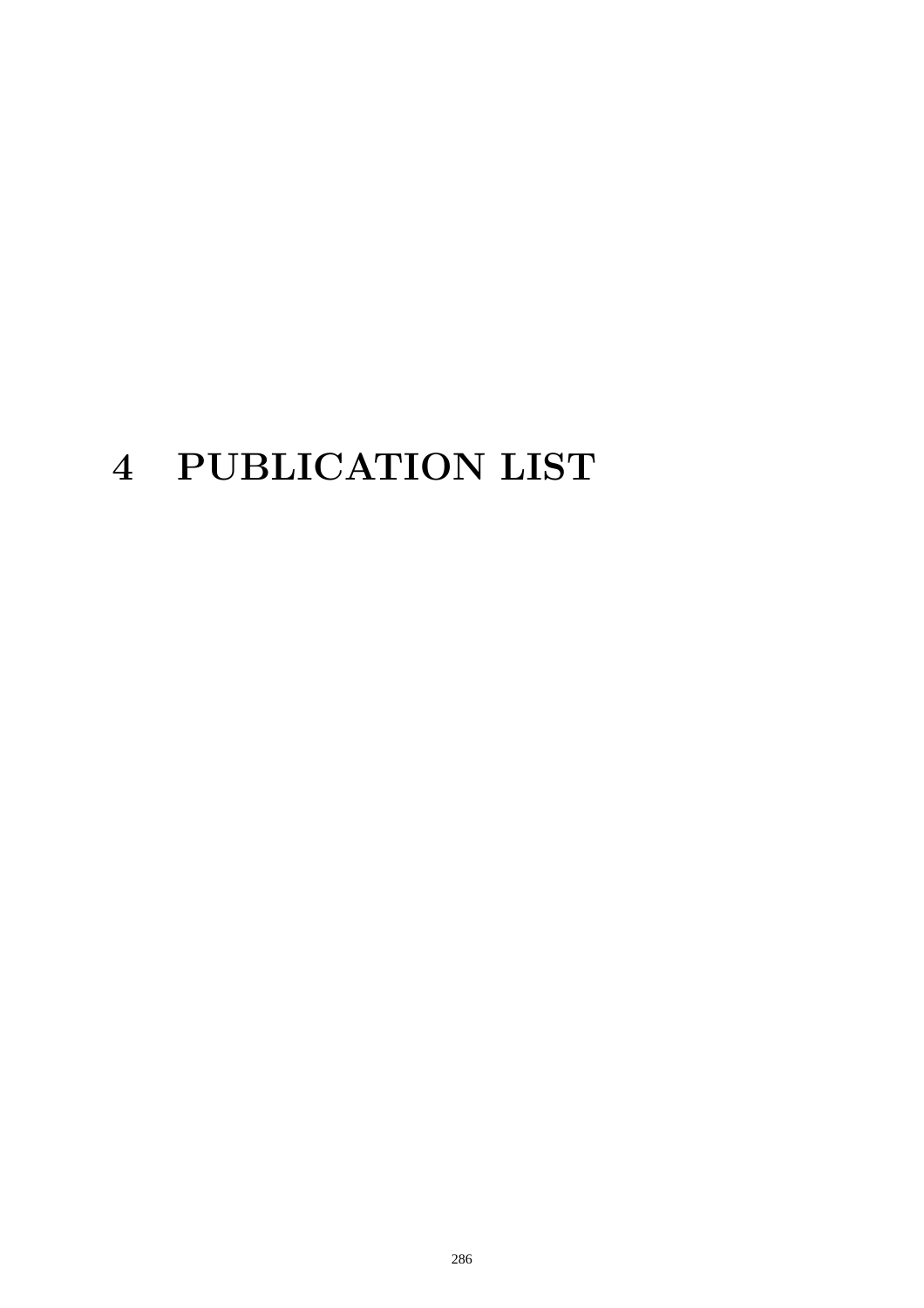Example:

**LASTNAME, Firstname** [ project class;  $\#$  points (A),  $\#$  points (B),  $\#$  points (C) ]  $(Page \#)$ 

- **—** *Project title*
	- 1. First paper
		- Names of Authors, etc.
	- 2. Second paper

...

# *✷* ISSP Joint Research Projects

# **ADACHI, Takahiro** [ C class; 8000 (A), 1000 (B), 300 (C) ] (217)

**—** *Heat Transfer Characteristics of Condensate Film Flow along Vertical Plates with Microscopic Grooves*

- 1. Linear stability of flow in rectangular ducts in the vicinity of the critical aspect ratio Takahiro ADACHI: European Journal of Mechanics B/Fluids 41 (2013) 163–168
- 2. Velocity and temperature profiles extending over the liquid and gas phases of two-phase flow falling down vertical plates

Takahiro ADACHI: Applied Thermal Engineering 51 (2013) 827e832

3. Heat Transfer Enhancement of the Film Flow Falling along Vertical Fluted Plates Shouta SATO and Takahiro ADACHI: Proceedings of 4th International Conference on Simulation and Modeling Methodologies, Technologies and Applications(Vienna, Austria,2014)

**AKAI, Hisazumi** [ B class; 0 (A), 800 (B), 500 (C) ] (135)

**—** *Electronic structure of rare earth magnets*

1. Role of N in a permanent magnet material  $Sm<sub>2</sub>Fe<sub>17</sub>N<sub>x</sub>$ M. Ogura, A. Mashiyama, and H. Akai: submitted to J. Phys. Soc. Jpn. (2015).

**ANDO, Yasunobu** [ C class; 0 (A), 2500 (B), 1700 (C) ] (104)

**—** *Nano-capacitance analysis based on density functional theory with applied bias*

**AOKI, Hideo** [ C class; 0 (A), 4000 (B), 0 (C) ] (163)

**—** *Non-equilibrium phase transitions in superconductors and electron-phonon systems*

1. Interaction quench in the Holstein model: Thermalization crossover from electron- to phonondominated relaxation

Yuta Murakami, Philipp Werner, Naoto Tsuji and Hideo Aoki: Phys. Rev. B **91**, 045128 (2015).

- 2. Supersolid phase accompanied by a quantum critical point in the intermediate coupling regime of the Holstein model Yuta Murakami, Philipp Werner, Naoto Tsuji and Hideo Aoki: Phys. Rev. Lett. **113**, 266404
- $(2014)$ . 3. Nonequilibrium dynamical mean-field theory and its applications Hideo Aoki, Naoto Tsuji, Martin Eckstein, Marcus Kollar, Takashi Oka and Philipp Werner: Rev. Mod. Phys. **86**, 779 (2014).
- 4. Nonequilibrium dynamical cluster theory Naoto Tsuji, Peter Barmettler, Hideo Aoki and Philipp Werner: Phys. Rev. B **90**, 075117 (2014).
- 5. Light-induced collective pseudospin precession resonating with Higgs mode in a superconductor Ryusuke Matsunaga, Naoto Tsuji, Hiroyuki Fujita, Arata Sugioka, Kazumasa Makise, Yoshinori Uzawa, Hirotaka Terai, Zhen Wang, Hideo Aoki, and Ryo Shimano: Science **345**, 1145 (2014).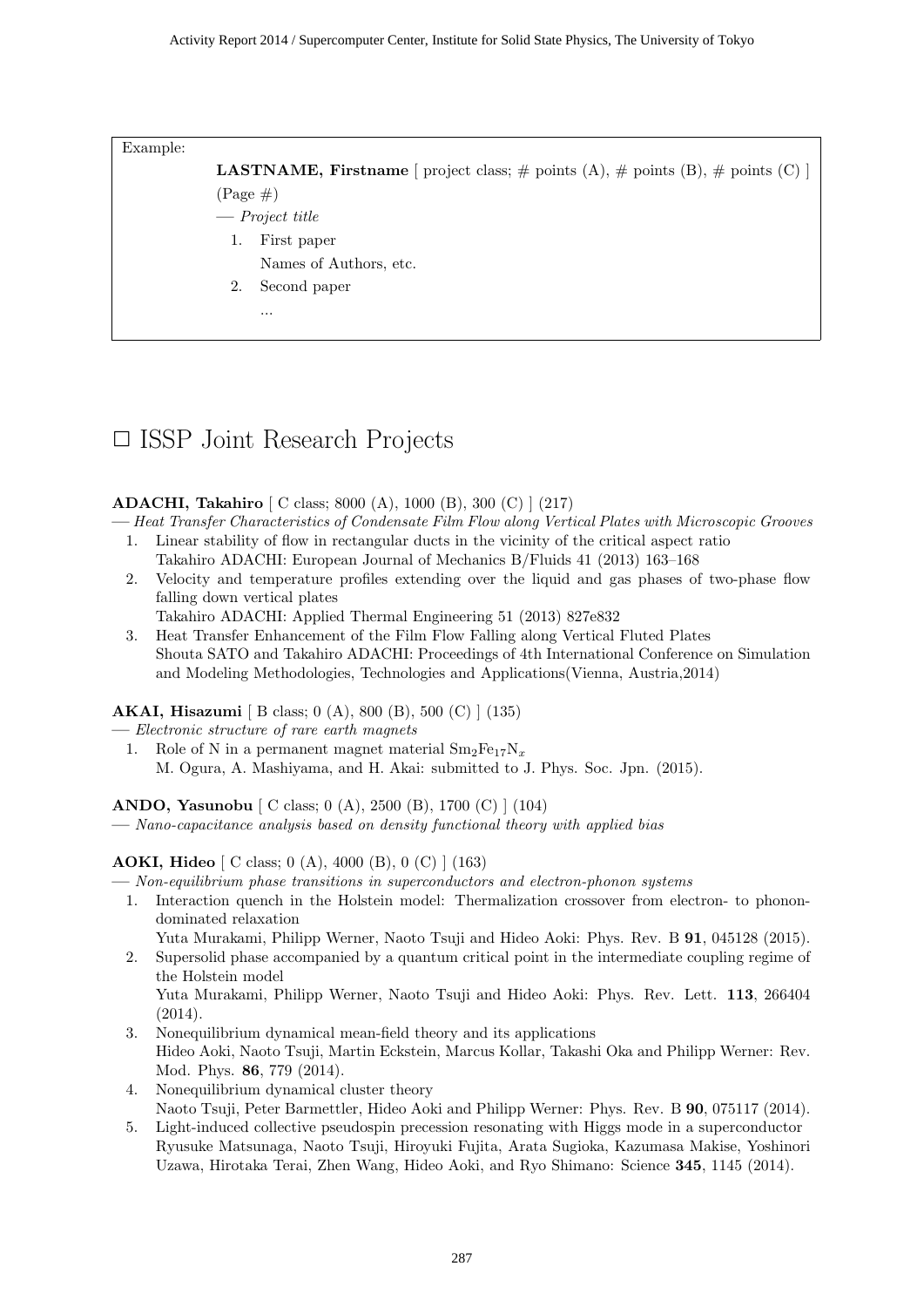**ARAIDAI, Masaaki** [ C class; 0 (A), 4000 (B), 900 (C) ] (137) **—** *First-Principles Modeling on Emerging Memory Devices*

#### **ARAKAWA, Naoya** [ B class; 0 (A), 600 (B), 0 (C) ] (152)

**—** *Microscopic theory for transport phenomena of multi-orbital strongly correlated electron systems*

- 1. Orbital-cooperative spin fluctuation and orbital-dependent transport in Ru oxides N. Arakawa: Phys. Rev. B **90** (2014) 245103.
- 2. Many-body effects on the resistivity of a multiorbital system beyond Landau's Fermi-liquid theory N. Arakawa: arXiv:1503.06937; accepted for publication in Modern Physics Letters B as an invited brief review article.
- 3. Controlling spin Hall effect by using a band anticrossing and nonmagnetic impurity scattering T. Mizoguchi and N. Arakawa: arXiv:1411.5432.

**ARAKI, Takeaki** [ B class; 1800 (A), 700 (B), 0 (C) ] (248)

- **—** *Conformations of polymer chains in nematic liquid crystals II*
	- 1. Controlled motion of a Janus particle in periodically phase-separating binary fluids T. Araki and S. Fukai: Soft Matter **11** (2015) 3470–3479.
	- 2. Nematic caps on a colloidal particle in a nematogenic liquid under electric field T. Uchida, T. Araki and A. Onuki: Soft Matter **11** (2015) 2874

#### **ARITA, Ryotaro** [ C,D class; 0 (A), 18500 (B), 2300 (C) ] (23)

- **—** *Study of strongly-correlated multiorbital systems with continuous-time quantum Monte Carlo method*
- **—** *Study of multi-orbital correlated electron systems by cluster dynamical mean field theory*
- **—** *Nonempirical study of superconductivity in correlated fullerenes*
- 1. Effect of Hund's coupling on nonlocal correlations: a cluster DMFT study Y. Nomura, S. Sakai and R. Arita: arXiv:1408.4402
- 2. Unified understanding of superconductivity and the Mott transition in alkali-doped fullerides from first principles
	- Y. Nomura, S. Sakai, M. Capone and R. Arita: submitted

#### **DEKURA, Haruhiko** [ C class; 0 (A), 1000 (B), 0 (C) ] (140)

**—** *First-principles calculations of iron solid solution effects on the lattice thermal conductivity of lower mantle minerals*

#### **EGAMI, Yoshiyuki** [ C class; 0 (A), 1500 (B), 3200 (C) ] (97)

**—** *Development and application of first-principles simulator for dynamics of electron transport*

1. First-principles calculation method for electron transport based on grid Lippmann-Schwinger equation

Y. Egami, S. Iwase, S. Tsukamoto, T. Ono and K. Hirose: submitted to Phys. Rev. E.

# **FUCHIZAKI, Kazuhiro** [ C class; 17000 (A), 2500 (B), 0 (C) ] (200)

- **—** *Slow Dynamical Processes in Nonequilibrium Metastable States*
- 1. Melting Behavior of a Model Molecular Crystalline GeI<sup>4</sup>
	- K. Fuchizaki and Y. Asano: J. Phys. Soc. Jpn. **84** (2015) in press.

# **FUJIMOTO, Yoshitaka** [ C class; 20500 (A), 0 (B), 0 (C) ] (53)

**—** *Atomic structures, structural stabilities, and electronic properties of impurity-doped carbon-based materials*

- 1. Hydrogen adsorption and anomalous electronic properties of nitrogen-doped graphene Y. Fujimoto and S. Saito: Journal of Applied Physics **115**, 153701 (2014).
- 2. Electronic structures of hexagonal boron-nitride monolayer: strain-induced effects Y. Fujimoto, T. Koretsune, and S. Saito: Journal of the Ceramic Society of Japan **122**, 346 (2014).
- 3. Adsorption of Molecules on Nitrogen-Doped Graphene: A First-Principles Study
	- Y. Fujimoto and S. Saito: JPS Conference Proceedings, **4**, 012002 (2015).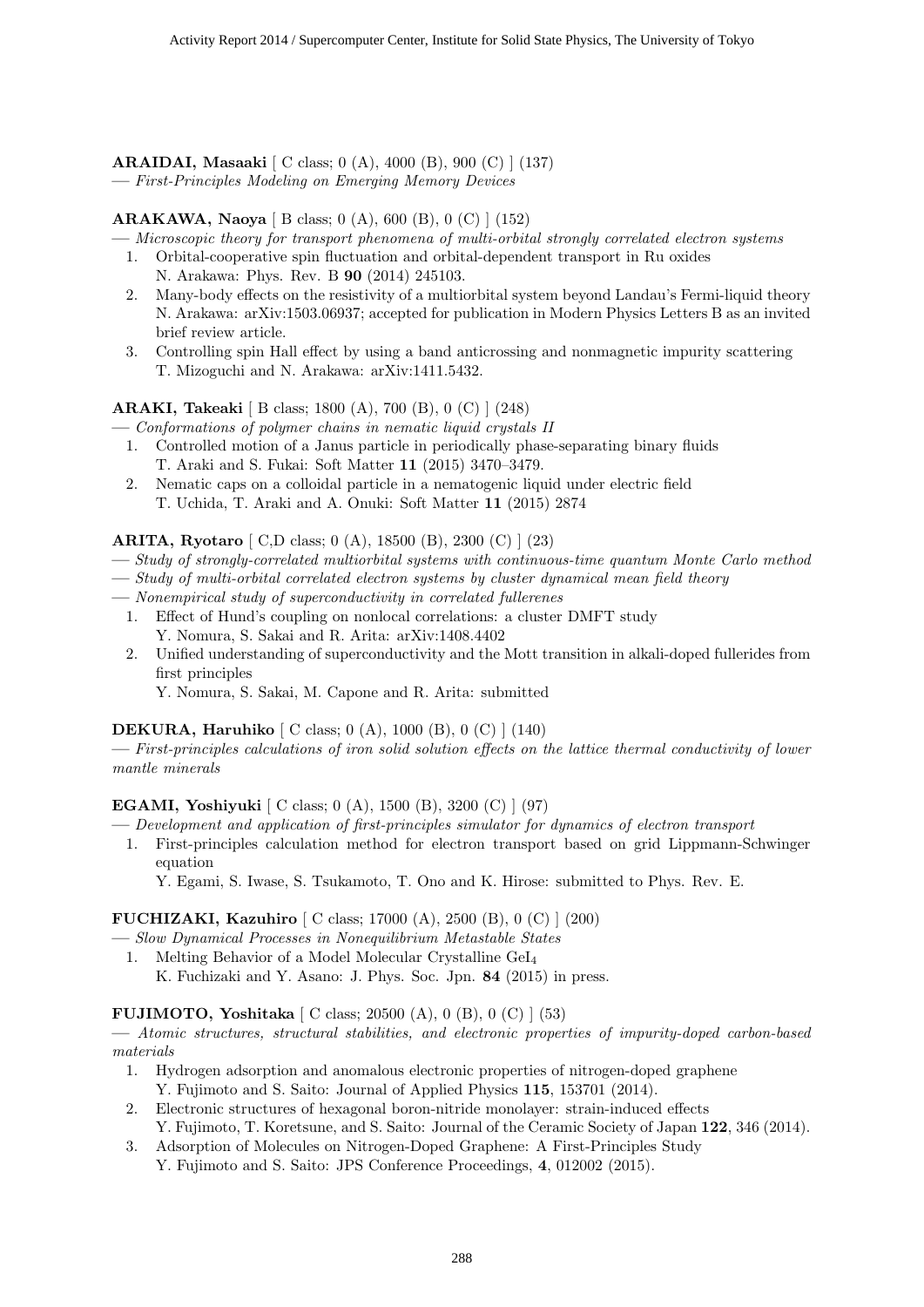- 4. Pyridine-Type Defects in Graphene: Stability, Reactivity and Electronic Property Y. Fujimoto: Advances in Materials Science Research Vol.18 (Nova Science Publishers, USA), pp.91 (2015).
- 5. Electronic structures and stabilities of bilayer graphene doped with boron and nitrogen Y. Fujimoto and S. Saito: Surface Science, in press.
- 6. Atomic geometries and electronic structures of hexagonal boron-nitride bilayers under strain Y. Fujimoto and S. Saito: Submitted.

#### **FUJIWARA, Susumu** [ B class; 0 (A), 600 (B), 0 (C) ] (264)

**—** *Molecular Simulation Study of Micellar Shape Change in Amphiphilic Solution*

- 1. Molecular Dynamics Simulation of Micellar Shape Transition in Amphiphilic Solutions S. Fujiwara, M. Hashimoto, Y. Tamura, H. Nakamura and R. Horiuchi: Plasma Fusion Res. **9** (2014) 3401067.
- 2. Molecular Dynamics Simulation of Phase Behavior in a Bolaamphiphilic Solution S. Fujiwara, T. Miyata, M. Hashimoto, Y. Tamura, H. Nakamura and R. Horiuchi: Plasma Fusion Res., in press.
- 3. Melt memory of a spherulite nucleus formed through a seeding process in the crystal growth of isotactic polystyrene

M. Hashimoto, J. Ohishi, S. Moriya and S. Fujiwara: Polymer J., in press.

#### **FUKUI, Ken-Ichi** [ E class; 0 (A), 5000 (B), 3500 (C) ] (80)

**—** *Structural and Electronic Properties of Solid / Liquid Interfaces Using First-Principles and Classical Molecular Dynamics*

**—** *First-Principles and Classical Molecular Dynamics Investigations of Electrolyte Solution / Electrode Interfaces*

#### **FURUKAWA, Akira** [ C class; 11500 (A), 6500 (B), 0 (C) ] (202)

- **—** *Hydrodynamic effects on the collective dynamics of soft matter systems*
- **—** *Rheology of heterogeneous soft matter systems*

Lett.

- 1. Activity-induced clustering in model dumbbell swimmers: The role of hydrodynamic interactions a) A. Furukawa, D. Marenduzzo, and M.E. Cates, Phys. Rev. E, **90**, 022303 (2014).
- 2. Probing colloidal gels at multiple lengthscales: the role of hydrodynamics C. P. Royall, J. Eggers, A. Furukawa, and H. Tanaka, accepted for publication in Phys. Rev.

#### **FUSEYA, Yuki** [ B class; 3400 (A), 0 (B), 0 (C) ] (169)

- **—** *Enhancement mechanism of dynamical spin-fluctuation in iron-based superconductors*
- **—** *Effect of spin-orbit interactions in thermoelectric materials*
- 1. Theoretical study of correlation between spin fluctuations and Tc in isovalent-doped 1111 ironbased superconductors Hayato Arai, Hidetomo Usui, Katsuhiro Suzuki, Yuki Fuseya, and Kazuhiko Kuroki: Phys. Rev.

B **91**, 134511 (2015).

**GOHDA, Yoshihiro** [ C class; 0 (A), 4000 (B), 2100 (C) ] (94)

- **—** *Interface magnetic anisotropy of NdFeB magmets*
- 1. Strain effects on the magnetic anisotropy of  $Y_2Fe_{14}B$  examined by first-principles calculations Z. Torbatian, T. Ozaki, S. Tsuneyuki, and Y. Gohda: Appl. Phys. Lett. **104**, 242403 (2014).

**HAMADA, Ikutaro** [ C class; 6500 (A), 500 (B), 0 (C) ] (87)

- **—** *Density functional theory study of stability and dynamics of metal nanoclusters on a silicon surface*
	- 1. Room-temperature-concerted switch made of a binary atom cluster E. Inami, I. Hamada, K. Ueda, M. Abe, S. Morita, Y. Sugimoto: Nat. Commun. 6, 6231 (2015)

**HAMAMOTO, Yuji** [ E class; 0 (A), 2000 (B), 2700 (C) ] (98)

**—** *First principles calculation of van der Waals interaction in Pt clusters on graphene*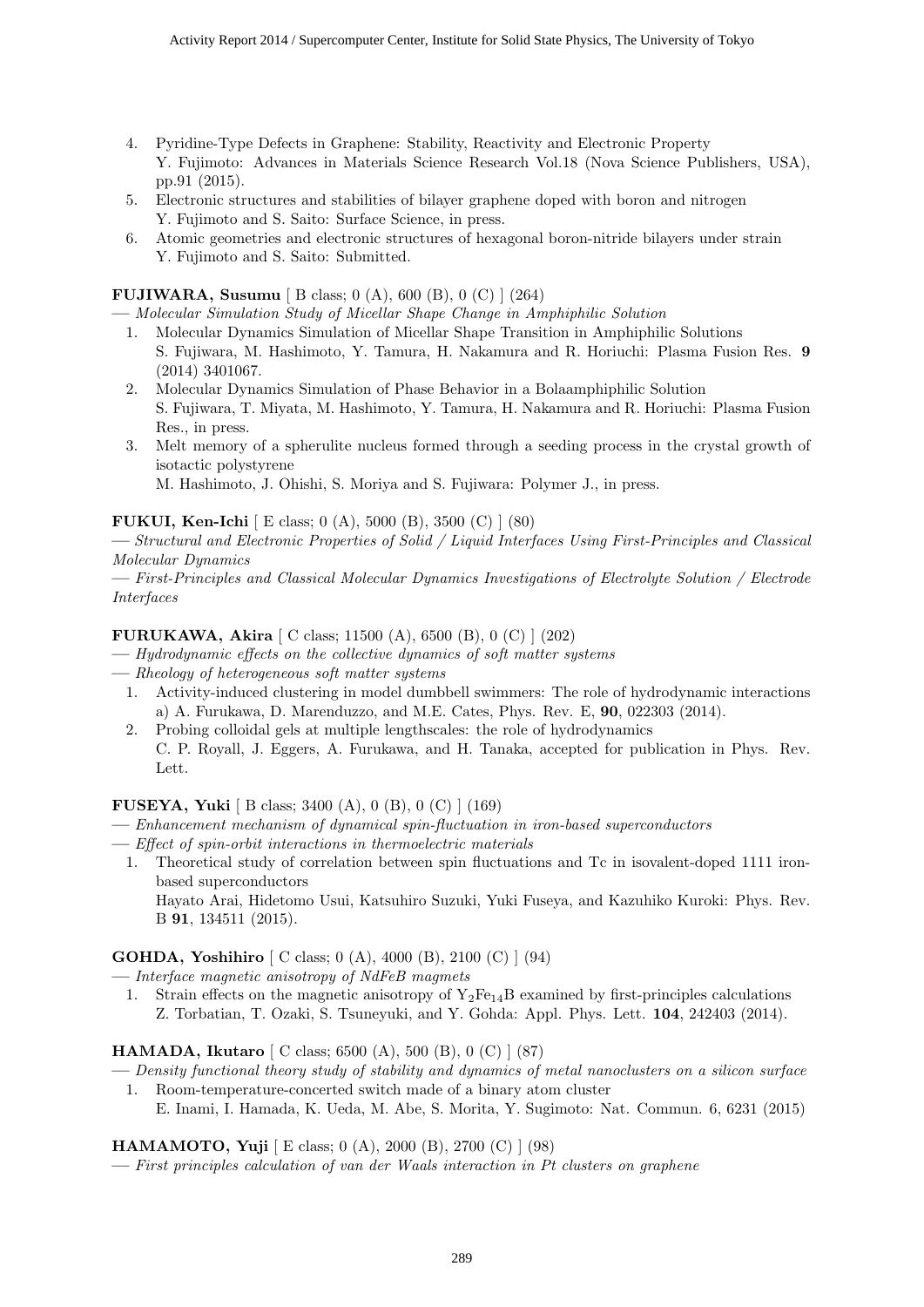**HARADA, Kenji** [ C class; 4000 (A), 4500 (B), 900 (C) ] (212)

- **—** *Numerical study of non-magnetic phase in quantum spin systems*
	- 1. Thermal phase transition of generalized Heisenberg models for SU(N) spins on square and honeycomb lattices

T. Suzuki, K. Harada, H. Matsuo, S. Todo, and N. Kawashima: Physical Review B **91** (2015) 094414.

#### **HASHIMOTO, Tamotsu** [ C class; 0 (A), 1000 (B), 0 (C) ] (262)

**—** *Molecular dynamics simulation of ferroelectrics using shell models*

1. Dielectric properties of  $BaTiO<sub>3</sub>$  by molecular dynamics simulations using a shell model T. Hashimoto and H. Moriwake: Molecular Simulation, in press.

**HATSUGAI, Yasuhiro** [ C class; 16000 (A), 5000 (B), 1000 (C) ] (199)

**—** *Numerical studies of bulk-edge correspondence*

- 1. Topological Order Parameters of the Spin-1/2 Dimerized Heisenberg Ladder in Magnetic Field T. Kariyado and Y. Hatsugai, arXiv:1412.7901
- 2. Disentangled Topological Numbers by a Purification of Entangled Mixed States for Non-Interacting Fermion Systems

T. Fukui and Y. Hatsugai, Journal of the Physical Society of Japan, 84, 043703 (2015).

- 3. Survival of sharp n=0 Landau levels in massive tilted Dirac fermions: Role of the generalized chiral operator
	- Y. Hatsugai, T. Kawarabayashi and Hideo, Aoki, Phys. Rev. B**91** 085112 (2015).
- 4. Flat bands in the Weaire―Thorpe model and silicene
	- Y. Hatsugai, K. Shiraishi and Hideo, Aoki, New J. Phys. 17 025009 (2015).
- 5. Entanglement Chern Number for an Extensive Partition of a Topological Ground State T. Fukui and Y. Hatsugai, Journal of the Physical Society of Japan, 83, 113705 (2014).
- 6. Characterizing weak topological properties: Berry phase point of view Y. Yoshimura, K.-I. Imura, T. Fukui and Y. Hatsugai, Phys. Rev. B**90**, 155443 (2014).
- 7. Fractionally Quantized Berry Phase, Adiabatic Continuation, and Edge States T. Kariyado and Y. Hatsugai, Phys. Rev. B**90**, 085132 (2014).
- 8. Polarization as a topological quantum number in graphene H. Aoki and Y. Hatsugai, Phys. Rev. B**90**, 045206 (2014).

#### **HATTORI, Ken** [ B class; 1500 (A), 0 (B), 0 (C) ] (131)

- **—** *Model calculations in Si surfaces with adsorbates*
	- 1. Surface structure and electronic states of epitaxial *β*-FeSi<sub>2</sub>(100)/Si(001) thin films: Combined quantitative LEED, *ab initio* DFT, and STM study O. Romanyuk, K. Hattori, M. Someta, H. Daimon: Phys. Rev. B **90** (2014) 155305.

#### **HIDA, Kazuo** [ B class; 800 (A), 600 (B), 0 (C) ] (255)

**—** *Numerical Study of One Dimensional Frustrated Quantum Spin Systems*

1. Ground-State Phases of Anisotropic Mixed Diamond Chains with Spins 1 and 1/2 : K. Hida: J. Phys. Soc. Jpn. 83 (2014) 114711

#### **HIRAI, Kunitomo** [ B class; 0 (A), 300 (B), 100 (C) ] (143)

**—** *Electronic State and Proximity Effects around Interface in Layered Superlattices*

**HIROSE, Kenji** [ C class; 2500 (A), 1000 (B), 700 (C) ] ()

**—** *Multi-scale Electric and Thermal Transport Calculations*

#### **HOSHI, Takeo** [ E class; 0 (A), 13500 (B), 2200 (C) ] (58)

**—** *Parallelized ultra-large-scale electronic-structure theory based on first principle calculation and novel numerical method*

1. Novel linear algebraic theory and one-hundred-million-atom quantum material simulations on the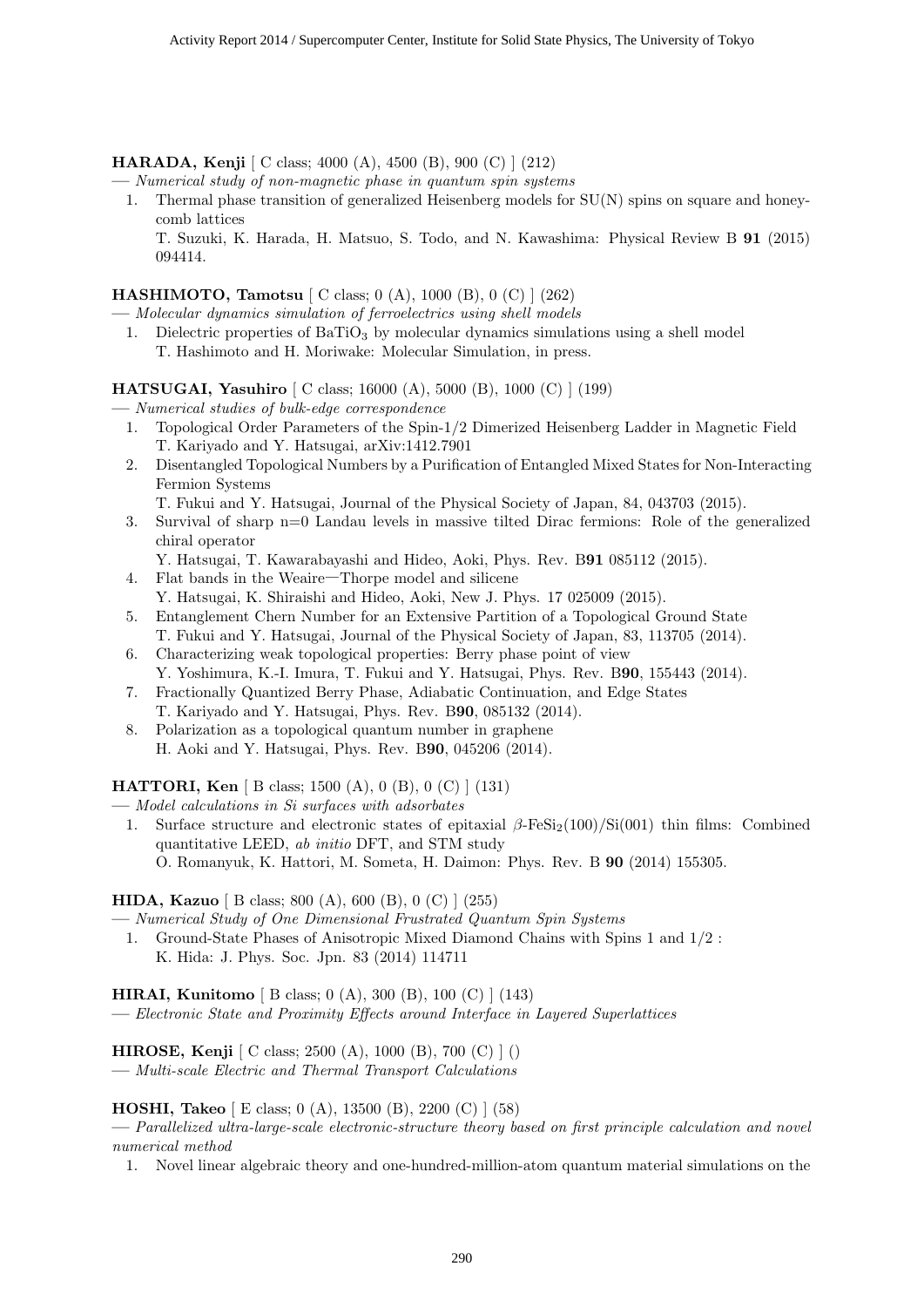K computer

T. Hoshi, T. Sogabe, T. Miyata, D. Lee, S.-L. Zhang, H. Imachi, Y. Kawai, Y. Akiyama, K. Yamazaki, S. Yokoyama, PoS 202, 065, 13 (2014).

2. Convergence analysis of the parallel classical block Jacobi method for the symmetric eigenvalue problem

Y. Yamamoto, L. Zhang and S. Kudo, JSIAM Letters, **6**, 57–60 (2014).

3. A new subtraction-free formula for lower bounds of the minimal singular value of an upper bidiagonal matrix

T. Yamashita, K. Kimura and Y. Yamamoto, Numerical Algorithms, to appear ( DOI: 10.1007/s11075- 014-9931-z )

4. Implementation details of an extended oqds algorithm for singular values S. Araki, K. Kimura, Y. Yamamoto and Y. Nakamura, JSIAM Letters, **7**, 9–12 (2015).

**HOSHINO, Shintaro** [ C class; 0 (A), 3000 (B), 0 (C) ] (171)

**—** *Monte Carlo Approach to Chiral Helimagnets*

- 1. Superconductivity from emerging magnetic moments Shintaro Hoshino and Philipp Werner: arXiv:1503.08164 (2015).
- 2. Anisotropic Magnetic Response in Kondo Lattice with Antiferromagnetic Order Taku Kikuchi, Shintaro Hoshino and Yoshio Kuramoto: J. Phys. Soc. Jpn. **83**, 114706 (2014).

# **HOTTA, Takashi** [ C class; 12000 (A), 0 (B), 0 (C) ] (156)

**—** *Study of Kondo effect in electron-phonon systems by numerical renormalization group method*

- 1. Relation between electron mass enhancement and potential shape: Numerical analysis of two-site anharmonic Holstein-Hubbard model
- Tomoya Matsuura and Takashi Hotta: J. Phys.: Conf. Ser. **592** (2015) 012144/1-6. 2. Chaos in Jahn-Teller Rattling
- Takashi Hotta and Akira Shudo: J. Phys. Soc. Jpn. **83** (2014) 083705/1-5.
- 3. Kondo Effect of a Jahn-Teller Ion Vibrating in a Cubic Anharmonic Potential Takashi Hotta: J. Phys. Soc. Jpn. **83** (2014) 104706/1-7.
- 4. Effect of phonon-mediated attraction on the Kondo phenomenon emerging from a vibrating magnetic ion

Takahiro Fuse and Takashi Hotta: JPS Conf. Proc. **3** (2014) 016024/1-6.

# **HUKUSHIMA, Koji** [ C class; 4000 (A), 10500 (B), 2000 (C) ] (203)

- **—** *A possible replica symmetry breaking in finite-dimensional statistical-mechanics models*
	- 1. Minimum vertex cover problems on random hypergraphs: Replica symmetric solution and a leaf removal algorithm
	- S.Takabe and K. Hukushima: Phys. Rev. E **89** (2014) 043801/1-4 2. Evidence of one-step replica symmetry breaking in a three-dimensional Potts glass model
		- T.Takahashi and K. Hukushima: Phys. Rev. E **91** (2015) 020102(R)/1-4

# **IGARASHI, Ryo** [ C class; 0 (A), 500 (B), 1200 (C) ] ()

**—** *Development of ALPS/MPS and its application to 2-dimensional quantum lattice system*

# **IKUHARA, Yuichi** [ C class; 0 (A), 2500 (B), 1700 (C) ] (105)

**—** *Atomic Structure and Electronic Property of Oxide Interfaces*

- 1. A dislocation core in titanium dioxide and its electornic structure R. Sun, Z. Wang, N. Shibata, and Y. Ikuharaz: RSC Adv. **5** (2015) 18506.
- 2. Misfit accomondation mechanism at the heterointerface between diamond and cubic boron nitride C. Chen, Z. Wang, T. Kato, N. Shibata, T. Taniguchi, and Y. Ikuhara: Nat. Commun. **6** (2015) 6327.
- 3. Atomic and electronic structure of the SrNbO3/SrNbO3.4 interface C. L. Chen, S. H. Lv, Z. Wang, K. Akagi, F. Lichtenberg, Y. Ikuhara, and J. G. Bednorz: Appl. Phys. Lett. **105** (2014) 221602.
- 4. Full determinination of individual reconstructed atomic columns in intermixed heterojunctions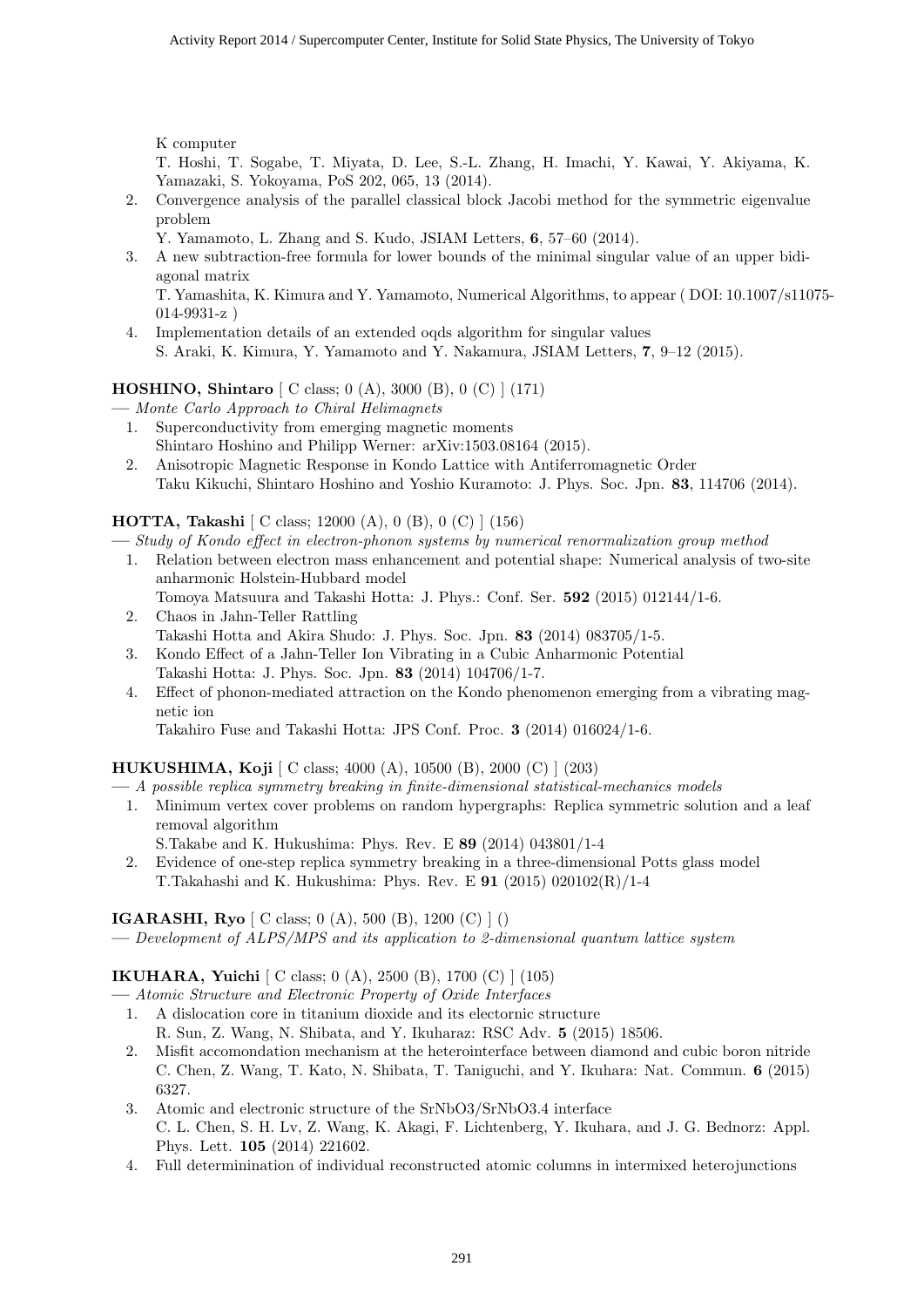Z. Wang, M. Saito, C. L. Chen, Y. Matsubara, K. Ueno, M. Kawasaki, and Y. Ikuhara: Nano Lett. **14** (2014) 6584.

- 5. Polymorphism of dislocation core structures at the atomic scale
- Z. Wang, M. Saito, K. P. McKenna, and Y. Ikuhara: Nat. Commun. **5** (2014) 3239.
- 6. Fluorine in Shark Teeth: Its direct atomic-resolution imaging and strengthening function C. L. Chen, Z. Wang, M. Saito, T. Tohei, Y. Takano, and Y. Ikuhara: Angew. Chem. **126** (2014) 1569.

#### **IMADA, Masatoshi** [ E class; 0 (A), 16000 (B), 2300 (C) ] (147)

**—** *Numerical studies on novel quantum phases induced by cooperative spin-orbit couplings and electron correlations*

- 1. Quantum Spin Liquid in Spin 1/2 J1-J2 Heisenberg Model on Square Lattice: Many-Variable Variational Monte Carlo Study Combined with Quantum-Number Projections S. Morita, R. Kaneko and M. Imada: J. Phys. Soc. Jpn. **84** (2015) 024720.
- 2. Superconductivity and its mechanism in an ab initio model for electron-doped LaFeAsO T. Misawa, M. Imada: J. Phys. Soc. Jpn. **5** (2014) 5738.
- 3. Gapless Spin-Liquid Phase in an Extended Spin 1/2 Triangular Heisenberg Model R. Kaneko, S. Morita and M. Imada: J. Phys. Soc. Jpn. **83** (2014) 093707.
- 4. First-Principles Study of the Honeycomb-Lattice Iridates Na2IrO3 in the Presence of Strong Spin-Orbit Interaction and Electron Correlations
	- Y. Yamaji, Y. Nomura, M. Kurita, R. Arita and M. Imada: Phys. Rev. Lett. **113** (2014) 107201.
- 5. Origin of High-Tc Superconductivity in Doped Hubbard Models and Their Extensions: Roles of Uniform Charge Fluctuations
	- T. Misawa and M. Imada: Phys. Rev. B **90** (2014) 115137.
- 6. Electron Correlation Effects on Topological Phases M. Imada, Y. Yamaji and M. Kurita: J. Phys. Soc. Jpn. **83** (2014) 061017.
- 7. Universal departure from Johnson-Nyquist relation caused by limited resolution Y. Yamada and M. Imada: Phys. Rev. B **89** (2014) 205421.
- 8. Metallic Interface Emerging at Magnetic Domain Wall of Antiferromagnetic Insulator: Fate of Extinct Weyl Electrons
	- Y. Yamaji and M. Imada: **4** (2014) 021035.
- 9. Variational Monte Carlo Method for Electron-Phonon Coupled Systems T. Ohgoe and M. Imada: Phys. Rev. B **89** (2014) 195139.

**INAGAKI, Kouji** [ C class; 16000 (A), 4500 (B), 3300 (C) ] (48)

**—** *First-principles meta-dynamics analysis of Catalytic Referred Etching method (Reaction barrier in etching of GaN, SiC and SiO2)*

**INAOKA, Takeshi** [ C class; 1500 (A), 500 (B), 600 (C) ] (246)

- **—** *Physical properties of low-dimensional electron systems created at solid surfaces and their control*
	- 1. Origin of the band dispersion in a metal phthalocyanine crystal S. Yanagisawa, K. Yamauchi, T. Inaoka, T. Oguchi, and I. Hamada: Phys. Rev. B **90** (2014) 245141 (6 pages).
	- 2. Tensile-strain effect of inducing the indirect-to-direct band-gap transition and reducing the bandgap energy of Ge

T. Inaoka, T. Furukawa, R. Toma, and S. Yanagisawa: submitted to J. Appl. Phys.

**ISHIHARA, Sumio** [ B class; 0 (A), 1400 (B), 0 (C) ] (175)

- **—** *Study of Non-equilibrium States in Correlated Electron Systems with Multi-degrees of Freedom*
- **—** *Dielectric and optical responses and dynamics in correlated electron systems*
	- 1. Transient Carrier Dynamics in a Mott Insulator with Antiferromagnetic Order E. Iyoda, and S. Ishihara, Phys. Rev. B **89** (2014) 125126.
	- 2. Electronic Ferroelectricity in Molecular Organic Crystals S. Ishihara, J. Phys.: Cond. Matt. **26** (2014) 493201.
	- 3. Photo-Induced Dynamics in Charge-Frustrated Systems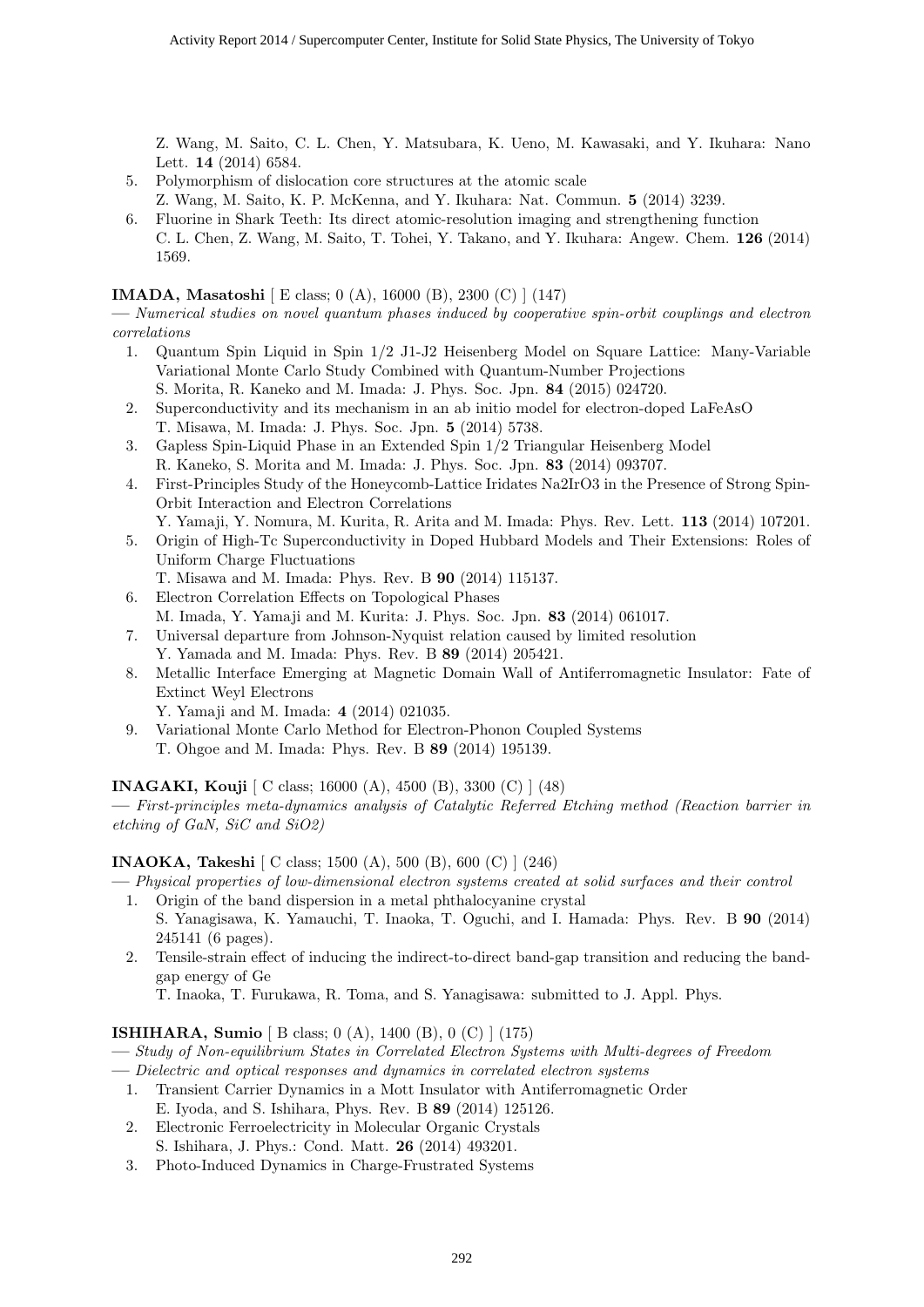H. Hashimoto, H. Matsueda, H. Seo and S. Ishihara, J. Phys. Soc. Jpn. **83** (2014) 123703.

- 4. Optical freezing of charge motion in an organic conductor Ishikawa, Y. Sagae, Y. Naitoh, Y. Kawakami, H. Itoh, K. Yamamoto, K. Yakushi, H. Kishida, T. Sasaki, S. Ishihara, Y. Tanaka, K. Yonemitsu and S. Iwai, Nat. Comm. **5** (2014) 5528.
- 5. Resonating Valence-Bond State in an Orbitally Degenerate Quantum Magnet with Dynamical Jahn-Teller Effect
	- J. Nasu and S. Ishihara, Phys. Rev. B **91** (2015) 045117.
- 6. Orbital Dynamics Coupled with Jahn-Teller Phonons in Strongly Correlated Electron Systems J. Nasu, and S. Ishihara, JPS Conf. Proc. **3**(2014) 016022.

# **ISHII, Fumiyuki** [ C class; 0 (A), 2500 (B), 3800 (C) ] (92,93)

**—** *First-Principles Calculation of Oxide Topological Insulators*

- **—** *First-Principles Calculation of Transition Metal Oxides Interfaces*
	- 1. First-Principles Study of Topological Insulators A2B3(A=Bi and Sb, and B=O, S, Se and Te) T. Kato, H. Kotaka, and F. Ishii: JPS Conf. Proc. **5**, 011022 (2015).
	- 2. Thermopower of Doped Quantum Anomalous Hall Insulators: The case of Dirac Hamiltonian Y.P. Mizuta and F. Ishii: JPS Conf. Proc. **5**, 011023 (2015).
	- 3. First-Principles Study of Rashba Effect in the (LaAlO3)2/(SrTiO3)2 M. Nishida, F. Ishii, H. Kotaka, and M. Saito: Mol. Simul. DOI:10.1080/08927022.2014.987986.
	- 4. Magnetism-Driven Electric Polarization of Multiferroic Quasi-One-Dimensional Ca3CoMnO6: First-Principles Study Using Density Functional Theory M. Nishida, F. Ishii, and M. Saito: J. Phys. Soc. Jpn., **83**, 124711 (2014).
	- 5. First-principles study of surface states in topological insulators Bi2Te3 and Bi2Se3 :Film thickness dependence
	- T. Kato, H. Kotaka, and F. Ishii: Mol. Simul. DOI:10.1080/08927022.2014.964476.
	- 6. Spin-Orbit Interaction Effects in the Electronic Structure of B20-type CoSi: First-Principles Density Functional Study
		- F. Ishii, T. Onishi, and H. Kotaka: JPS Conf. Proc. **3**, 016019(2014).
	- 7. Contribution of Berry Curvature to Thermoelectric Effects Y. P. Mizuta, and F. Ishii : JPS Conf. Proc. **3** 017035(2014).
	- 8. First-principles study of Exchange Interaction in Ising-type Multiferroic Ca3CoMnO6 M. Nishida, F. Ishii, and M. Saito: JPS Conf. Proc. **3** , 014040 (2014).

**ISOBE, Masaharu** [ B class; 500 (A), 400 (B), 0 (C) ] (263)

**—** *Nonequilibirum phase transition in the large scale dense hard sphere molecular dynamics simulation*

**ISODA, Makoto** [ B class; 400 (A), 0 (B), 0 (C) ] (266)

- **—** *The phase transition under magnetic field of the quantum spin on the Cairo pentagon lattice*
	- 1. Magnetization Process of the *S* = 1*/*2 Heisenberg Antiferromagnet on the Cairo Pentagon Lattice H. Nakano, M. Isoda, and T. Sakai, J. Phys..Soc. Jpn. **83** 053702 (2014).
	- 2. Frustration-Induced Magnetic Properties of the Spin-1/2 Heisenberg Antiferromagnet on the Cairo Pentagon Lattice

M. Isoda, H. Nakano, and T. Sakai, J. Phys..Soc. Jpn. **83** 084710 (2014).

**KAGESHIMA, Hiroyuki** [ C class; 7000 (A), 1500 (B), 0 (C) ] (81)

**—** *Study on physical and structural properties of defects, surfaces, and interfaces for 2D semiconductors*

**KAKEHASHI, Yoshiro** [ C class; 0 (A), 1000 (B), 0 (C) ] (261)

- **—** *Numerical Study of Long-Range Magnetic Correlations Based on the Nonlocal Dynamical CPA*
- 1. Momentum-dependent local ansatz approach to correlated electrons Y. Kakehashi,S. Chandra, D. Rowlands, and M.A.R. Patoary : Modern Phys. Lett. B **28** (2014) 1430007 1-32.
- 2. Two-state Weiss model for the anomalous thermal expansion in  $\text{EuNi}_2\text{P}_2$ Y. Kakehashi and S. Chandra: Physica B **447** (2014) 19-22.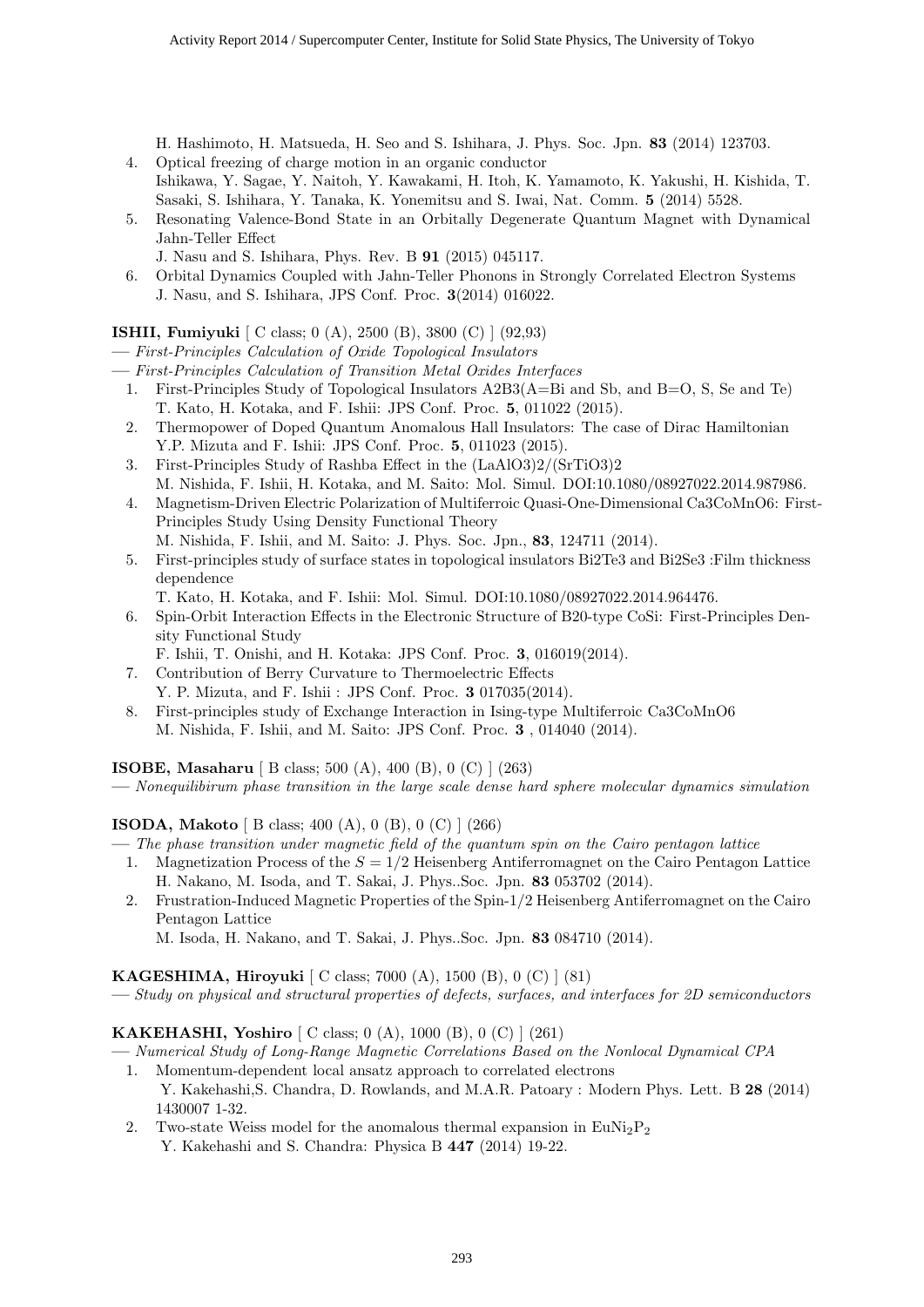**KASAI, Hideaki** [ C class; 0 (A), 7000 (B), 4200 (C) ] (71)

**—** *Analysis of hydrogen and oxygen reactions on solid surface/interface.*

- 1. Surface magnetism in *α*PbO induced by Fe interstitials E. Arguelles, S. Amino, S. Aspera, H. Nakanishi, H. Kasai: J. Phys. Soc. Jpn. **84** (2015) 45002/1-2.
- 2. Effect of oxygen vacancy on the adsorption of  $O_2$  on anatase TiO<sub>2</sub>(001): a DFT-based study N.H. Linh, T.Q. Nguyen, W.A. Di˜no, H. Kasai: Surf. Sci. **633** (2015) 38.
- 3. Oxygen reduction reaction on neighboring Fe-N4 and quaternary-N sites of pyrolized Fe/N/C catalyst

A.G. Saputro, H. Kasai: Phys. Chem. Chem. Phys. **17** (2015) 3059–3071.

- 4. A Theoretical Study on the Adsorption of  $CO<sub>2</sub>$  on  $CuO(110)$  Surface J.L.V. Moreno, R.L. Arevalo, M.C.S. Esca˜no, A.A.B. Padama, H. Kasai: J. Phys. Soc. Jpn. **84** (2015) 015003/1-2.
- 5. Mechanism of dopachrome tautomerization into 5,6-dihydroxyindole-2-carboxylic acid catalyzed by Cu(II) based on quantum chemical calculations

R. Kishida, A.G. Saputro, H. Kasai: Biochim. Biophys. Acta **1850** (2015) 281-286.

- 6. First-Principles Study of Nitric Oxide Oxidation on Pt(111) versus Pt Overlayer on 3d Transition Metals
	- R.L. Arevalo, M.C.S. Escaño, H. Kasai: J. Vac. Sci. Technol. A 33 (2015) 021402(1)-02401(8).
- 7. Interstitial impurity-induced in  $\alpha$ -PbO surface E. Arguelles, S. Amino, S. Aspera, H. Nakanishi, H. Kasai: J. Phys.: Condens. Matter **27** (2015) 016002/1-7.
- 8. Towards Optimizing the Performance of Self-Regenerating Pt-Based Perovskite Catalysts I. Jarrige, K. Ishii, D. Matsumura, Y. Nishihata, M. Yoshida, H. Kishi, M. Taniguchi, M. Uenishi, H. Tanaka, H. Kasai, J. Mizuki: ACS Catal. **5** (2015) 112-118.
- 9. First principles study of N and H atoms adsorption and NH formation on  $Pd(111)$  and  $Pd_3Ag(111)$ surfaces
	- B. Chantaramolee, A.A.B. Padama, H. Kasai, Y.W. Budhi: J. Membr. Sci. **474** (2015) 57-63.
- 10. Oxidation of NO on Pt/M ( $M = Pt$ , Co, Fe, Mn): a first-principles density functional theory study

R.L. Arevalo, K. Oka, H. Nakanishi, H. Kasai, H. Maekawa, K. Osumi, N. Shimazaki: Catal. Sci. Technol. **5** (2015) 882-886.

- 11. The effects of alloying and segregation for the reactivity and diffusion of oxygen on  $Cu<sub>3</sub>Au(111)$ K. Oka, Y. Tsuda, T. Makino, M. Okada, M. Hashinokuchi, A. Yoshigoe, Y. Teraokae, H. Kasai: Phys. Chem. Chem. Phys. **16** (2015) 19702-19711.
- 12. A DFT+U Study of Strain-Dependent Ionic Migration in Sm-Doped Ceria M. Alaydrus, M. Sakaue, S.M. Aspera, T.D.K. Wungu, N.H. Linh, T.L.P. Thuy, H. Kasai, T. Ishihara, T. Mohri: Journal of the Physical Society of Japan, **83**, 094707 (2014).
- 13. Electrocatalysis of borohydride oxidation: a review of density functional theory approach combined with experimental validation
	- M.C.S. Esca˜no, R.L. Arevalo, E. Gyenge, H. Kasai
- 14. Atomic oxygen adsorption on core-shell Ni@Pt and pure Pt Nanoparticles F. Oemry, H. Nakanishi, H. Kasai, H. Maekawa, K. Osumi, K. Sato: Journal of the Vacuum Society of Japan **57**, 277-283 (2014).
- 15. First principles investigation of the initial stage of H-induced missing-row reconstruction of Pd(110) surface

A.A.B. Padama and H. Kasai: The Journal of Chemical Physics **140**, 144707 (2014).

- 16. Effect of pH on elementary steps of dopachrome conversion from first-principles calculation R. Kishida, Y. Ushijima, A.G. Saputro, H. Kasai: Pigment Cell and Melanoma Research **27**, 734-743 (2014).
- 17. Surface as a Foundation to Realizing Designer Materials H. Kasai, W.A. Diño, K. Kojima, Y. Kawahito: e-Journal of Surface Science and Nanotechnology, **12**, 203-216 (2014).
- 18. First-principles calculation on oxygen ion migration in alkaline-earth doped  $\text{La}_2\text{GeO}_5$ T.P.T. Linh, M. Sakaue, S.M. Aspera, M. Alaydrus, T.D.K. Wungu, N.H. Linh, H. Kasai, T.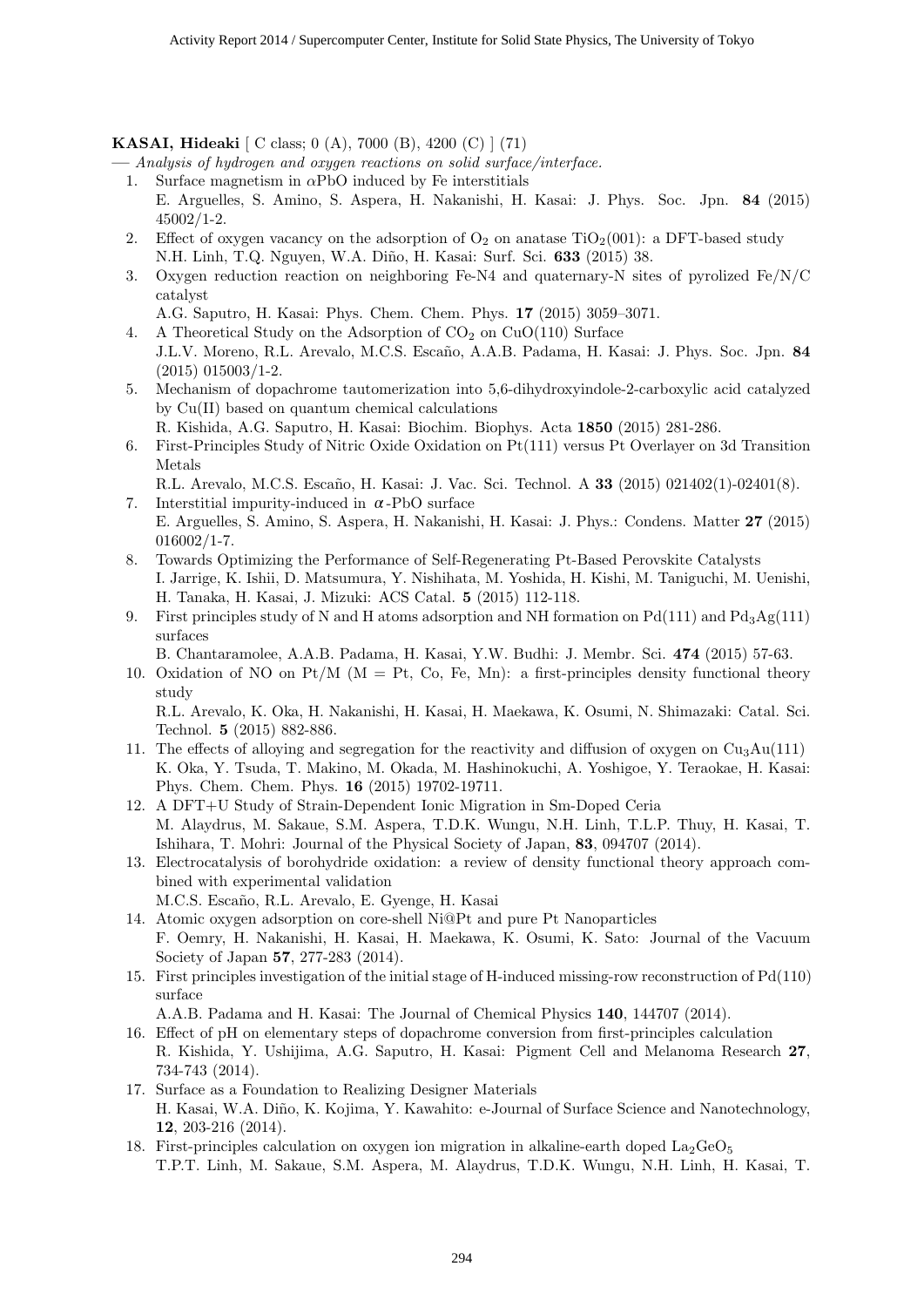Mohri, T. Ishihara: J. Phys.: Condens. Matter **26** (2014) 255503.

- 19. Odd-frequency pairing in topological superconductivity in a one-dimensional magnetic chain H. Ebisu, K. Yada, H. Kasai, Y. Tanaka: Phys. Rev. B **91** (2015) 54518.
- 20. Majorana edge states and topological properties in 1D/2D Rashba semiconductor proximity coupled to iron-based superconductor
	- H. Ebisu, K. Yada, H. Kasai, Y. Tanaka: Supercond. Sci. Technol **28** (2015) 14001.
- 21. A molecular dynamics investigation of water migration in a lipid bilayer for microalgae drying R. Manrique, A. Ubando, A. Villagracia, J. Corpuz, A.A. Padama, M. David, N. Arboleda Jr., A. Culaba, H. Kasai: Phil. Sci. Letts. **7** (2014) 138-145.
- 22. Incident angle dependence of  $H_2$  adsorption on a defective  $Pt(111)$  surface: first principles calculation

M.T. Natividad, N.B. Arboleda Jr., H. Kasai: Phil. Sci. Letts. **7** (2014) 81-87.

# **KAWAKAMI, Norio** [ C class; 0 (A), 8000 (B), 0 (C) ] (158,159)

**—** *Theoretical Analysis of Quantum Properties at Heterostructures and Superlattices of Strongly Correlated Systems*

- **—** *Theoretical Studies of Correlation Effects on Quantum Phase Formation in Inhomogeneous Systems*
	- 1. Destruction of long-range order by quenching the hopping range in one dimension Masaki Tezuka, Antonio M. García-García, and Miguel A. Cazalilla: Phys. Rev. A 90 (2014) 053618.
	- 2. Topological Properties of Ultracold Bosons in One-Dimensional Quasiperiodic Optical Lattice Fuyuki Matsuda, Masaki Tezuka, and Norio Kawakami: J. Phys. Soc. Jpn. **83** (2014) 083707.
	- 3. Spin density waves in the Hubbard model: A DMFT approach Robert Peters and Norio Kawakami: Phys. Rev. B **89** (2014) 155134.
	- 4. Local origin of the pseudogap in the attractive Hubbard model Robert Peters and Johannes Bauer: arXiv:1503.03075.
	- 5. Characterization of a topological Mott insulator in one dimension Tsuneya Yoshida, Robert Peters, Satoshi Fujimoto, and Norio Kawakami: Phys. Rev. Lett. **112** (2014) 196404.
	- 6. Topological properties of correlated insulators in one dimension Tsuneya Yoshida, Robert Peters, Satoshi Fujimoto, and Norio Kawakami: JPS Conference Proceedings **3**, (2014) 016010.
	- 7. Partial Kondo screening in a geometrically frustrated heavy electron system Kazuto Noda, Tsuneya Yoshida, Robert Peters, and Norio Kawakami: JPS Conference Proceedings **3**, (2014) 014019.
	- 8. Superfluid-Insulator Transition Caused by Binary Disorder Masaru Sakaida, Kazuto Noda, and Norio Kawakami: JPS Conference Proceedings **3**, (2014) 016002.
	- 9. Disorder-induced charge-density-wave superfluid transition in SU(N) Fermi systems Masaru Sakaida and Norio Kawakami: Phys. Rev. A **90** (2014) 013632.

# **KAWAMURA, Hikaru** [ B,C class; 35900 (A), 8100 (B), 0 (C) ] (184,186)

- **—** *Novel order in frustrated magnets*
- **—** *Numerical simulations on statistical models of earthquakes*
	- 1. Nucleation process in the Burridge-Knopoff model of earthquakes Y. Ueda, S. Morimoto, S. Kakui, T. Yamamoto and H. Kawamura: Europhys. Lett. 106, (2014) 69001.
	- 2. Quantum spin-liquid behavior in the spin-1/2 random-bond Heisenberg antiferromagnet on the triangualr lattice
		- H. Kawamura, K. Watanabe and H. Kawamura: J. Phys. Soc. Jpn. 83, (2014) 103704.
	- 3. Low-temperature magnetic properties of the Kondo lattice model in one dimension S. Minami and H. Kawamura: J. Phys. Soc. Jpn. 84, (2015) 044702.

**KAWASHIMA, Naoki** [ E class; 0 (A), 36000 (B), 5000 (C) ] (187)

**—** *Parallelization of Tensor Network Methods*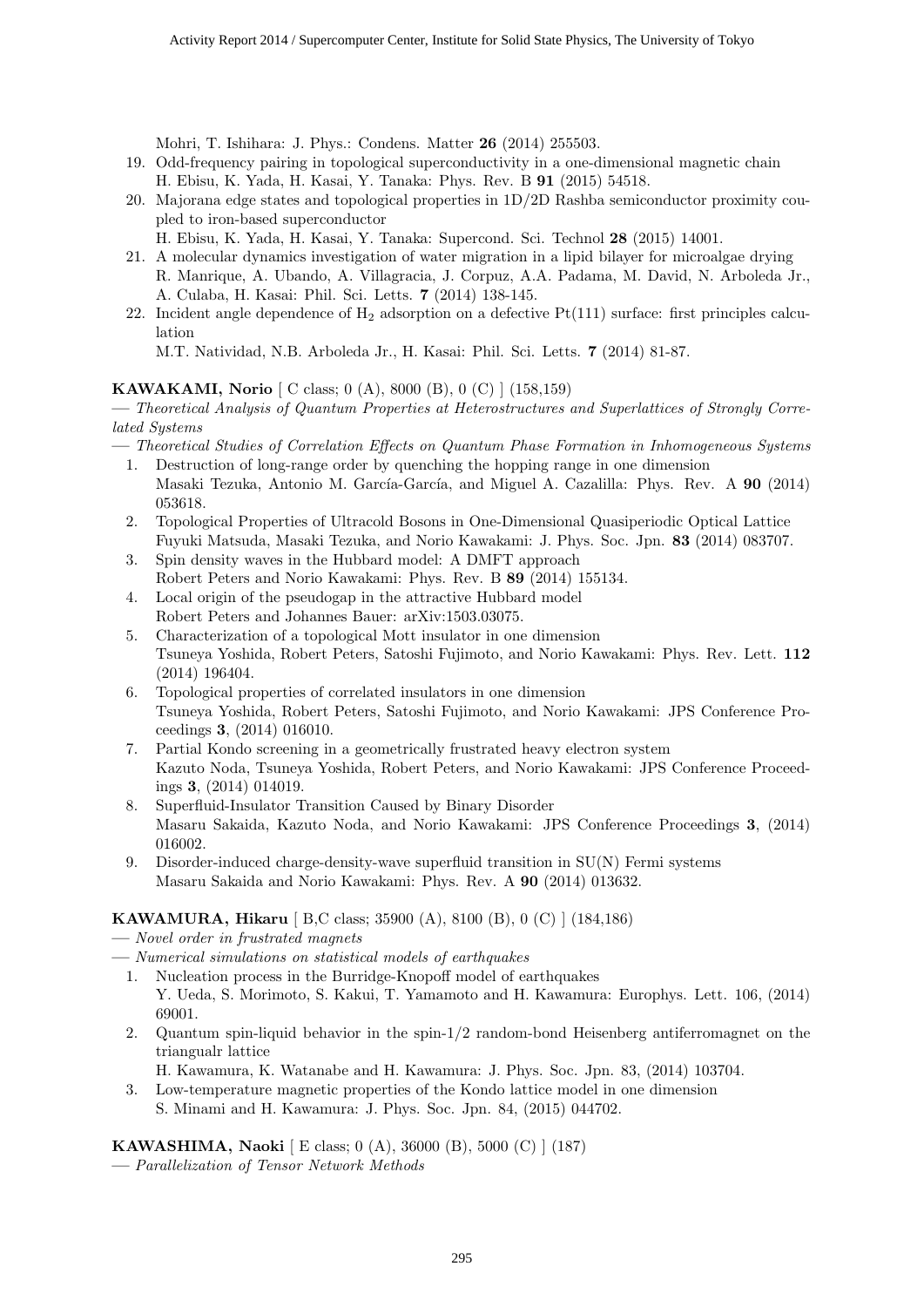1. Thermal phase transitions to valence-bond-solid phase in the two dimensional; generalized SU(N) Heisenberg models

Takafumi Suzuki, Kenji Harada, Haruhiko Matsuo, Synge Todo and Naoki Kawashima: J. Phys.: Conf. Ser. 592, 012114 (2015).

2. Thermal phase transition of generalized Heisenberg models for SU(N) spins on square and honeycomb lattices

Takafumi Suzuki, Kenji Harada, Haruhiko Matsuo, Synge Todo and Naoki Kawashima: Phys. Rev. B 91, 094414 (2015).

- 3. Parallelized Quantum Monte Carlo Algorithm with Nonlocal Worm Updates Akiko Masaki-Kato, Takafumi Suzuki, Kenji Harada, Synge Todo, and Naoki Kawashima: Physical Review Letters 112, 140603 (5 pages) (2014).
- 4. Phase Transitions with Discrete Symmetry Breaking in Antiferromagnetic Heisenberg Models on a Triangular Lattice Ryo Tamura, Shu Tanaka, and Naoki Kawashima: JPS Conf. Proc. — Proceedings of the 12th

Asia Pacific Physics Conference (APPC12), 012125 (2014)

#### **KITAO, Akio** [ C class; 0 (A), 5500 (B), 2500 (C) ] (223)

**—** *Efficient sampling simulation of the soft modes significantly contribute to protein properties*

- 1. TRPV4 channel activity is modulated by direct interaction of the ankyrin domain to PI(4,5)P2. N. Takahashi, S. Hamada-Nakahara, Y. Itoh, K. Takemura, A. Shimada, Y. Ueda, M. Kitamata, R. Matsuoka, K. Hanawa-Suetsugu, Y. Senju, M. X. Mori, S. Kiyonaka, D. Kohda, A. Kitao, Y. Mori and S. Suetsugu: Nature Comm. **5** (2014) 4994.
- 2. Conformational transition pathway and free energy analyses of proteins by parallel cascade selection molecular dynamics (PaCS-MD).
- R. Harada, Y. Nishihara, N. Wakai, and A. Kitao: AIP Conference Proceedings, **1618** (2014) 86. 3. Ligand-Induced Protein Responses and Mechanical Signal Propagation Described by Linear Response Theories.

L.-W. Yang, A. Kitao, B.-C. Huang, N. Go: J. Chem. Phys., **139** (2013) 035103.

#### **KIZAKI, Hidetoshi** [ C class; 0 (A), 1500 (B), 0 (C) ] (133)

**—** *First-principles Molecular Dynamics Simulations on a Water Dissociation in Water-bi-layer on Stepped Pt(322)*

**KOBAYASHI, Katsuyoshi** [ B class; 1500 (A), 200 (B), 0 (C) ] (130)

- **—** *Search for electronic properties of new nanoscale interfaces*
	- 1. Electronic states of SnTe and PbTe (001) monolayers with supports K. Kobayashi: to be published in Surf. Sci.

**KOBAYASHI, Michikazu** [ B class; 700 (A), 500 (B), 0 (C) ] (257)

**—** *Universality class of thermally equilibrium states for cold atoms with internal degrees of freedom*

1. Non-relativistic Nambu-Goldstone modes associated with spontaneously broken space-time and internal symmetries

M. Kobayashi and M Nitta: Phys. Rev. Lett. **113** (2014) 120403.

- 2. Non-relativistic Nambu-Goldstone modes propagating along a skyrmion line M. Kobayashi and M Nitta: Phys. Rev. D **90** (2014) 025010.
- 3. Color Magnetism in Non-Abelian Vortex Matter M. Kobayashi, Eiki Nakano, and M Nitta: JHEP **06** (2014) 130.

**KOBAYASHI, Nobuhiko** [ C,E class; 2000 (A), 8000 (B), 1600 (C) ] (69)

- **—** *First-principles study of quantum transport in nanostructures*
	- 1. Atomistic Calculations of Heat Transport in a Silicon Crystal N. Kobayashi, K. Yamamoto, H. Ishii, K. Hirose: e-J. Surf. Sci. Nanotechnol. 12 (2014) 154-156.
	- 2. Large-scale conductivity-tensor calculations for Hall effects in time-dependent wave-packet diffusion method

H. Ishii, H.Tamura, M.Tsukada, N. Kobayashi, K. Hirose: Phys. Rev. B 90 (2014) 155458 (1-5).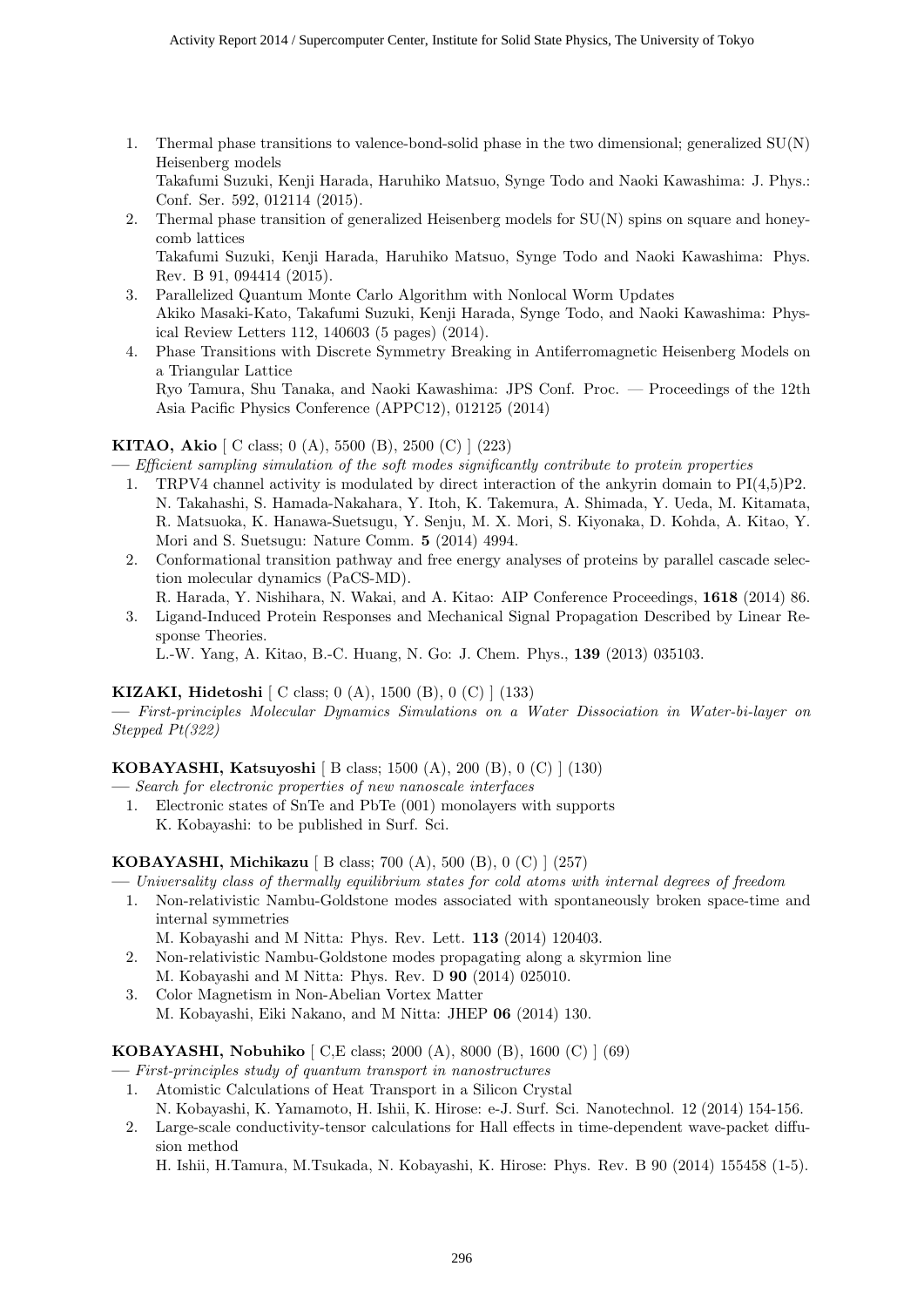- 3. First-Principles Study of TiN/MgO Interfaces K. Kobayashi, N. Kobayashi, K. Hirose: e-J. Surf. Sci. Nanotechnol. 12 (2014) 230-237.
- 4. Electronic Band Structure of Various TiN/MgO Superlattices, K. Kobayashi, H. Takaki, N. Kobayashi, and K. Hirose: JPS Conf. Proc. 5 (2015) 011013.
- 5. Efficient Ab-Initio Electron Transport Calculations for Heterostructures by the Nonequilibrium Green 's Function Method
- H.Takaki, N.Kobayashi, K.Hirose: J. Nanomaterials, 2014 (2014) 172169 (1-5). 6. Correlation between thermal fluctuation effects and phase coherence factor in carrier transport of single-crystal organic semiconductors T. Fukami, H. Ishii, N. Kobayashi, T. Uemura, K. Sakai, Y. Okada, J. Takeya, and K. Hirose: Appl. Phys. Lett. 106 (2015) 143302 (1-4).

**KOGA, Akihisa** [ C,D class; 4000 (A), 11500 (B), 2600 (C) ] (149,150)

- **—** *Stability of the superfluid state with internal degree of freedom*
- **—** *Stability of the superfluid state in three-component Fermions with asymmetric repulsive interaction*
- **—** *Inter site electron correlations in two-dimensional Hubbard Penrose Lattice*
	- 1. Superconductivity in the two-band Hubbard model A. Koga and P. Werner, Phys. Rev. B 91,085108 (2015).
	- 2. Local Electron Correlations in a Two-dimensional Hubbard Model on the Penrose Lattice N. Takemori, A. Koga, J. Phys. Soc. Jpn. 84, 023701 1-5 (2015).
	- 3. DMFT study of the local correlation effects in quasi-periodic system N. Takemori and A. Koga, J. Phys.: Conf. Ser. 592, 012038 (2015).
	- 4. Valence Fluctuations and Electric Reconstruction in the Extended Anderson Model on the Two-Dimensional Penrose Lattice S. Takemura, N. Takemori, and A. Koga, Phys. Rev. B 91, 165114 (2015).

# **KUNISADA, Yuji** [ C class; 0 (A), 4000 (B), 0 (C) ] (107)

**—** *First principles based analysis of electronic structures and reactions on surfaces/interfaces*

- 1. Stability of  $111_{\rm{Pd}}/0002_{\rm{ZnO}}$  polar interface formed by internal oxidation of Pd-Zn alloy Norihito Sakaguchi, Kei Watanabe, Yuji Kunisada: Microscopy 63 (2014) 463.
- 2. Two-Dimensional Quantum Dynamics of  $O_2$  Dissociative Adsorption on Ag(111) Yuji Kunisada, Norihito Sakaguchi: RSC Adv. 4 (2014) 63508.

**KUROKI, Kazuhiko** [ C,D class; 34000 (A), 2500 (B), 0 (C) ] (145)

- **—** *Study on the pressure effect of iron-based and cuprate superconductors*
- **—** *Study on multiple origins for stripe-type antiferromagnetic spin fluctuations in iron-based superconductors*
- **—** *Study of superconducting mechanisms in carrier doped band insulators*
	- 1. Orbital mixture effect on the Fermi surface-Tc correlation in the cuprate superconductors bilayer vs single layer

H. Sakakibara, K. Suzuki, H. Usui, S. Miyao, I. Maruyama, K. Kusakabe, R. Arita, H. Aoki, K. Kuroki, Phys. Rev. B **89**, 224505 (2014).

- 2. Model of the Electronic Structure of Electron-Doped Iron-Based Superconductors: Evidence for Enhanced Spin Fluctuations by Diagonal Electron Hopping K. Suzuki, H.Usui, S. Iimura, Y. Sato, S. Matsuishi, H. Hosono, K. Kuroki, Phys. Rev. Lett. **113**, 027002 (1-5) (2014).
- 3. Theoretical Study of the Chemical Pressure Effect on Tc in the Cuprate Superconductors H. Sakakibara, K. Suzuki, H. Usui, K. Kuroki, R. Arita, H. Aoki, Physics Procedia **58**, 34-37 (2014).
- 4. Theoretical Analysis on the Band Structure Variance of the Electron Doped 1111 Iron-based Superconductors

K. Suzuki, H. Usui, S. Iimura, Y. Sato, S. Matsuishi, H. Hosono, K. Kuroki, Physics Procedia **58**, 38-41 (2014).

# **KUSAKABE, Koichi** [ C class; 0 (A), 2000 (B), 0 (C) ] (251)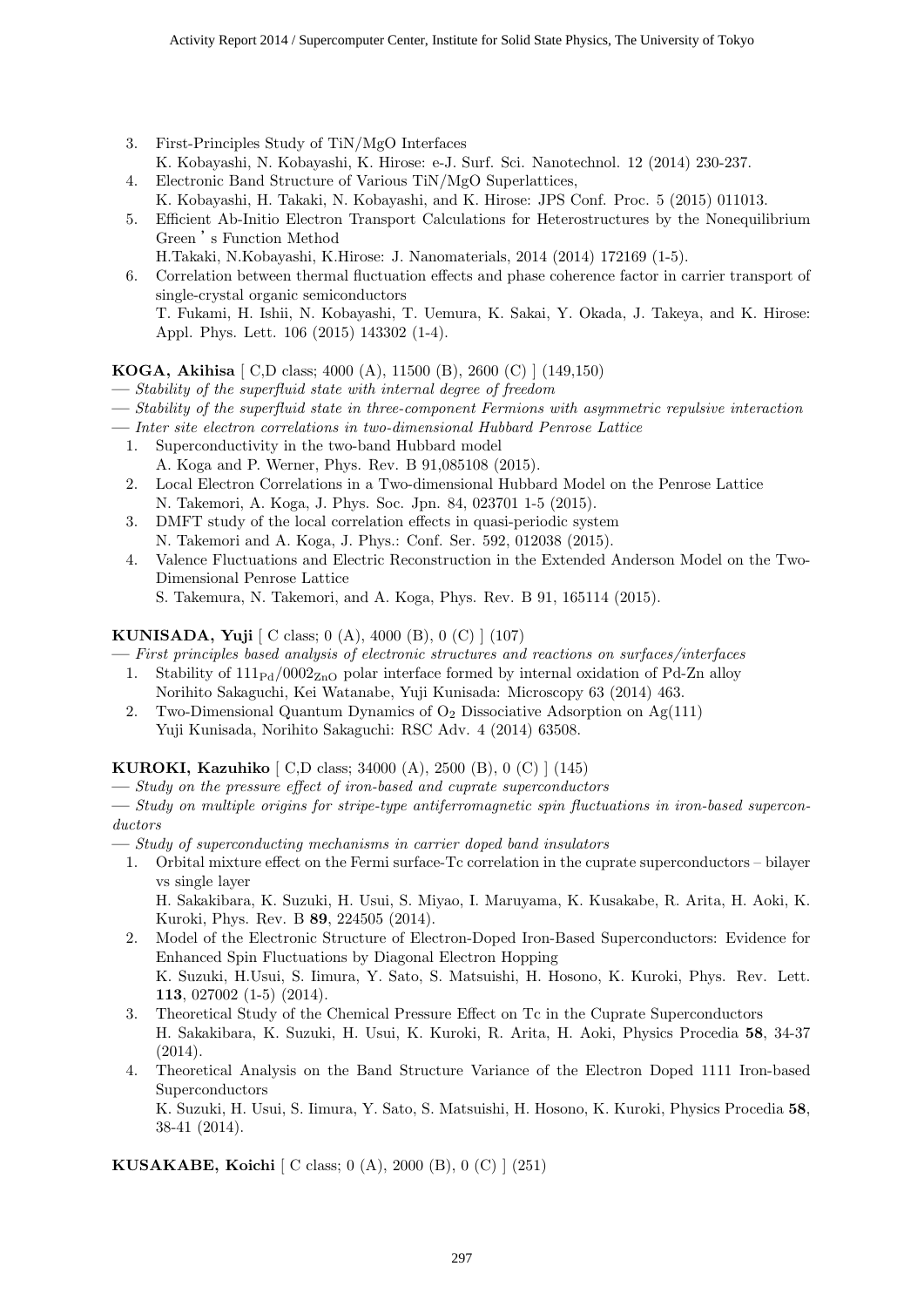- **—** *Theoretical design of graphene quantum devices*
	- 1. Role of edge geometry and chemistry in the electronic properties of graphene nanostructures Shintaro Fujii, Maxim Ziatdinov, Misako Ohtsuka, Koichi Kusakabe, Manabu Kiguchi, and Toshiaki Enoki: Faraday Discuss., 2014, 173, 10-1-27

#### **KUWABARA, Akihide** [ C class; 0 (A), 4500 (B), 0 (C) ] (100,101)

- **—** *First principles calculations of point defects nearby grain boundaries of alpha Al2O3*
- **—** *First principles calculations of ionic conductivity in solid electrolytes*

#### **MASAKI-KATO, Akiko** [ C class; 2500 (A), 2000 (B), 1700 (C) ] (228)

**—** *Quantum Monte Carlo study of the edge state of hardcore bosons on a Kagome lattice*

# **MATSUKAWA, Hiroshi** [ C class; 7000 (A), 500 (B), 0 (C) ] ()

**—** *Physics of Friction*

#### **MATSUSHITA, Katsuyoshi** [ C class; 0 (A), 3000 (B), 0 (C) ] (241)

- **—** *Reconstruction of protein folding energy landscape based on a Multicanonical sampling method*
- **—** *Detection of frustration of intra-protein interaction based on energy landscape calculation*
- 1. Design of Domain Wall Spin Torquemeter Katsuyoshi Matsushita and Munetaka Sasaki: J. Phys. Soc. Jpn. **84** (2015) 043801.

#### **MATSUURA, Hiroyasu** [ C class; 12000 (A), 3000 (B), 1900 (C) ] (151)

- **—** *Theoretical Study of Novel Electronic States in Strongly Correlated Electron Systems*
	- 1. Orbital-cooperative spin fluctuation and orbital-dependent transport in Ru oxides N. Arakawa: Phys. Rev. B **90** (2014) 245103.
	- 2. Many-body effects on the resistivity of a multiorbital system beyond Landau's Fermi-liquid theory N. Arakawa: arXiv:1503.06937; accepted for publication in Modern Physics Letters B as an invited brief review article.
	- 3. Controlling spin Hall effect by using a band anticrossing and nonmagnetic impurity scattering T. Mizoguchi and N. Arakawa: arXiv:1411.5432.
	- 4. Meissner Effect of Dirac Electrons in Superconducting State due to Inter-band Effect T. Mizoguchi and M. Ogata: arXiv:1502.05769.
	- 5. Controlling spin Hall effect by using a band anticrossing and nonmagnetic impurity scattering S. C. Furuya, H. Matsuura, and M. Ogata: arXiv:1503.02499.

#### **MINOGUCHI, Tomoki** [ C class; 0 (A), 2500 (B), 0 (C) ] (249)

**—** *The ground state properties of Boltzmann liquid and its crystallization*

# **MISAWA, Takahiro** [ C class; 0 (A), 3000 (B), 1900 (C) ] (162)

- **—** *Ab initio calculations for Mn analog of iron-based superconductors LaMnAsO and LaMnPO*
	- 1. Origin of high-Tc superconductivity in doped Hubbard models and their extensions: Roles of uniform charge fluctuations
		- T. Misawa and M. Imada: Phys. Rev. B 90 (2014) 1115137 .
	- 2. Superconductivity and its mechanism in an ab initio model for electron-doped LaFeAsO T. Misawa and M. Imada: Nat. Commun. 5 (2014) 5738.

#### **MIURA, Yoshio** [ B class; 0 (A), 1300 (B), 0 (C) ] (136)

- **—** *A first-principles study on noncollinear magnetic structures in magnetic films*
- **—** *A first-principles study on exhange stiffness constants in magnetic films*

#### **MIYAKE, Takashi** [ C class; 0 (A), 2000 (B), 0 (C) ] (126)

- **—** *First-principles approach to magnetic properties and spin-orbit interaction*
	- 1. Ab-initio study of the downfolded self-energy for correlated systems: momentum dependence and effects of dynamical screening
		- R. Sakuma, C. Martins, T. Miyake and F. Aryasetiawan, Phys. Rev. B **89**, 235119 (2014).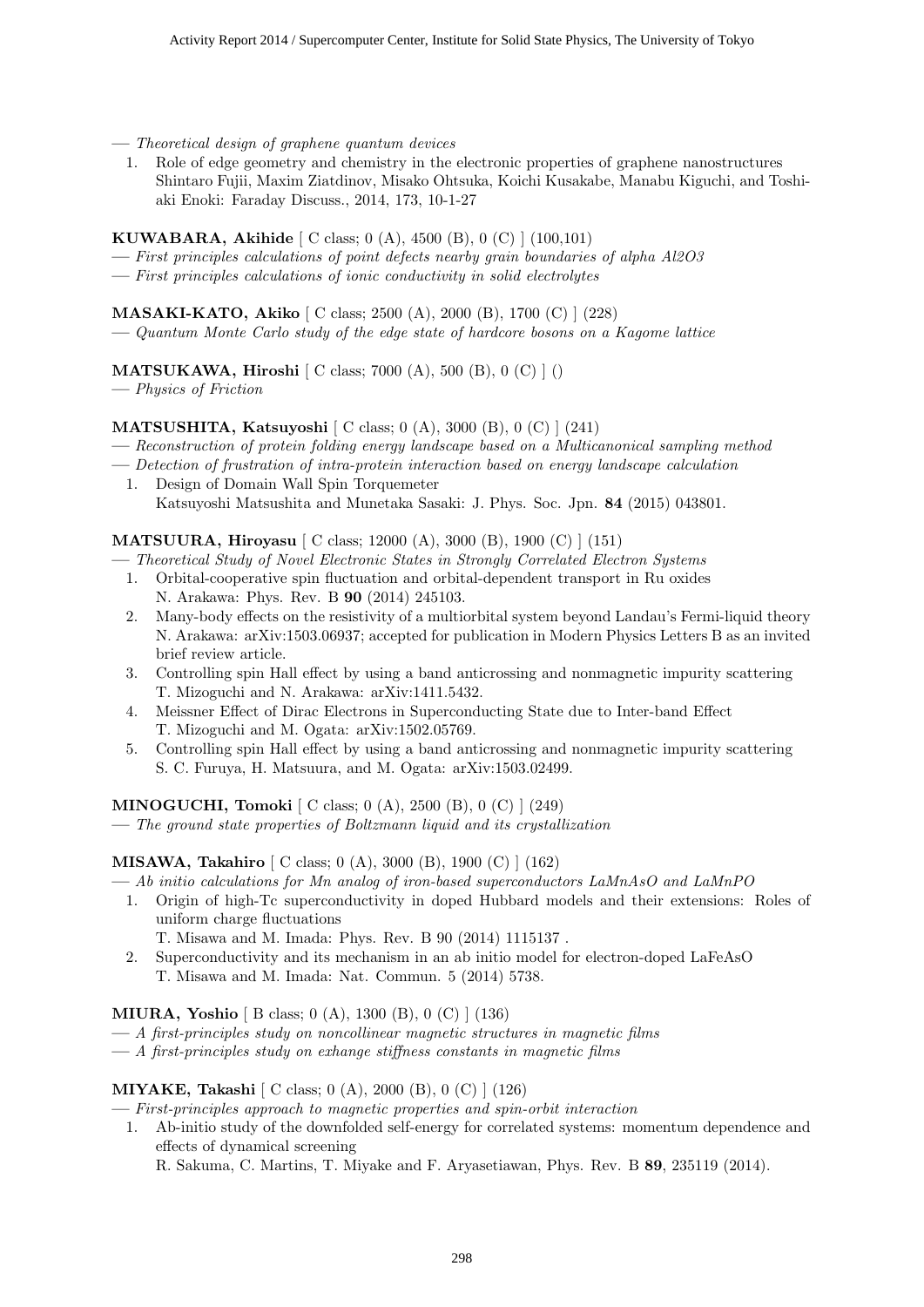- 2. Asymmetric band widening by screened exchange competing with local correlations in  $SrVO<sub>3</sub>$ : new surprises on an old compound from combined GW and dynamical mean field theory GW+DMFT J.M. Tomczak, M. Casula, T. Miyake and S. Biermann, Phys. Rev. B **90**, 165138 (2014).
- 3. First-Principles Study of Structural and Magnetic Properties of  $R(F_{e},T_{i})_{12}$  and  $R(F_{e},T_{i})_{12}N$  $(R=Nd, Sm, Y)$ Yosuke Harashima, Kiyoyuki Terakura, Hiori Kino, Shoji Ishibashi and Takashi Miyake, JPS Conf.
- Proc. **5**, 011021 (2015). 4. Dirac Point in Trigonal tellurium and selenium Motoaki Hirayama, Ryo Okugawa, Shoji Ishibashi, Shuichi Murakami and T. Miyake, JPS Conf. Proc. **5**, 011024 (2015).

**MIYASHITA, Seiji** [ C class; 7000 (A), 4000 (B), 2100 (C) ] (205)

**—** *Explore in new aspects of phase transitions*

- 1. Condition for emergence of the Floquet-Gibbs state in periodically driven open systems T. Shirai, T. Mori, S. Miyashita: Phys. Rev. E, **91** (2015) 030101(R).
- 2. Floquet resonant states and validity of the Floquet-Magnus expansion in the periodically driven Friedrichs models
	- T. Mori: Phys. Rev. A **91** (2015), 020101(R).
- 3. Anisotropy of the molecular magnet V-15 spin Hamiltonian detected by high-field electron spin resonance

M. Marthens, J. Tol. van, NS Dalal, S. Bertaina,B. Barbara, B. Tsukerblat, A. Muller, S. Garai, S. Miyashita, I. Chiorescu: Phys. Rev. B **89**(2014) 195439.

- 4. Possible Singlet-trriplet Transition of ESR in the Kagome-Lattice Antiferromagnet T. Sakai, K. Hijii, S. Okubo, H. Ohta, H. Nakano, and S. Miyashita: Applied Magnetic Resonance, 03 (2015) [DOI 10.1007/s00723-015-0652-9].
- 5. Electron Transport Dynamics in Redox-Molecule-Terminated Branched Oligomer Wires on Au (111)

R. Sakamoto, S. Katagiri, H. Maeda, Y. Nishimori, S. Miyashita, H. Nishihara: J. Am. Chem. Soc. **137** (2015), 734.

- 6. Natural correlation between a system and a thermal reservoir T. Mori: Phys. Rev. A **89** (2014) 040101(R).
- 7. Role of open boundary conditions on th hysteretic behaviour of one-dimensional spin crossover nanoparticles

D. Chiruta, J. Linares, S. Miyashita, K. Boukheddaden: J. App. Phys. **115** (2014) 194309.

- 8. Shape effects on the cluster spreading process of spin-crossover compounds analyzed within an elastic model with Eden and Kawasaki dynamics C. Enachescu, M. Nishino, S. Miyashita, K. Boukheddaden, F. Varret, PA. Rikvold: Phys. Rev. B **91** (2015) 104102.
- 9. Realization of the thermal equilibrium in inhomogeneous magnetic systems by the Landau-Lifshitz-Gilbert equation with stochastic noise, and its dynamical aspects M. Nishino and S. Miyashita: Phys. Rev. B **91** (2015), 134411.
- 10. Doping control of realization of an extended Nagaoka ferromagnetic state from the Mott state H. Onishi, S. Miyashita: Phys. Rev. B. **90** (2014) 224426.
- 11. Two limiting regimes of interacting Bessel processes S. Andraus, M. Katori, S. Miyashita: J. Phys. A: Math. Theor. **47** (2014) 235201.
- 12. Existence of shape-dependent thermodynamic limit in spin systems with short- and long-range interactions

T. Mori: J. Phys. A: Math. Theor. **48** (2015) 145001.

# **MIYATA, Naoyuki** [ C class; 0 (A), 0 (B), 800 (C) ] ()

**—** *Study on Effects of Momentum-dependent Perturbation on the Scaling Theory of the Quantum Hall Systems*

**MOMIDA, Hiroyoshi** [ C class; 3000 (A), 2500 (B), 1400 (C) ] (90)

**—** *First-principles study on charge-discharge reaction mechanism in cathode materials of secondary*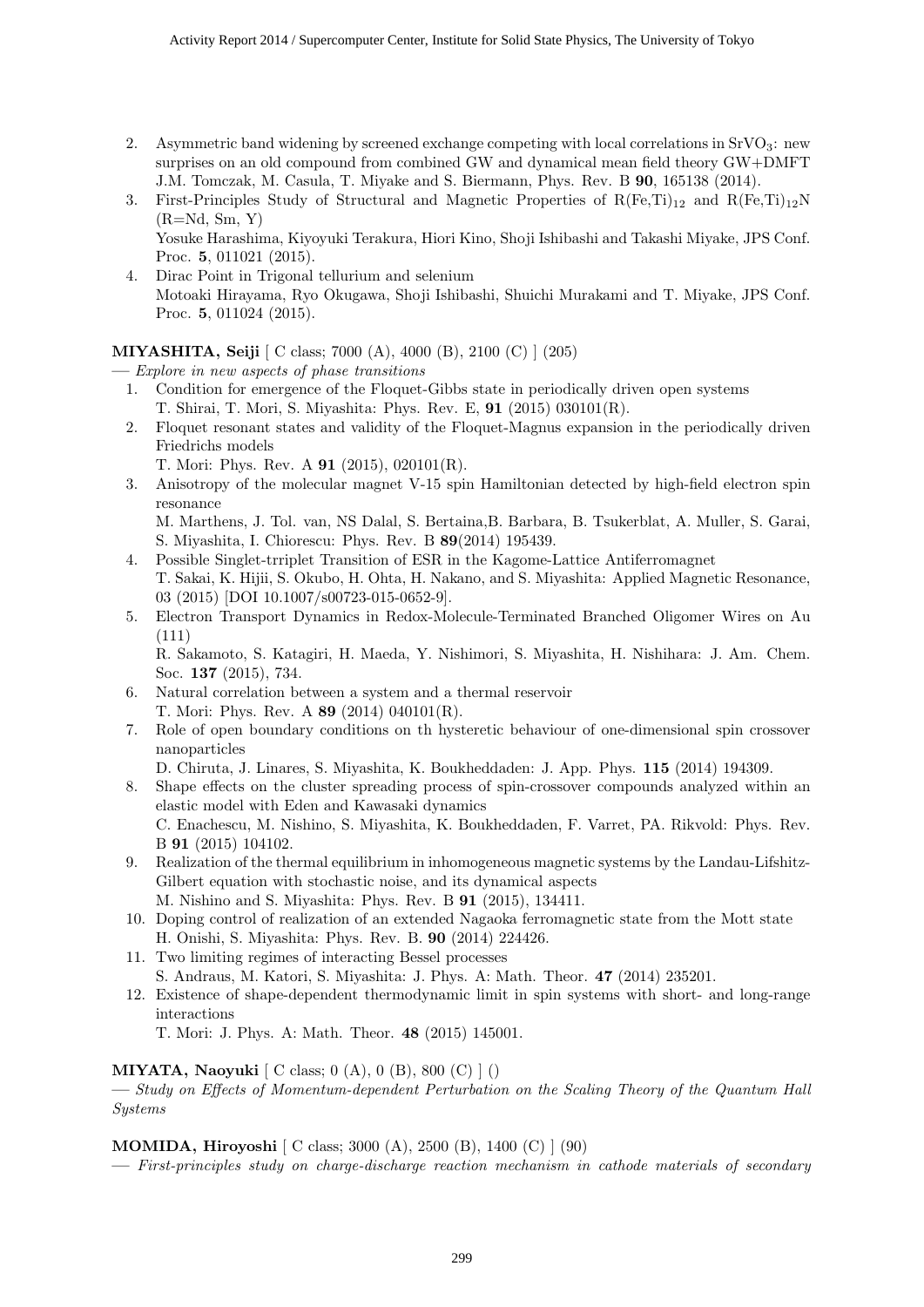*batteries*

1. *Ab Initio* Study of Electronic, Magnetic, and Spectroscopic Properties in *A*- and *B*-Site-Ordered Perovskite  $CaCu<sub>3</sub>Fe<sub>2</sub>Sb<sub>2</sub>O<sub>12</sub>$ 

H. Fujii, M. Toyoda, H. Momida, M. Mizumaki, S. Kimura, and T. Oguchi: Phys. Rev. B **90** (2014) 014430.

- 2. First-Principles Study on Structural and Electronic Properties of *α*-S and Na-S Crystals H. Momida, T. Yamashita, and T. Oguchi: J. Phys. Soc. Jpn. **83** (2014) 124713.
- 3. First-Principles Investigation on a Phase Transition in  $\text{Na}_x\text{C}_6\text{O}_6$  as an Organic Cathode Material for Na-Ion Batteries: Role of Inter-Molecule Bonding of  $C_6O_6$ T. Yamashita, H. Momida, and T. Oguchi: submitted.

# **MORIKAWA, Yoshitada** [ E class; 0 (A), 25500 (B), 4800 (C) ] (43)

**—** *First-principles simulations of atomic geometries, electronic properties, and chemical reactions at interfaces*

- 1. Search for a Self-Regenerating Perovskite Catalyst with Ab Initio Thermodynamics II: Cu-Doped Layered Perovskites with  $K_2NiF_4$  Structure S. Yanagisawa, A. Takeda, K. Inagaki, I. Hamada, and Y. Morikawa: Catal. Lett. **144** (2014) 736.
- 2. Theoretical investigation of the band structure of picene single crystals within the *GW* approximation

S. Yanagisawa, Y. Morikawa, and A. Schindlmayr: Jpn. J. Appl. Phys., **53** (2014) 05FY02.

3. Cooperative H<sup>2</sup> Activation at Ag Cluster/*θ*-Al2O3(110) Dual Perimeter Sites: A Density Functional Theory Study

P. Hirunsit, K.-i. Shimizu, R. Fukuda, S. Namuangruk, Y. Morikawa, and M. Ehara: J. Phys. Chem. C, **118** (2014) 7996.

- 4. Dissociative adsorption of  $CO<sub>2</sub>$  on flat, stepped, and kinked Cu surfaces F. Muttaqien, Y. Hamamoto, K. Inagaki, and Y. Morikawa: J. Chem. Phys. **141** (2014) 034702.
- 5. Electronic structure of the  $4 \times 4$  silicene monolayer on semi-infinite Ag(111) H. Ishida, Y. Hamamoto, Y. Morikawa, E. Minamitani, R. Arafune, and N. Takagi: New Journal of Physics, **17** (2015) 015013.

# **MORITA, Satoshi** [ B class; 0 (A), 700 (B), 500 (C) ] (260)

**—** *Topological quantum-number projection in variational Monte Carlo method*

- 1. Gapless Spin-Liquid Phase in an Extended Spin 1*/*2 Triangular Heisenberg Model R. Kaneko, S. Morita, and M. Imada: J. Phys. Soc. Jpn. **83**, 093707 (2014).
- 2. Quantum Spin Liquid in Spin  $1/2$  *J*<sub>1</sub> *J*<sub>2</sub> Heisenberg Model on Square Lattice: Many-Variable Variational Monte Carlo Study Combined with Quantum-Number Projections S. Morita, R. Kaneko, and M. Imada: J. Phys. Soc. Jpn. **84**, 024720 (2015).

# **MOTOME, Yukitoshi** [ D class; 0 (A), 15000 (B), 0 (C) ] (204)

- **—** *Finite-temperature phase transitions and their characterization in 3D quantum spin liquids*
- **—** *Numerical study of quantum spin liquid states in a 3D Kitaev model*
	- 1. Low-energy Majorana states in spin liquid transitions in a three-dimensional Kitaev model Joji Nasu, Masafumi Udagawa, and Yukitoshi Motome: Physical Review Letters 113, 197205 (2014)
	- 2. Finite-temperature phase transition to a quantum spin liquid in a three-dimensional Kitaev model on a hyperhoneycomb lattice

J. Nasu, T. Kaji, K. Matsuura, M. Udagawa, and Y. Motome: Physical Review B 89, 115125 (2014)

3. Low-energy Majorana states in spin liquid transitions in a three-dimensional Kitaev model Joji Nasu, Masafumi Udagawa, and Yukitoshi Motome: Journal of Physics: Conference Series 592 (2015) 012115

**MOTOYAMA, Yuichi** [ B class; 0 (A), 500 (B), 0 (C) ] (180)

**—** *Numerical simulation of* <sup>4</sup>*He adsorbed on substrates*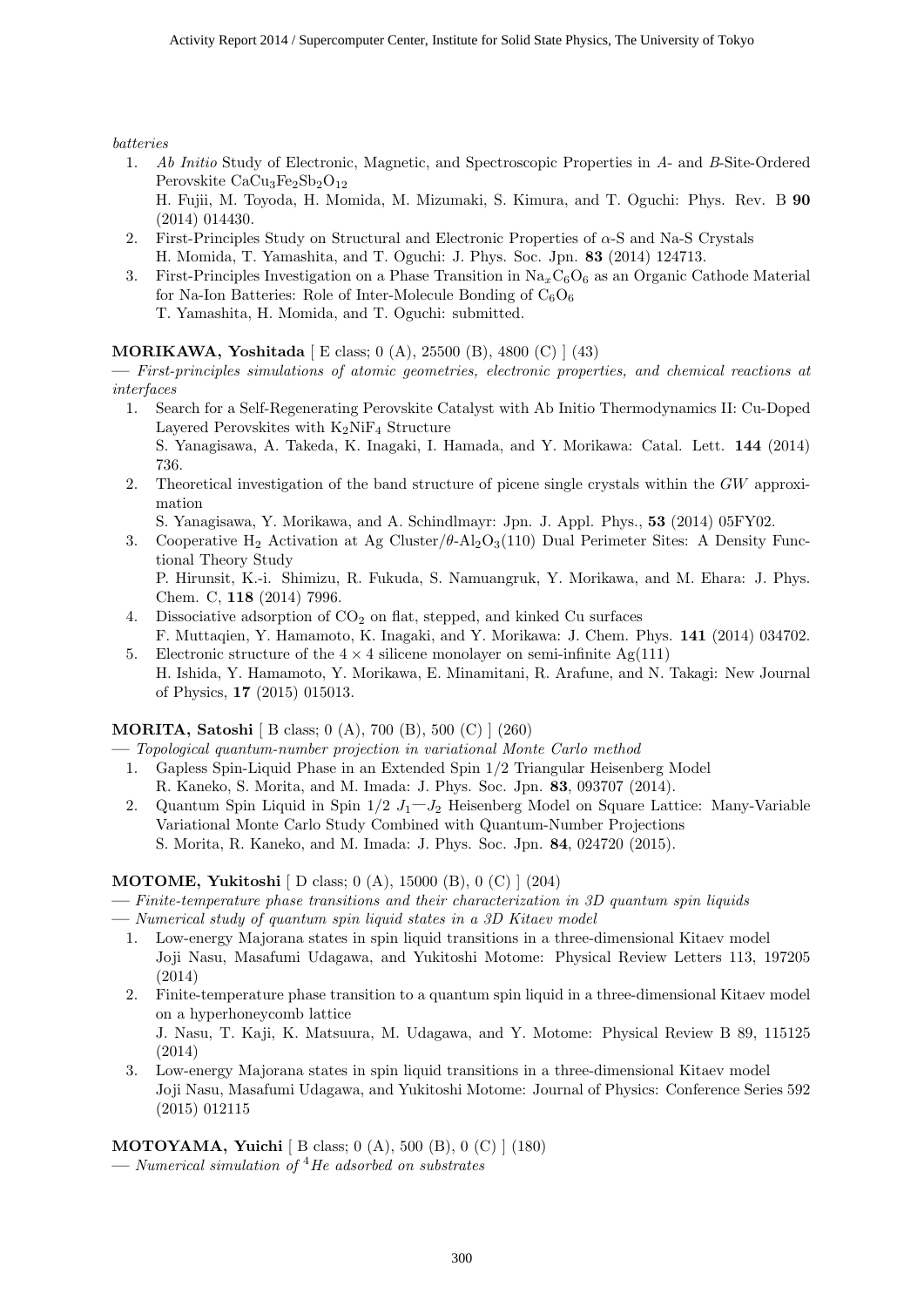**MURASHIMA, Takahiro** [ E class; 0 (A), 19500 (B), 2500 (C) ] (197) **—** *Multiscale Simulation of Polymer Melts with Element Deformation*

#### **NADA, Hiroki** [ C class; 0 (A), 3500 (B), 0 (C) ] (240)

**—** *Molecular Dynamics Simulation Study of Mechanism of Ice Nucleation Promotion by Calcium Oxalate Monohydrate*

- 1. Difference in the Conformation and Dynamics of Aspartic Acid on the Flat Regions, Step Edges, and Kinks of a Calcite Surface: A Molecular Dynamics Study H. Nada: J. Phys. Chem. C, **118** (2014) 14335.
- 2. Importance of Water in the Control of Calcite Crystal Growth by Organic Molecules H. Nada: Polym. J., **47** (2015) 84.

**NAGAI, Yuki** [ B class; 1600 (A), 600 (B), 400 (C) ] (244)

**—** *Bound states in unconventional superconductors*

- 1. Impurity Effect on the Local Density of States around a Vortex in Noncentrosymmetric Superconductors
- Y. Higashi, Y. Nagai and N. Hayashi: JPS Conf. Proc. **3** (2014) 015003. 2. Vortex Core Structure in Multilayered Rashba Superconductors
- Y. Higashi, Y. Nagai, T. Yoshida and Y. Yanase: J. Phys.: Conf. Ser. **568** (2014) 022018. 3. Excitation spectra and wave functions of quasiparticle bound states in bilayer Rashba supercon-
- ductors Y. Higashi, Y. Nagai, T. Yoshida, M. Kato and Y. Yanase: Physica C in press.
- 4. Robust zero-energy bound states around a pair-density-wave vortex core in locally noncentrosymmetric superconductors

Y. Higashi, Y. Nagai, T. Yoshida, Y. Masaki and Y. Yanase: submitted to Phys. Rev. B.

#### **NAKAMURA, Kazuma** [ C,D class; 0 (A), 7500 (B), 0 (C) ] (82)

- **—** *Ab initio GW analysis for low-energy plasmaron states of transition-metal oxides*
- **—** *Ab initio GW calculations for SrVO3 and SrRuO3*
- **—** *Ab initio GW analysis for low-energy plasmaron states*
- 1. GW calculation of plasmon excitations in the quasi-one-dimensional organic compound  $(TMTSF)_2PF_6$

Kazuma Nakamura, Shiro Sakai, Ryotaro Arita, and Kazuhiko Kuroki: Physical Review B **88** (2013) 125128.

2. Effect of Electron-Phonon Interactions on Orbital Fluctuations in Iron-Based Superconductors Yusuke Nomura, Kazuma Nakamura, and Ryotaro Arita: Phys. Rev. Lett. **112** (2014) 027002.

# **NAKAMURA, Kohji** [ C class; 10000 (A), 0 (B), 0 (C) ] (73)

**—** *First principles calculations on electronic structures and magnetism in transition-metal films and organic metal complexes*

- 1. Electric-field-induced modification of the magnon energy, exchange interaction, and Curie temperature of transition-metal thin films M. Oba, K. Nakamura, T. Akiyama, T. Ito, M. Weinert, A. J. Freeman: Phys. Rev. Let. **114**, (2015) 107202.
- 2. Giant perpendicular magnetocrystalline anisotropy of 3d transition-metal thin films on MgO K. Nakamura, Y. Ikeura, T. Akiyama, T. Ito: J. Appl. Phys. **117**, (2015) 17C31.
- 3. Electronic configurations and magnetic anisotropy in organometallic metallocenes K. Nawa, Y. Kitaoka, K. Nakamura, T. Akiyama, T. Ito: J. Appl. Phys. **117**, (2015) 17E131.

#### **NAKANO, Hiroki** [ E class; 0 (A), 5000 (B), 1700 (C) ] (226)

**—** *Numerical study on low-energy states of quantum spin systems*

1. The Magnetization Process of the *S* = 1*/*2 Heisenberg Antiferromagnet on the Cairo Pentagon Lattice

H. Nakano, M. Isoda, and T. Sakai: J. Phys. Soc. Jpn. **83** (2014) 053702.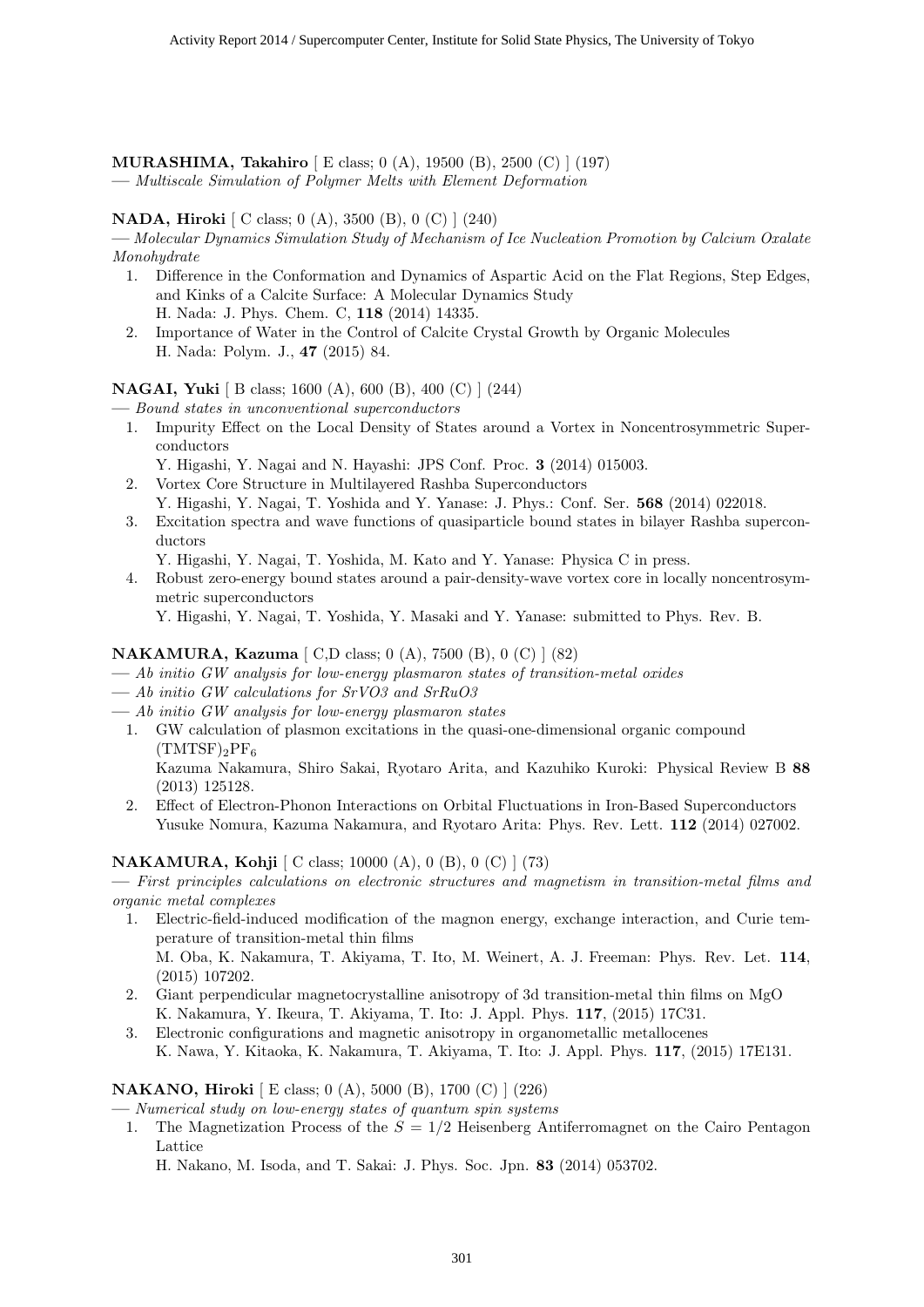2. Frustration-induced Magnetic Properties of the Spin-1/2 Heisenberg Antiferromagnet on the Cairo Pentagon Lattice

M. Isoda, H. Nakano, and T. Sakai: J. Phys. Soc. Jpn. **83** (2014) 084710.

- 3. Spin-Flop Phenomenon of Two-Dimensional Frustrated Antiferromagnets without Anisotropy in Spin Space
	- H. Nakano, Y. Hasegawa, and T. Sakai: J. Phys. Soc. Jpn. **83** (2014) 084709.
- 4. Anomalous Behavior of the Magnetization Process of the *S* = 1*/*2 Kagome-Lattice Heisenberg Antiferromagnet at One-Third Height of the Saturation
- H. Nakano and T. Sakai: J. Phys. Soc. Jpn. **83** (2014) 104710.
- 5. Anomalous Quantum Magnetization Behaviors of the Kagome and Triangular Lattice Antiferromagnets
	- H. Nakano and T. Sakai: JPS Conf. Proc. **3** (2014) 014003.
- 6. Exotic Quantum Phase Transition of the Spin Nanotube T. Sakai, H. Nakano, and K. Okunishi: J. Low. Phys. **568** (2014) 042024.
- 7. Novel Field Induced Quantum Phase Transition of the Kagome Lattice Antiferromagnet T. Sakai and H. Nakano: J. Low. Phys. **568** (2014) 042025.
- 8. Instability of a ferrimagnetic state of a frustrated S=1/2 Heisenberg antiferromagnet in two dimensions
	- H. Nakano and T. Sakai: Jpn. J. App. Phys. **54** (2015) 00305.

#### **NAKAYAMA, Takashi** [ C class; 14500 (A), 0 (B), 0 (C) ] (61)

- **—** *Adsorption and clustering of metal atoms on organic molecular semiconductors*
	- 1. First-principles study of doping properties in ZnSnAs2 M. Ishikawa, T. Nakayama: phys. stat. sol. (c) (2015) in press.
	- 2. Theory of metal-atom diffusion in organic systems Y. Tomita, T. Nakayama: Springer Series in Materials Science **209** (2015) 303.

# **NISHIDATE, Kazume** [ C class; 8000 (A), 1000 (B), 300 (C) ] (78)

- **—** *Ab-initio study of organic semiconductor thin film growth*
	- 1. Work function of Pentacene on graphene K. Nishidate et. al.: submitted to J. Phys. Condens. Matter

# **NOGAWA, Tomoaki** [ B class; 0 (A), 1200 (B), 0 (C) ] (259)

**—** *Search of close packing states of multicomponent hard-sphere systems by the parallelized Wang-Landau sampling*

# **NOGUCHI, Hiroshi** [ C class; 0 (A), 9000 (B), 2200 (C) ] (207,208)

- **—** *Protein self-assembly on biomembranes*
- **—** *Shape transformation of lipid membranes induced by protein adsorption and chemical reaction*
	- 1. Shape transformations of toroidal vesicles H. Noguchi, A. Sakashita, and M. Imai: aSoft Matter, **11** (2015) 193.
	- 2. Two- or three-step assembly of banana-shaped proteins coupled with shape transformation of lipid membranes
		- H. Noguchi: EPL **108** (2014) 48001.
	- 3. Morphological changes of amphiphilic molecular assemblies induced by chemical reaction K. M. Nakagawa and H. Noguchi: Soft Matter **11** (2015) 1403.

# **NOGUCHI, Yoshifumi** [ C class; 0 (A), 2500 (B), 1800 (C) ] (15)

**—** *All-electron first-principles GW+Bethe-Salpeter method: development and application*

- 1. First-principles investigation on Rydberg and resonance excitations: A case study of the firefly luciferin anion
	- Y. Noguchi, M. Hiyama, H. Akiyama, and N. Koga, J. Chem. Phys. **141**, 044309 (2014).
- 2. Symmetry breaking and excitonic effects on optical properties of defective nanographenes Y. Noguchi and O. Sugino, J. Chem. Phys. **142**, 064313 (2015).
- 3. First-Principles Investigation of Strong Excitonic Effects in Oxygen 1s X-ray Absorption Spectra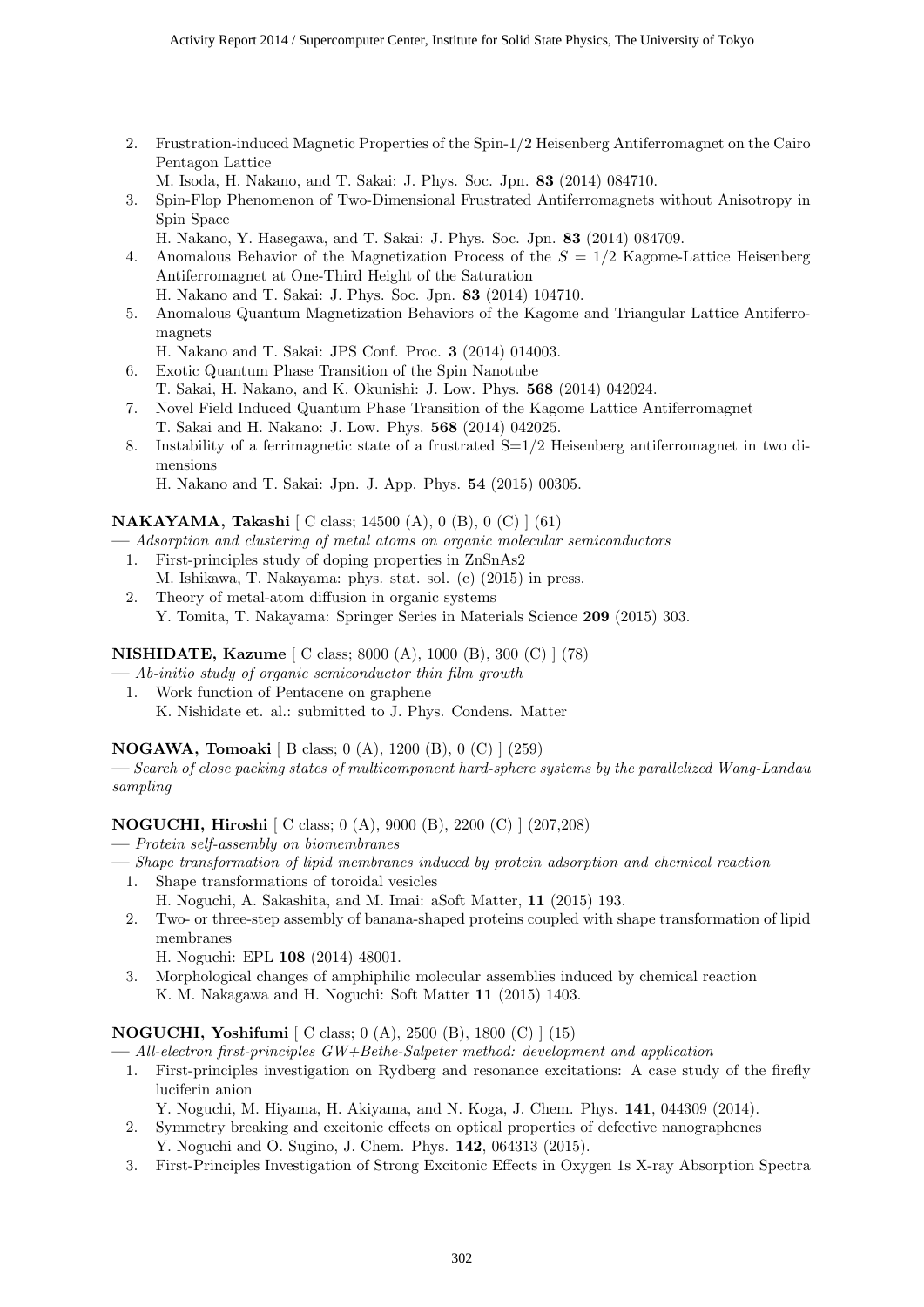Y. Noguchi, M. Hiyama, H. Akiyama, Y. Harada, and N. Koga, J. Chem. Theor. Compt. **11**, 1668 (2015).

**OBATA, Shuji**  $\left[ C \text{ class: } 8000 \text{ (A)}, 0 \text{ (B)}, 600 \text{ (C)} \right] (79)$ 

**—** *Magnetization and electronic structure calculations of Fe compounds*

1. Computer Simulations on Barkhausen Effects and Magnetizations in Fe Nano-Structure Systems Shuji Obata: Materials Transactions, **55** (2014) 1591/1-8

**ODA, Tatsuki** [ D,E class; 0 (A), 17000 (B), 3100 (C) ] (49,50,51)

**—** *Analyses on atomic structure, magnetism, and electronic structure in spintronics materials and molecular magnets*

**—** *Analyses on atomic structure, magnetism, and electronic structure in spintronics materials*

**—** *Exploratory study on electric field effect of the magnetic anisotropy in the spintronics material with the oxide layer*

- 1. An ab initio approach to free-energy reconstruction using logarithmic mean force dynamics M. Nakamura, M. Obata, T. Morishita, T. Oda: J. Chem. Phys., **140** (2014) 184110.
- 2. Phase with pressure-induced shuttlewise deformation in dense solid atomic hydrogen T. Ishikawa, H. Nagara, T. Oda, N. Suzuki, and K. Shimizu: Phys. Rev. B,**90** (2014) 104102.
- 3. Symmetry-induced peculiar Rashba effect on thallium adsorbed Si(111) surfaces K. Sakamoto, T. Oda, A. Kimura, Y. Takeichi, J. Fujii, R. I. G. Uhrberg, M. Donath, H. W. Yeom: Journal of Electron Spectroscopy and Related Phenomena, in press.
- 4. Possible origin of non-linear magnetic anisotropy variation in electric field effect in a double interface system
	- D. Yoshikawa, M. Obata, Y. Taguchi, S. Haraguchi, and T. Oda: Appl. Phys. Express, **7** (2014) 113005.
- 5. Review on distorted face-centered cubic phase in yttrium via genetic algorithm T. Ishikawa, T. Oda, N. Suzuki, and K. Shimizu: High Pressure Research (regular article), DOI: 10.1080/08957959.2014.983501.
- 6. Improving the Description of Nonmagnetic and Magnetic Molecular Crystals via the van der Waals Density Functional

M. Obata, M. Nakamura, I. Hamada, and T. Oda: J. Phys. Soc. Jpn., **84** (2015) 024715.

- 7. Molecular Interactions for Modeling of Oxygen System Using van der Waals Density Functional Approach
	- M. Obata, I. Hamada, and T. Oda, : JPS Conf. Proc.,**5** (2015) 011011.
- 8. First-principles study on structural and electronic properties in Fe/MgO double interface D. Yoshikawa, M. Obata, and T. Oda: JPS Conf. Proc., **5** (2015) 011012.

# **OGUCHI, Tamio** [ C class; 1500 (A), 4000 (B), 1700 (C) ] (85)

**—** *First-Principles Calculation of Transition-Metal Compounds*

- 1. Ab-initio Prediction of Magnetoelectricity in Infinite-Layer  $\text{CaFeO}_2$  and  $\text{MgFeO}_2$ K. Yamauchi, T. Oguchi, and S. Picozzi: J. Phys. Soc. Jpn. **83** (2014) 094712.
- 2. First-Principles Study on Structural and Electronic Properties of *alpha*-S and Na-S Crystals H. Momida, T. Yamashita, and T. Oguchi: J. Phys. Soc. Jpn. **83** (2014) 124713.
- 3. Origin of the band dispersion in a metal phthalocyanine crystal S. Yanagisawa, K. Yamauchi, T. Inaoka, T. Oguchi, and I. Hamada: Phys. Rev. B **90** (2014) 245141.
- 4. Ab Initio Study on Pressure-Induced Phase Transition in  $LaCu<sub>3</sub>Fe<sub>4</sub>O<sub>12</sub>$ K. Isoyama, M. Toyoda, K. Yamauchi, and T. Oguchi: J. Phys. Soc. Jpn. **84** (2015) 034709.
- 5. *Ab initio* study of electronic, magnetic, and spectroscopic properties in A- and B-site-ordered perovskite  $CaCu<sub>3</sub>Fe<sub>2</sub>Sb<sub>2</sub>O<sub>12</sub>$ H. Fujii, M. Toyoda, H. Momida, M. Mizumaki, S. Kimura, and T. Oguchi: Phys. Rev. B **90**
- (2014) 014430. 6. Ferromagnetic Half Metallicity in Doped Chalcopyrite Semiconductors Cu(Al<sub>1</sub><sub> $-x$ </sub> $A_x$ )Se<sub>2</sub> (*A*=3*d*) Transition-Metal Atoms)

M. Shahjahan, M. Toyoda, and T. Oguchi: J. Phys. Soc. Jpn. **83** (2014) 094702.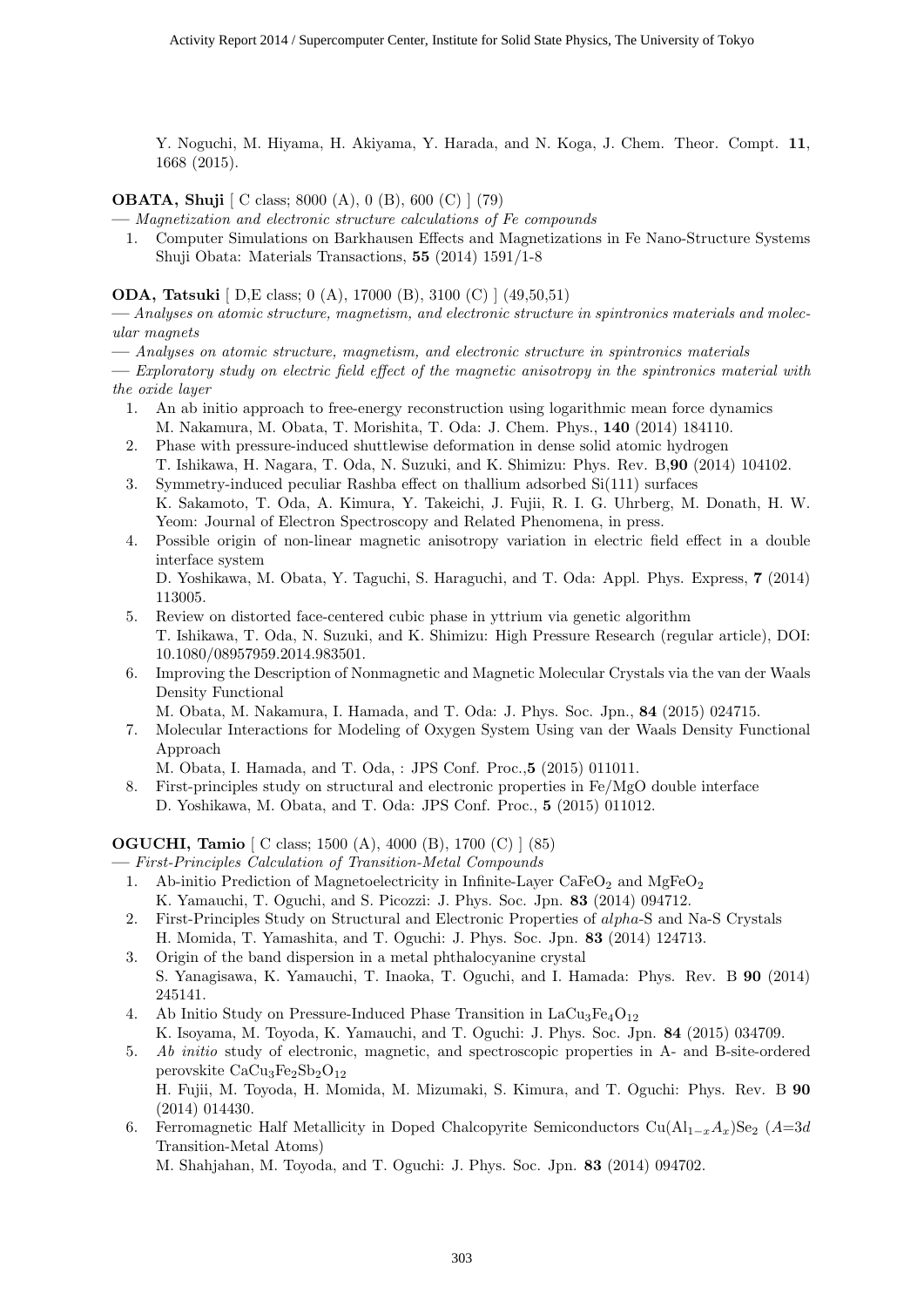- 7. Quasi-One-Dimensional Nature of the Rashba States of Au Wires on Si(557) Surface T. Oguchi: J. Electron Spectrosc. Relat. Phenom. (2014). doi:10.1016/j.elspec.2014.09.004
- 8. Symmetry-breaking  $60 \times e$  *fcirc*-spin order in the *A*-site-ordered perovskite LaMn<sub>3</sub>V<sub>4</sub>O<sub>12</sub> T. Saito, M. Toyoda, C. Ritter, S. Zhang, T. Oguchi, J. P. Attfield, and Y. Shimakawa: Phys. Rev. B **90** (2014) 214405.
- 9. One-dimensional edge states with giant spin splitting in a bismuth thin film A. Takayama, T. Sato, S. Souma, T. Oguchi, and T. Takahashi: Phys. Rev. Lett. **114** (2015) 066402.
- 10. Topological proximity effect in a topological insulator hybrid T. Shoman, A. Takayama, T. Sato, S. Souma, T. Takahashi, T. Oguchi, K. Segawa, and Y. Ando: Nature Commun. **6** (2015) 6547.
- 11. Signature of high *T<sup>c</sup>* around 25K in higher quality heavily boron-doped diamond H. Okazaki, T. Wakita, T. Muro, T. Nakamura, Y. Muraoka, T. Yokoya, S. Kurihara, H. Kawarada, T. Oguchi, and Y. Takano: Appl. Phys. Lett. **106** (2015) 052691.

**OHGOE, Takahiro** [ C class; 0 (A), 2000 (B), 0 (C) ] (174)

**—** *Multi-variable variational Monte Carlo study of the Holstein-Hubbard model*

# **OHMURA, Satoshi** [ C class; 0 (A), 3000 (B), 0 (C) ] (115,116)

**—** *Ab initio molecular dynamics study of molecular dissociation by irradiation of X-FEL*

- **—** *Ultrahigh-pressure structures of liquid oxygen and nitrogen*
- 1. Structural Properties of  $Fe<sub>2</sub>O<sub>3</sub>$  at High Temperatures M. Misawa, S. Ohmura, and F. Shimojo: Journal of the Physical Society of Japan 83 (2014) 105002/1-2.
- 2. Reaction of ethylene molecules with a nickel cluster: ab initio molecular dynamics study K. Shimamura1, R. Arifin, T. Oguri, Y. Shibuta, S. Ohmura, F. Shimojo and S. Yamaguchi: Transactions of the Materials Research Society of Japan
- 3. Non-equilibrium dynamics in disordered materials: ab initio molecular dynamics simulations S. Ohmura, K. Nagaya, F. Shimojo and M. Yao: AIP conference proceeding
- 4. Charge transfer and nuclear dynamics following deep inner-shell multiphoton ionization of CH3I molecules by intense x-ray free-electron laser pulses K. Motomura, E. Kukk, H. Fukuzawa, S. Wada, K. Nagaya, S. Ohmura, S. Mondal T. Tachibana,

Y. Ito, R. Koga, T. Sakai, K. Matsunami, A. Rudenko, C. Nicolas, X.-J. Liu, C. Miron, Y. Zhang, Y. H. Jiang, J. Chen, M. Anand, D. Kim, K. Tono, M. Yabashi, M. Yao, and K. Ueda: Physical Review Leltter

# **OHNO, Takahisa** [ B,C class; 0 (A), 6700 (B), 0 (C) ] ()

**—** *Computational Analysis on Ionic Conduction Properties of All Solid-State Lithium Secondary Battery Materials*

- **—** *ab initio analysis on solid/solid interfaces for all-solid-state batteries*
- **—** *Theoretical design of the high ionic conductor*

# **OHSAWA, Kazuhito** [ C class; 0 (A), 2000 (B), 0 (C) ] (125)

**—** *Study of interaction between radiation damage and interstitial atom*

# **OHTO, Tatsuhiko** [ B,C class; 0 (A), 6200 (B), 3700 (C) ] (76,77)

- **—** *First-principles molecular dynamics simulation of the water/surfactant interfaces*
- **—** *Ab initio study of thermoelectric properties of molecules between magnetic electrodes*
	- 1. Single molecular resistive switch obtained via sliding multiple anchoring points and varying effective wire length

Manabu Kiguchi, Tatsuhiko Ohto, Shintaro Fujii, Kazunori Sugiyasu, Shiegeto Nakajima, Masayuki Takeuchi and Hisao Nakamura: JACS 136 (2014) 7327.

2. Thermopower of benzenedithiol and C60 molecular junctions with Ni and Au electrodes See Kei Lee, Tatsuhiko Ohto, Ryo Yamada and Hirokazu Tada: Nano Lett. 14 (2014) 5276.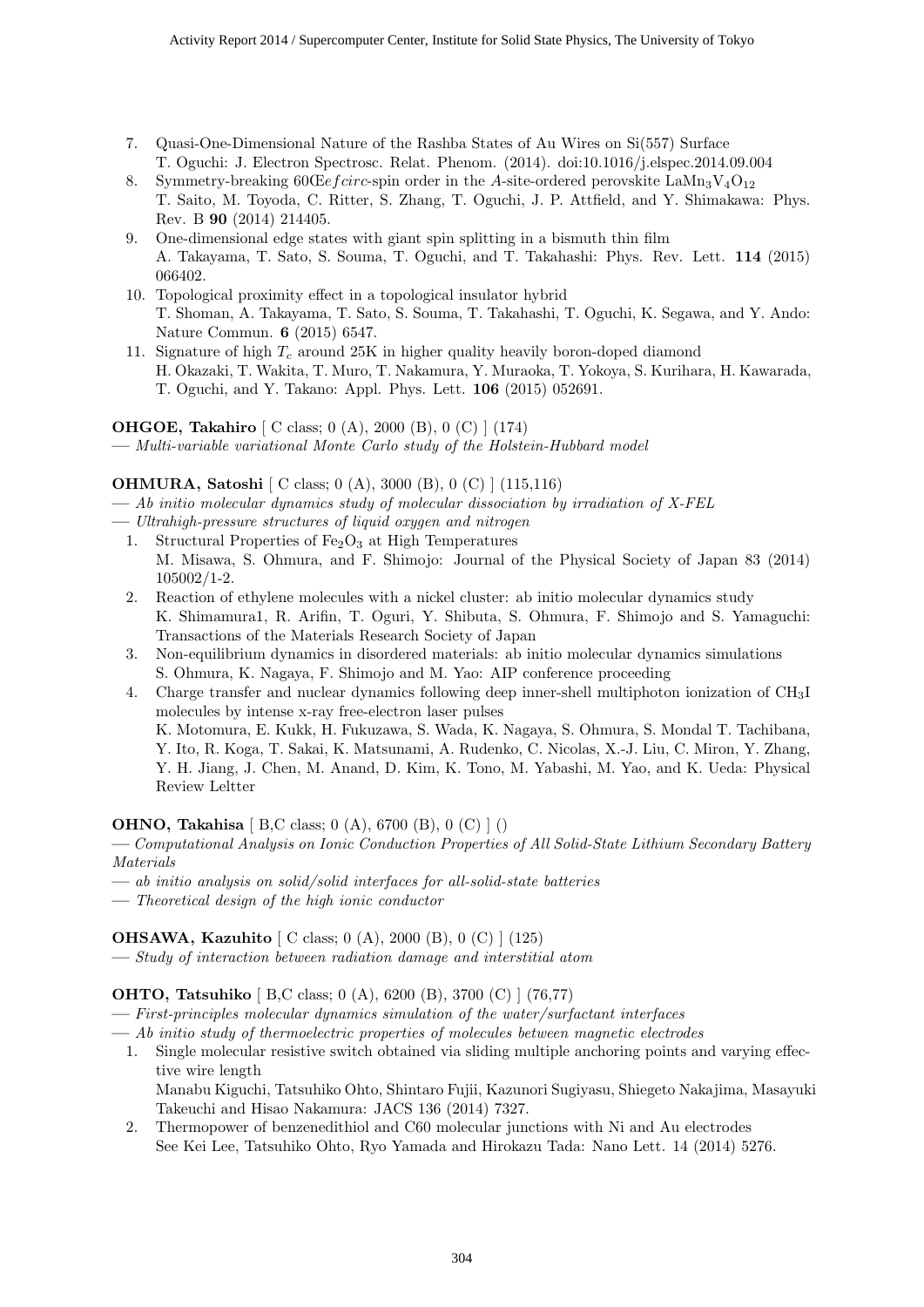# **OHTSUKI, Tomi** [ C class; 2000 (A), 5000 (B), 500 (C) ] (225)

**—** *Phase diagram and critical properties of disordered topological insulators*

- 1. Engineering Dirac electrons emergent on the surface of a topological insulator Y. Yoshimura, K. Kobayashi, T. Ohtsuki, K.-I. Imura: Science and Technology of Advanced Materials **16** (2015), 014403
- 2. Modification and Control of Topological Insulator Surface States Using Surface Disorder V. Sacksteder, T. Ohtsuki, K. Kobayashi: arXiv:1410.7621
- 3. Dimensional crossover of transport characteristics in topological insulator nanofilms K. Kobayashi, K.-I. Imura, Y. Yoshimura, T. Ohtsuki: arXiv:1409.1707
- 4. Dimensional Dependence of Critical Exponent of the Anderson Transition in the Orthogonal Universality Class

Yoshiki Ueoka, and Keith Slevin: J. Phys. Soc. Jpn. **83** (2014) 084711

- 5. Critical exponent of metal-insulator transition in doped semiconductors: the relevance of the Coulomb interaction
	- Y. Harashima, K. Slevin: Phys. Rev. B **89** (2014), 205108
- 6. Survival of sharp n=0 Landau levels in massive tilted Dirac fermions: Role of the generalized chiral operator

Yasuhiro Hatsugai, Tohru Kawarabayashi, and Hideo Aoki: Phys. Rev. B **91** (2015), 085112

**OKA, Takashi** [ C class; 6000 (A), 3000 (B), 0 (C) ] (219)

**—** *Theoretical study of non-equilibrium phase transitions in strongly correlated superconductors*

# **OKADA, Susumu** [ C class; 13500 (A), 0 (B), 0 (C) ] (64)

**—** *Design of nanoscale carbon materials*

- 1. Energetics and electronic structures of polymerized cyclobutadiene Mina Maruyama, Kyoko Nakada, and Susumu Okada: Japanese Journal of Applied Physics, Vol. 53, 035103 (2014)
- 2. Electrostatic modulation of electron-states in MoS<sub>2</sub>: First-principles Calculations Nguyen Thanh Cuong, Minoru Otani, and Susumu Okada: Journal of Physics: Condensed Matter Vol. 26, 135001 (2014)
- 3. Flexible metallic nanowires with self-adaptive Ohmic contact to semiconducting transition-metal dichalcogenide monolayers

Junhao Lin, Ovidiu Cretu, Wu Zhou, Kazu Suenaga, Dhiraj Prasai, Kirill I. Bolotin, Nguyen Thanh Cuong, Minoru Otani, Susumu Okada, Andrew R. Lupini, Juan-Carlos Idrobo, Dave Caudel, Arnold Burger, Nirmal J. Ghimire, Jiaqiang Yan, David G. Mandrus, Stephen J. Pennycook, Sokrates T. Pantelides: Nature Nanotechnology Vol. 9, 436 – 442 (2014)

- 4. Two-dimensional  $sp^2$  Carbon Networks of Fused Pentagons Mina Maruyama and Susumu Okada: Japanese Journal of Applied Physics Vol. 53, 06JD02 (2014)
- 5. Structural Dependence of Electronic Properties of Graphene Nanoribbons on an Electric Field Ayaka Yamanaka and Susumu Okada: Japanese Journal of Applied Physics Vol. 53, 06JD05 (2014)
- 6. Energetics and Electronic Structures of C<sub>60</sub> Included in [*n*]Cyclacene Molecules: Dynamical and Electronic Properties of  $C_{60}$
- Shota Kigure and Susumu Okada: Japanese Journal of Applied Physics Vol. 53, 06JD06 (2014) 7. An anomalous dipole-dipole arrangement of water molecules encapsulated into  $C_{60}$  dimer
- Kazuya Nomura and Susumu Okada: Chemical Physics Letters Vol. 608, pp. 351–354 (2014) 8. Spin-state tuning of decamethyl  $C_{60}$  by an external electric field
- Kohei Narita and Susumu Okada: Chemical Physics Letters Vol. 614, pp. 10-14 (2014)
- 9. Coulomb Interaction Effects on Optical Properties of Monolayer Transition Metal Dichalcogenides Satoru Konabe and Susumu Okada: Physical Review B Vol. 90, 155304 (2014)
- 10. Electronic structures of carbon nanotubes with monovacancy under an electric field U Ishiyama, Nguyen Thanh Cuong, and Susumu Okada: Japanese Journal of Applied Physics Vol. 53, 115102 (2014)
- 11. Electronic and Geometric Structures of Carbon Nanotubes Encapsulating Polycyclic Aromatic Hydrocarbon Molecules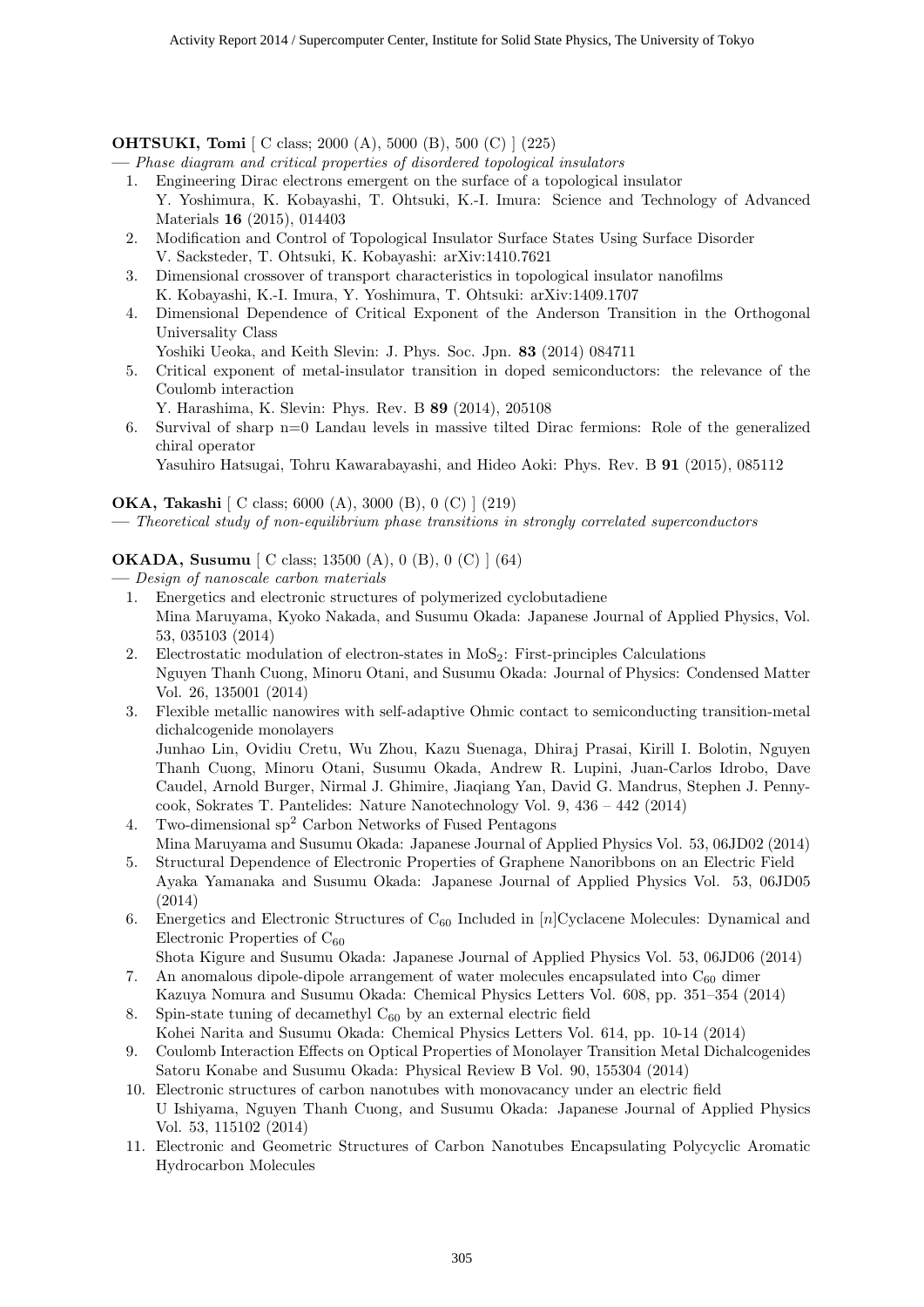Shota Kigure, Yoko Iizumi, Toshiya Okazaki, and Susumu Okada: Journal of the Physical Society of Japan Vol. 83, 124709 (2014)

- 12. Electron injection into nearly free electron states of graphene nanoribbons under a lateral electric field
	- Ayaka Yamanaka and Susumu Okada: Applied Physics Express Vol. 7, 125103 (2014)
- 13. Nanoporous Carbon Tubes from Fullerene Crystals as the *π*-Electron Carbon Source Lok Kumar Shrestha, Rekha Goswami Shrestha, Yusuke Yamauchi, Jonathan P. Hill, Toshiyuki Nishimura, Kun'ichi Miyazawa, Katsunori Wakabayashi, Takazumi Kawai, Susumu Okada, and Katsuhiko Ariga: Angewandte Chemie International Edition, Vol. 53, pp. 951 - 955 (2014).

#### **OKAMOTO, Yuko** [ E class; 0 (A), 16500 (B), 0 (C) ] (31)

**—** *Study on complex systems by generalized-ensemble algorithms*

- 1. Predictions of tertiary stuctures of *α*-helical membrane proteins by replica-exchange method with consideration of helix deformations
	- R. Urano, H. Kokubo, and Y. Okamoto: J. Phys. Soc. Jpn., in press.
- 2. Deterministic replica-exchange method without pseudo random numbers for simulations of complex systems
- R. Urano and Y. Okamoto: submitted for publication; arXiv:1412.6959.
- 3. Designed-walk replica-exchange method for simulations of complex systems R. Urano and Y. Okamoto: submitted for publication; arXiv:1501.00772.

**OKITSU, Kouhei** [ C class; 1000 (A), 3000 (B), 400 (C) ] (237)

**—** *Study on X-ray n-beam dynamical and kinematical diffraction theories and numerical methods to solve them*

**—** *Study on X-ray n-beam diffraction and phase problem in protein crystal structure analysis*

#### **OKUBO, Tsuyoshi** [ C,S class; 5500 (A), 31000 (B), 4000 (C) ] (188,190)

- **—** *Novel phases in frustrated magnets*
- **—** *Topological phase transition in the frustrated magnets*
	- 1. Field-induced incommensurate phase in the strong-rung spin ladder with ferromagnetic legs H. Yamaguchi, H. Miyagai, M. Yoshida, M. Takigawa, K. Iwase, T. Ono, N. Kase, K. Araki, S. Kittaka, T. Sakakibara, T. Shimokawa, T. Okubo, K. Okunishi, A. Matsuo, and Y. Hosokoshi: Phys. Rev. B **89** (2014) 220402(R)
	- 2. A Scaling Relation for Dangerously Irrelevant Symmetry-Breaking Fields T. Okubo, K. Oshikawa, H. Watanabe, and N. Kawashima: Phys. Rev. B., in press
	- 3. *SU*(*N*) Heisenberg model with multi-column representations T. Okubo, K. Harada, J. Lou, and N. Kawashima: Submitted to Phys. Rev. B

#### **ONISHI, Hiroaki** [ C class; 0 (A), 2000 (B), 0 (C) ] (252)

**—** *Excitation dynamics of frustrated quantum spin chain*

- 1. Doping control of realization of an extended Nagaoka ferromagnetic state from the Mott state H. Onishi and S. Miyashita, Phys. Rev. B **90**, 224426 (2014).
- 2. Effects of magnetic anisotropy on spin dynamics of ferromagnetic frustrated chain H. Onishi, J. Phys.: Conf. Ser. **592**, 012109 (2015).

#### **ONO, Tomoya** [ C class; 1000 (A), 7500 (B), 4300 (C) ] (66)

**—** *Development of first-principles electronic-structure and transport calculation method based on realspace finite-difference approach*

- 1. Electronic Structures and Magnetic Anisotropy Energies of Graphene with Adsorbed Transition-Metal Adatoms
	- H. D. Nguyen and T. Ono: J. Phys. Soc. Jpn. **83** (2014) 094716.
- 2. Electron-transport properties of ethyne-bridged diphenyl zinc-porphyrin molecules H. D. Nguyen and T. Ono: Jpn. J. Appl. Phys. **54** (2015) 055201.
- 3. First-principles study on the effect of  $SiO<sub>2</sub>$  layers during oxidation of 4H-SiC T. Ono and S. Saito: Appl. Phys. Lett. **106** (2015) 081601.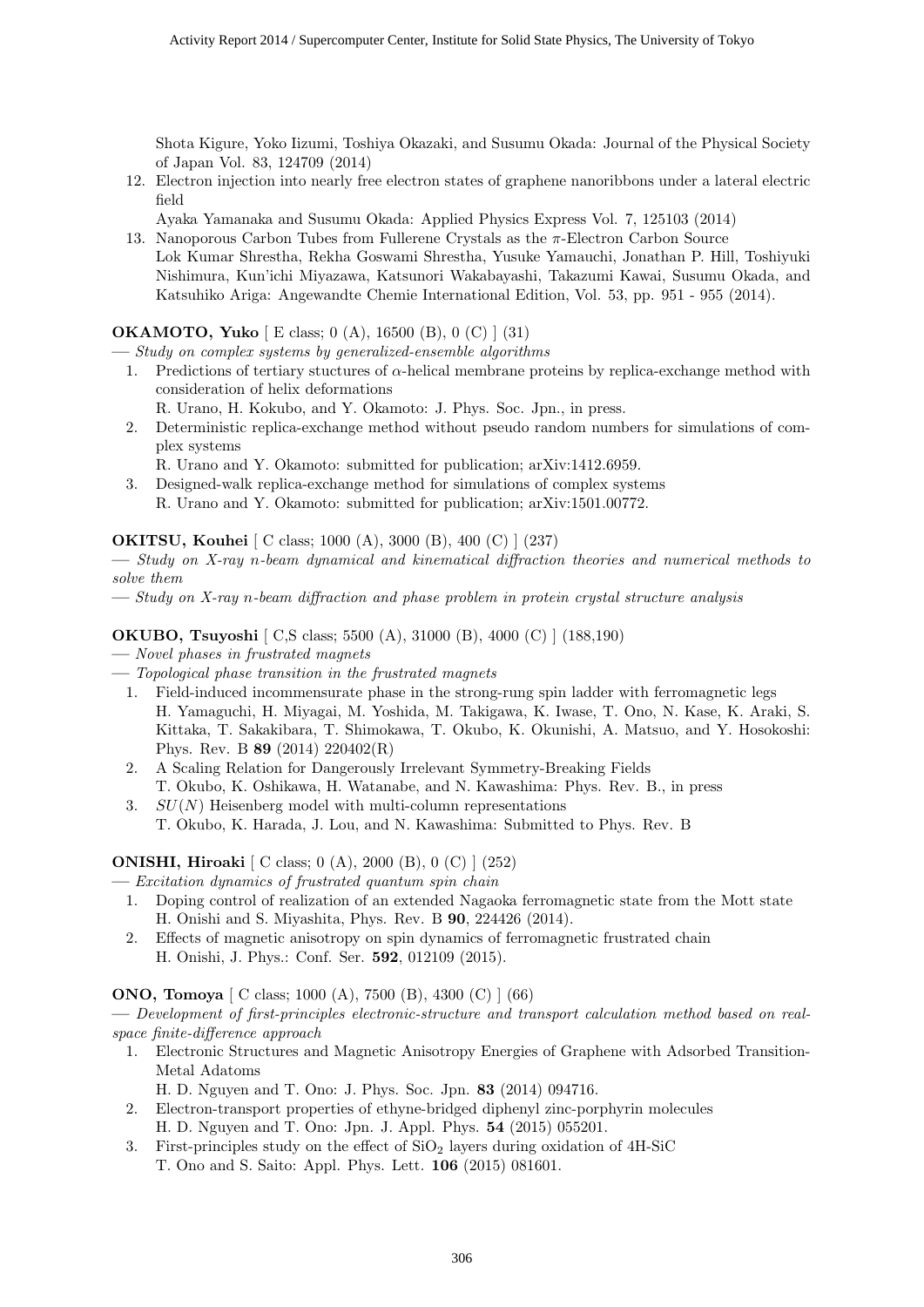#### **OSHIKAWA, Masaki** [ B class; 0 (A), 800 (B), 0 (C) ] (177)

**—** *Numerical study of flux quench in one-dimensional quantum systems*

#### **OSHIYAMA, Atsushi** [ E class; 0 (A), 31000 (B), 4700 (C) ] (40)

**—** *Atomic Structures and Electronic Properties of Hard- and Soft-Nanomaterials*

- 1. Performance evaluation of ultra-largescale first-principles electronic structure calculation code on the K computer Y. Hasegawa, J.-I. Iwata, M. Tsuji, D. Takahashi, A. Oshiyama, K. Minami, T. Boku, H. Inoue, Y. Kitazawa, I. Miyoshi, M. Yokokawa: International Journal of High Performance Computing Applications **28** (2014) 335-355
- 2. Surface energy of Si(110)- and 3C-SiC(111)-terminated surfaces E. K. K. Abavare, I.-I. Iwata, A. Yaya and A. Oshiyama: Phys. Status Solidi B **251** (2014) 1408 - 1415
- 3. Electron Confinement due to Stacking Control of Atomic Layers in SiC Polytypes: Role of Floaing States and Spontaneous Polarization
	- Y.-I. Matsushita S. Furuya, and A. Oshiyama: J. Phys. Soc. Jpn. **83** (2014) 094713
- 4. Atomic corrugation and electron localization due to Moiré patterns in twisted bilayer graphenes K. Uchida, S. Furuya, J.-I. Iwata and A. Oshiyama: Phys. Rev. B **90** (2014) 155451
- 5. Large-Scale Real-Space Density-Functional Calculations: Moiré-Induced Electron Localization in Graphene
- A. Oshiyama, J.-I. Iwata, K. Uchida and Y. Matsushita: J. Appl. Phys **117** (2015) 112811
- 6. Energetics, Electron States, and Magnetization in Nearly Zigzag-Edged Graphene Nano-Ribbons S. Suda and A. Oshiyama: J. Phys. Soc. Jpn. **84** (2015) 024704

#### **OTANI, Minoru** [ E class; 0 (A), 13000 (B), 2200 (C) ] (60)

**—** *Simulation of Electrochemical reaction using constant electrode potential method*

#### **OTOMO, Junichiro** [ B,C class; 0 (A), 3200 (B), 0 (C) ] (111,113)

- **—** *Evaluation of ion conductivity at interfaces in proton conducting composite electrolyte*
- **—** *Numerical simulation of metal oxides redox reaction on various supports*
- **—** *Evaluation of ion conductivity of interfaces in composite-type proton conducting electrolyte*

# **OTSUKI, Junya** [ B class; 0 (A), 700 (B), 0 (C) ] (179)

- **—** *Investigation of unconventional superconductivities by extension of the dynamical mean-field theory*
	- 1. Superconductivity, antiferromagnetism, and phase separation in the two-dimensional Hubbard model: A dual-fermion approach
		- J. Otsuki, H. Hafermann, A. I. Lichtenstein: Phys. Rev. B **90** (2014) 235132.

#### **OZEKI, Yukiyasu** [ C class; 0 (A), 6000 (B), 0 (C) ] (231)

**—** *Improvement of dynamical scaling by the use of kernel method and its applications to nonequilibrium relaxation analyses*

#### **RAEBIGER, Hannes** [ C class; 0 (A), 2500 (B), 0 (C) ] ()

**—** *Theory of self-organized nano-interfaces for electronic devices*

#### **SAITO, Mineo** [ C class; 0 (A), 4500 (B), 0 (C) ] (102)

- **—** *Simulation of electronic properties in materials for spintronics*
- 1. Spin polarized positron lifetimes in ferromagnetic metals: First-principles study J. Lin, T. Yamasaki, and M. Saito: Jpn. J. Appl. Phys. **53** , 05302 (2014).
- 2. Band gap design of thiophene polymers based on density functional theory Patricia Lubis and Mineo Saito: Jpn. J. Appl. Phys. **53**, 071602 (2014).
- 3. Tunable Rashba effect on strained ZnO: First-principles density-functional study Moh Adhib Ulil Absor, Hiroki Kotaka, Fumiyuki Ishii, and Mineo Saito: Appl. Phys. Express **7**, 053002 (2014).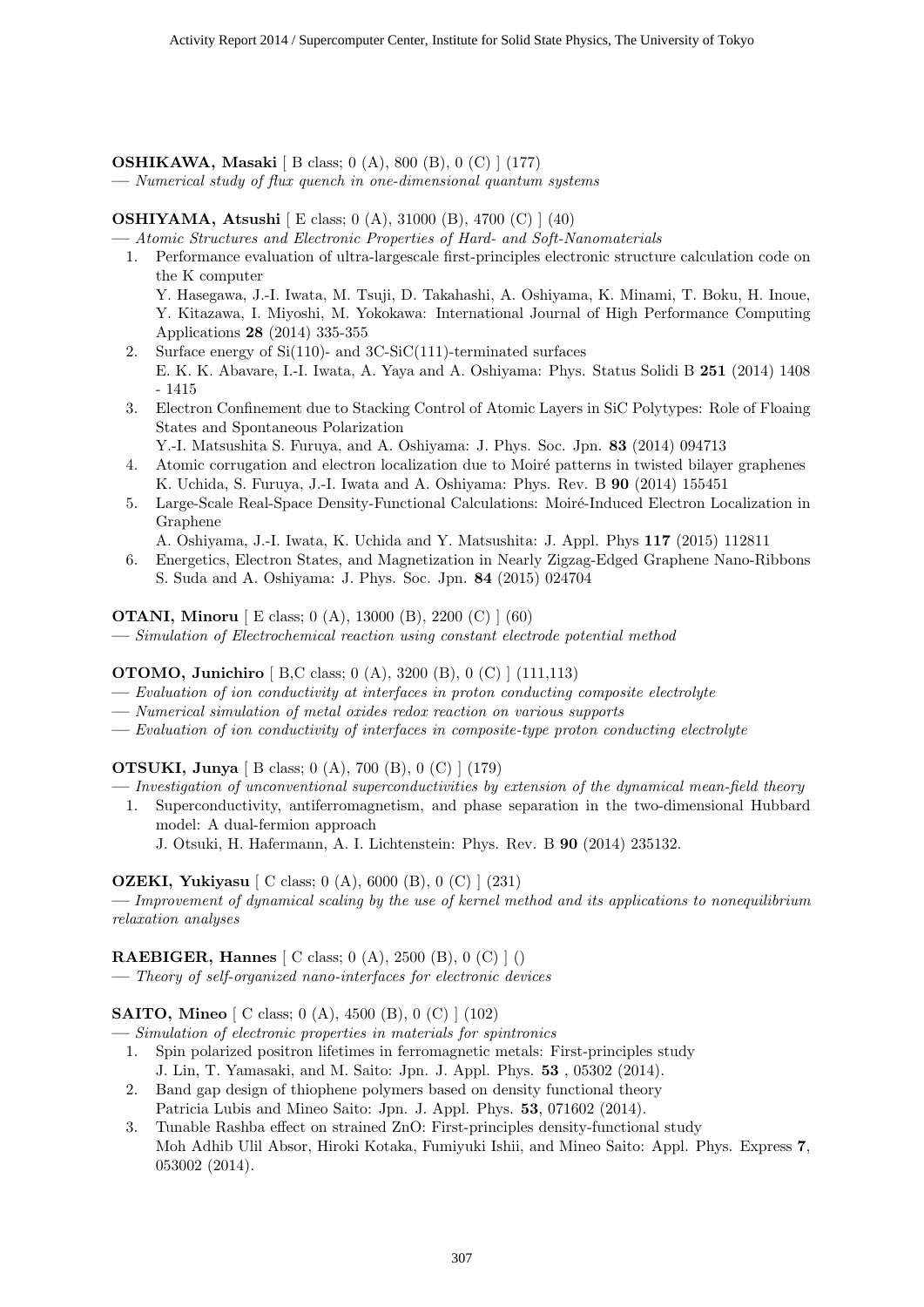4. Density Functional Theory Calculations of Formation Energies and Vacancy Concentrations of the Silicon Vacancy

Sholihun, M. Saito, T. Ohno, and T. Yamasaki: Jpn. J. Appl. Phys. **54**, 041301 (2014)

**SAKAI, Toru** [ C class; 25000 (A), 5500 (B), 3800 (C) ] (191)

**—** *Ring Exchange Induced New Quantum Phases in Quantum Spin Systems*

- **—** *Numerical Study on Novel Phases of the Spin Nanotubes*
	- 1. Quantum Spin-Liquid Behavior in the Spin-1/2 Random Heisenberg Antiferromagnet on the Triangular Lattice

K. Watanabe, H. Kawamura, H. Nakano and T. Sakai: J. Phys. Soc. Jpn. **83** (2014) 034714.

- 2. Exotic Quantum Phenomena in the Spin Nanotubes T. Sakai, K. Okamoto: JPS Conf. Proc. **1** (2014) 012025.
- 3. Exotic Magnetism of the Quantum Spin Nanotube T. Sakai, K. Okamoto: JPS Conf. Proc. **2** (2014) 010208.
- 4. Edge Modes in the Intermediate-D and Large-D Phases of the  $S = 2$  Quantum Spin Chain with XXZ and On-Site Anisotropies

K. Okamoto, T. Tonegawa, T. Sakai, M. Kaburagi: JPS Conf. Proc. **3** (2014) 014002.

- 5. Magnetization Process of the S=1/2 Heisenberg Antiferromagnet on the Cairo Pentagon Lattice H. Nakano, M. Isoda, T. Sakai: J. Phys. Soc. Jpn. **83** (2014) 053702.
- 6. Anomalous Quantum Magnetization Behaviors of the Kagome and Triangular Lattice Antiferromagnets

H. Nakano, T. Sakai: JPS Conf. Proc. **3** (2014) 014003.

- 7. Exotic Quantum Phase Transition of the Spin Nanotube T. Sakai, H. Nakano, K. Okunishi: J. Phys.: Conf. Ser. **568** (2014) 042024.
- 8. Novel Field Induced Quantum Phase Transition of the Kagome Lattice Antiferromagnet T. Sakai, H. Nakano: J. Phys.: Conf. Ser. **568** (2014) 042025.
- 9. Spin-Flop Phenomenon of Two-Dimensional Frustrated Antiferromagnets without Anisotropy in Spin Space

H. Nakano, T. Sakai, Y. Hasegawa: J. Phys. Soc. Jpn. **83** (2014) 084709.

10. Frustration-Induced Magnetic Properties of the Spin-1/2 Heisenberg Antiferromagnet on the Cairo Pentagon Lattice

M. Isoda, H. Nakano, T. Sakai: J. Phys. Soc. Jpn. **83** (2014) 084710.

- 11. Anomalous Behavior of the Magnetization Process of the S=1/2 Kagome-Lattice Heisenberg Antiferromagnet at One-Third Height of the Saturation
	- H. Nakano, T. Sakai: J. Phys. Soc. Jpn. **83** (2014) 104710.
- 12. Instability of a ferromagnetic state of a frustrated  $S=1/2$  Heisenberg antiferromagnet in two dimensions
	- H. Nakano, T. Sakai: Jpn. J. Appl. Phys. **54** (2015) 030305.
- 13. Possible Singlet-Triplet Transition of ESR in the Kagome-Lattice Antiferromagnet T. Sakai, K. Hijii, S. Okubo, H. Ohta, H. Nakano, S. Miyashita: Applied Magnetic Resonance, in press.
- 14. Magnetization Process of the Spin-S Kagome-Lattice Heisenberg Antiferromagnet H. Nakano, T. Sakai: J. Phys. Soc. Jpn., in press.
- 15. Spin nanotubes with the ring exchange interactions T. Sakai, T. Kasahara, K. Hijii, H. Ohta, H. Nakano: submitted to Synthetic Metals

**SAKAKIBARA, Hirofumi** [ B class; 2000 (A), 800 (B), 500 (C) ] (109)

**—** *Theoretical material design of transition metal oxide hetero structure based on the orbital distillation effect*

**SAKASHITA, Tatsuya** [ B class; 0 (A), 900 (B), 0 (C) ] ()

**—** *Parallelization and High Precision Computation of Exact Diagonalization Package for Spin Systems*

**SATO, Toshihiro**  $\begin{bmatrix} C \ \text{class}; 0 \ (A), 4000 \ (B), 0 \ (C) \ \end{bmatrix}$  (165,167)

**—** *Electric transport near the antiferromagnetic transition in a square-lattice Hubbard model*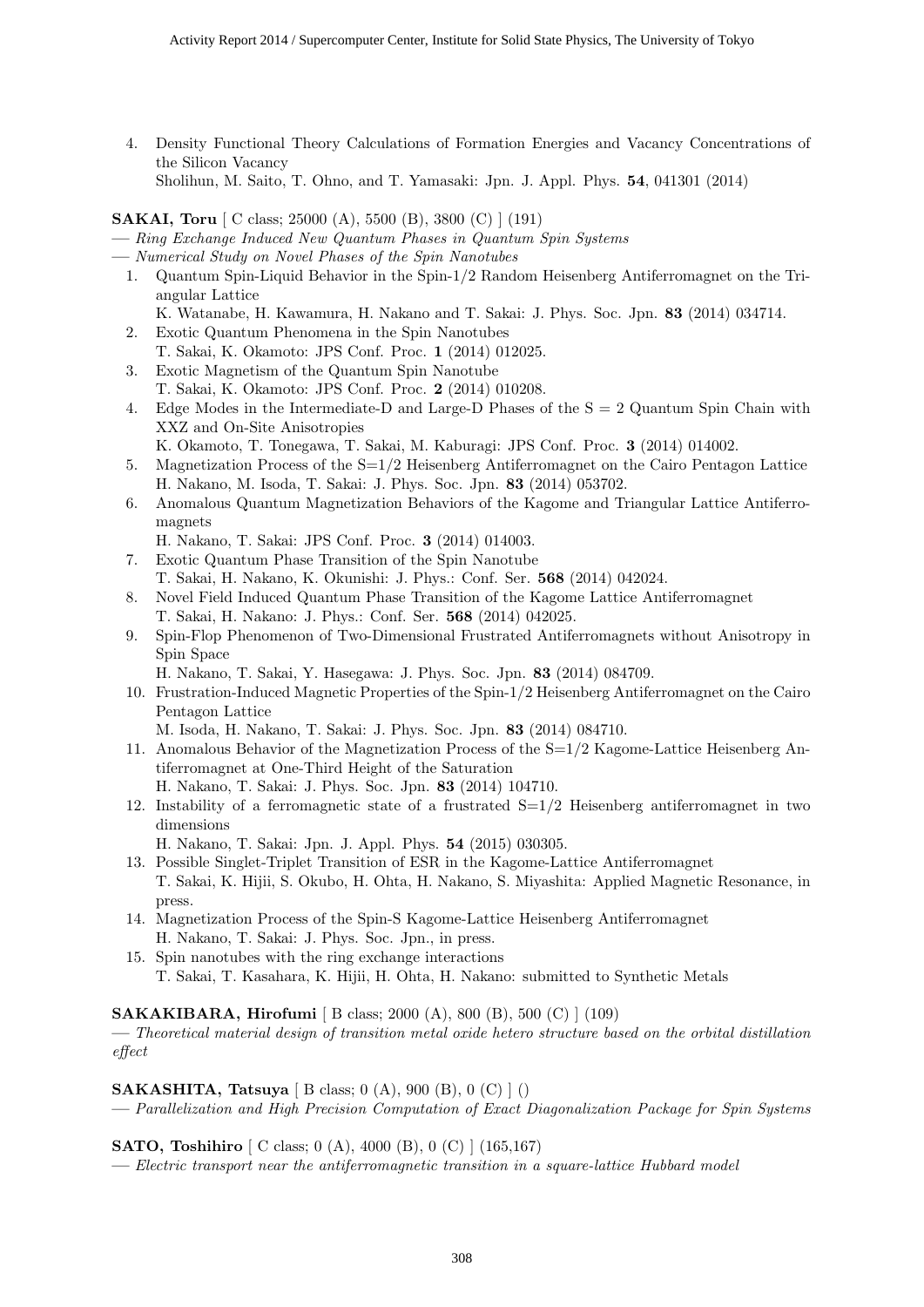**—** *Insulating state of multi-orbital electronic system with strong spin-orbit coupling*

1. Spin-orbit-induced exotic insulators in a three-orbital Hubbard model with  $(t_{2g})^5$  electrons Toshihiro Sato, Tomonori Shirakawa, and Seiji Yunoki: Phys. Rev. B **91** (2015) 125122.

#### **SATO, Yukio** [ B class; 0 (A), 700 (B), 0 (C) ] (142)

**—** *First-principles calculation of atomic arrangement and electronic structure in ceramic grain boundaries*

1. Grain Boundary Plane Effect on Pr Segregation Site in ZnO S13 [0001] Symmetric Tilt Grain Boundaries

J.-Y. Roh, Y. Sato, and Y. Ikuhara, Journal of the American Ceramic Society, in press.

- 2. Role of grain boundaries in ZnO Y. Sato and Y. Ikuhara, Oxide-based Materials and Devices V, ed. by Teherani, Look, and Rogers, Proceeding of SPIE, 8987 89871B-1-7, (2014).
- 3. Grain Boundary Structure Transformation and Reconstruction in Oxide Ceramics Y. Ikuhara, Y. Sato, and N. Shibata, AMTC Letters, 4, 4-5 (2014).
- 4. Structural Multiplicity in Pr-doped ZnO [0001] 27.8° and 30.0° Tilt Grain Boundaries J.-Y. Roh, Y. Sato, and Y. Ikuhara, AMTC Letters, 4, 26-27 (2014).
- 5. Atomic Structure and Energetics of Oxygen Vacancy in CeO2 Grain Boundaries B. Feng, H. Hojo, Y. Sato, H.Ohta, N. Shibata, and Y. Ikuhara, AMTC Letters, 4, 98-99 (2014).

**SHIBA, Hayato** [ B,E class; 1000 (A), 19400 (B), 2100 (C) ] (195,196)

- **—** *Quest for static and dynamical heterogeneities in structural glass by huge-scale molecular simulation*
- **—** *Dynamics of higher-order structure formation in surfactant membranes*
- **—** *Absorbing states and viscoelasticity in low-Re non-Browninan particle dispersions*
	- 1. Rheological evaluation of colloidal dispersions using smoothed profile method formulation and applications

J. J. Molina, K. Otomura, H. Shiba, H. Kobayashi, M. Sano, and R. Yamamoto: submitted to J. Fluid Mech.

# **SHIGETA, Yasuteru** [ C class; 24500 (A), 6000 (B), 0 (C) ] (42)

- **—** *Theoretical studies on heat resistance of Nyl-C*
- **—** *Theoretical analyses on hydrolysis mechanism of Nyl C*
	- 1. Simple, Yet Powerful Methodologies for Conformational Sampling of Proteins H. Harada, Y. Takano, T. Baba, Y. Shigeta: Phys. Chem. Chem. Phys. (invited feature article) 17, 6155-6173 (2015).
	- 2. Hydration Effects on Enzyme-Substrate Complex of Nylon Oligomer Hydrolase: Inter-Fragment Interaction Energy Study by the Fragment Molecular Orbital Method H. Ando, Y. Shigeta, T. Baba, C. Watanabe, Y. Okiyama, Y. Mochizuki, M. Nakano: Mol. Phys. 113, 319-326 (2015).
	- 3. Unraveling the degradation of artificial amide bonds in nylon oligomer hydrolase: from induced-fit to acylation processes

T. Baba, M. Boero, K. Kamiya, H. Ando, S. Negoro, M. Nakano, Y. Shigeta: Phys. Chem. Chem. Phys. 17, 4492-4504(2015).

- 4. On the induced-fit mechanism of substrate-enzyme binding structures of Nylon-oligomerhydrolase T. Baba, R. Harada, M. Nakano, Y. Shigeta: J. Comp. Chem. 35, 1240-47 (2014).
- 5. A Nylon-oligomer Hydrolase Promoting Cleavage Reactions in Unnatural Amide Compounds K. Kamiya, T. Baba, M. Boero, T. Matsui, S. Negoro, Y. Shigeta: J. Phys. Chem. Lett. 5, 1210-1216 (2014).

**SHIMIZU, Akira**  $[ C \text{ class}; 0 (A), 3000 (B), 1800 (C) ]$ 

**—** *Thermal pure quantum state calculus of Fermion systems*

**SHIMOJO, Fuyuki** [ C class; 0 (A), 8000 (B), 4500 (C) ] (68)

**—** *First-Principles Molecular-Dynamics Study of Structural and Electronic Properties of Covalent Liquids under Pressure*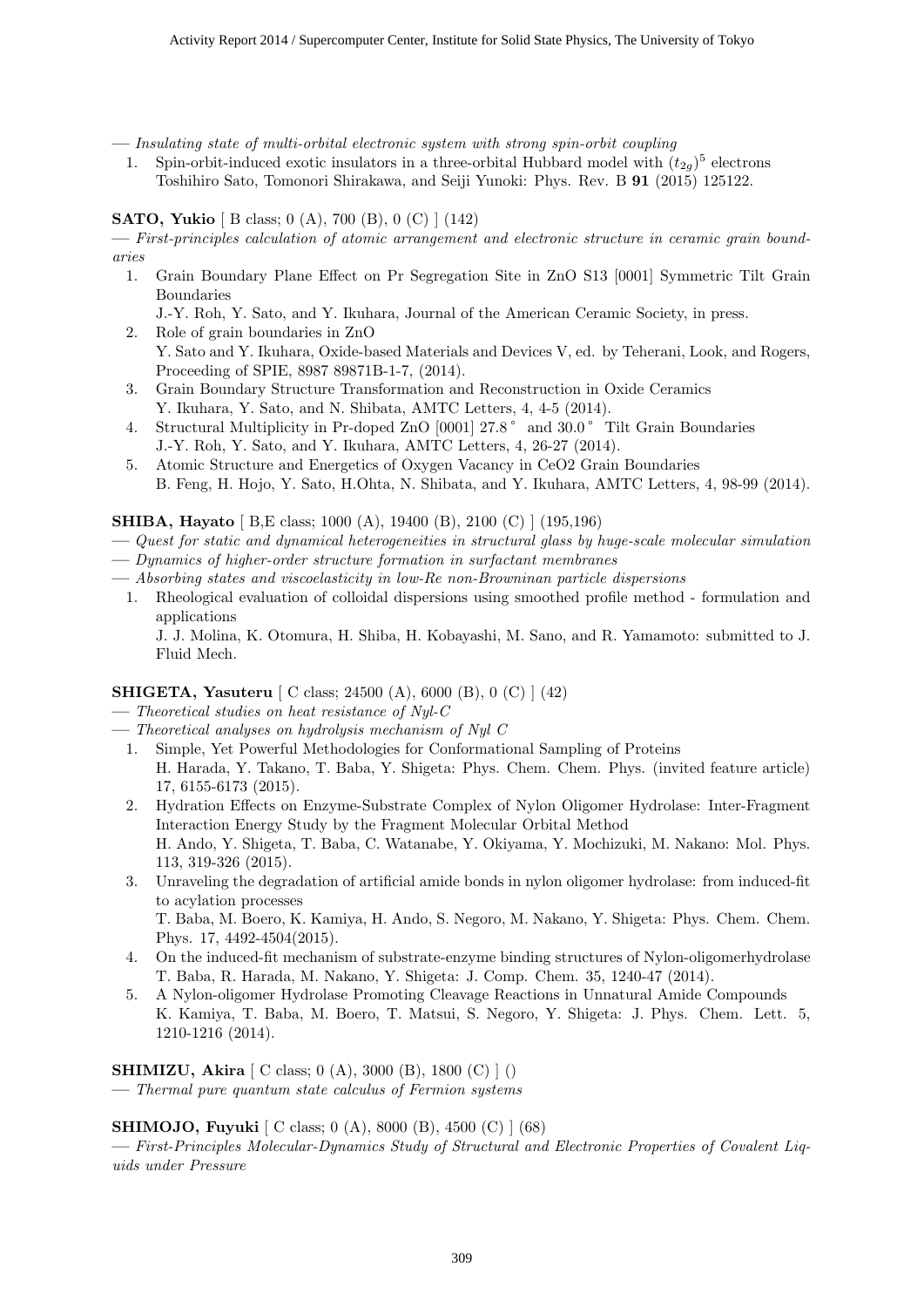- 1. Structural properties of  $Fe<sub>2</sub>O<sub>3</sub>$  at high temperatures
- M. Misawa, S. Ohmura, and F. Shimojo: J. Phys. Soc. Jpn. **83** (2014) 105002.
- 2. Oxygen 2*p* partial density of states in a typical oxide glass  $B_2O_3$ S. Hosokawa, H. Sato, K. Mimura, Y. Tezuka, D. Fukunaga, K. Shimamura, and F. Shimojo: J. Phys. Soc. Jpn. **83** (2014) 114601.
- 3. A divide-conquer-recombine algorithmic paradigm for large spatiotemporal quantum molecular dynamics simulations F. Shimojo, S. Hattori, R. K. Kaila, M. Kunaseth, W. Mou, A. Nakano, K. Nomura, S. Ohmura,
- P. Rajak, K. Shimamura, and P. Vashishta: J. Chem. Phys. **140** (2014) 18A529.
- 4. Hydrogen-on-Demand Using Metallic Alloy Nanoparticles in Water K. Shimamura, F. Shimojo, R. K. Kalia, A. Nakano, K. Nomura, and P. Vashishta: Nano Lett. **14** (2014) 4090.

# **SHIMOKAWA, Tokuro** [ B class; 3100 (A), 1100 (B), 600 (C) ] (234)

**—** *Numerical study of the novel magnetic phenomenon on the honeycomb magnetism*

# **SHIOMI, Junichiro** [ C class; 0 (A), 3000 (B), 0 (C) ] (242)

- **—** *Characterization of thermal transport at nanostructure interface*
	- 1. Scaling laws of cumulative thermal conductivity for short and long phonon mean free paths Daisuke Aketo, Takuma Shiga, Junichiro Shiomi: Applied Physics Letters **105**, 131901 (2014).
	- 2. Probing and tuning inelastic phonon conductance across finite-thickness interface Takuru Murakami, Takuma Hori, Takuma Shiga, and Junichiro Shiomi: Applied Physics Express **7**, 121801 (2014).
	- 3. Effective phonon mean free path in polycrystalline nanostructures Takuma Hori, Junichiro Shiomi, Chris Dames: Applied Physics Letters **106**, 171901 (2015).
	- 4. Controllability of thermal conductance across sintered silicon interface by local nanostructures Masanori Sakata, Takuma Hori, Takafumi Oyake, Jeremie Maire, Masahiro Nomura, Junichiro Shiomi: Nano energy, Rapid communication, **13**, 601 (2015).
	- 5. Impeded thermal transport in Si multiscale hierarchical architectures with phononic crystal nanostructures

M. Nomura, Y. Kage, J. Nakagawa, T. Hori, J. Maire, J. Shiomi, D. Moser, O. Paul: Physical Review B (in press), arXiv:1502.02789

6. Anomalous reduction of thermal conductivity in coherent nanocrystal architecture for silicon thermoelectric material

Yoshiaki Nakamura, Masayuki Isogawa, Tomohiro Ueda, Shuto Yamasaka, Hideki Matsui, Jun Kikkawa, Satoaki Ikeuchi, Takafumi Oyake, Takuma Hori, Junichiro Shiomi, Akira Sakai: Nano Energy, Rapid communication

**SHIRAISHI, Kenji** [ C class; 13500 (A), 4000 (B), 2100 (C) ] () **—** *First Principles Design of Future SiC-Based Power Devices*

# **SHIRO, Masanori** [ B class; 1300 (A), 0 (B), 0 (C) ] (256)

**—** *High precision computation of Feigenbaum constant, 2nd.*

# **SHOJI, Mitsuo** [ C class; 0 (A), 2500 (B), 0 (C) ] (123)

**—** *Theoretical elucidation on the full reaction mechanism of threonine synthase*

1. An Efficient Initial Guess Formation of Broken-Symmetry Solutions by using Localized Natural Orbitals

M.Shoji, Y.Yoshioka, K.Yamaguchi: Chem. Phys. Lett. **608** (2014) 50-54.

- 2. Light absorption and excitation energy transfer calculations in primitive photosynthetic bacteria Y.Komatsu, M.Kayanuma, M.Shoji, K.Yabana, K.Shiraishi, M.Umemura: Molecular Physics, accepted 2014.
- 3. Light absorption efficiencies of photosynthetic pigments: the dependence on spectral types of central stars

Y.Komatsu, M.Umemura, M.Shoji, M.Kayanuma, K.Yabana, K.Shiraishi: International Journal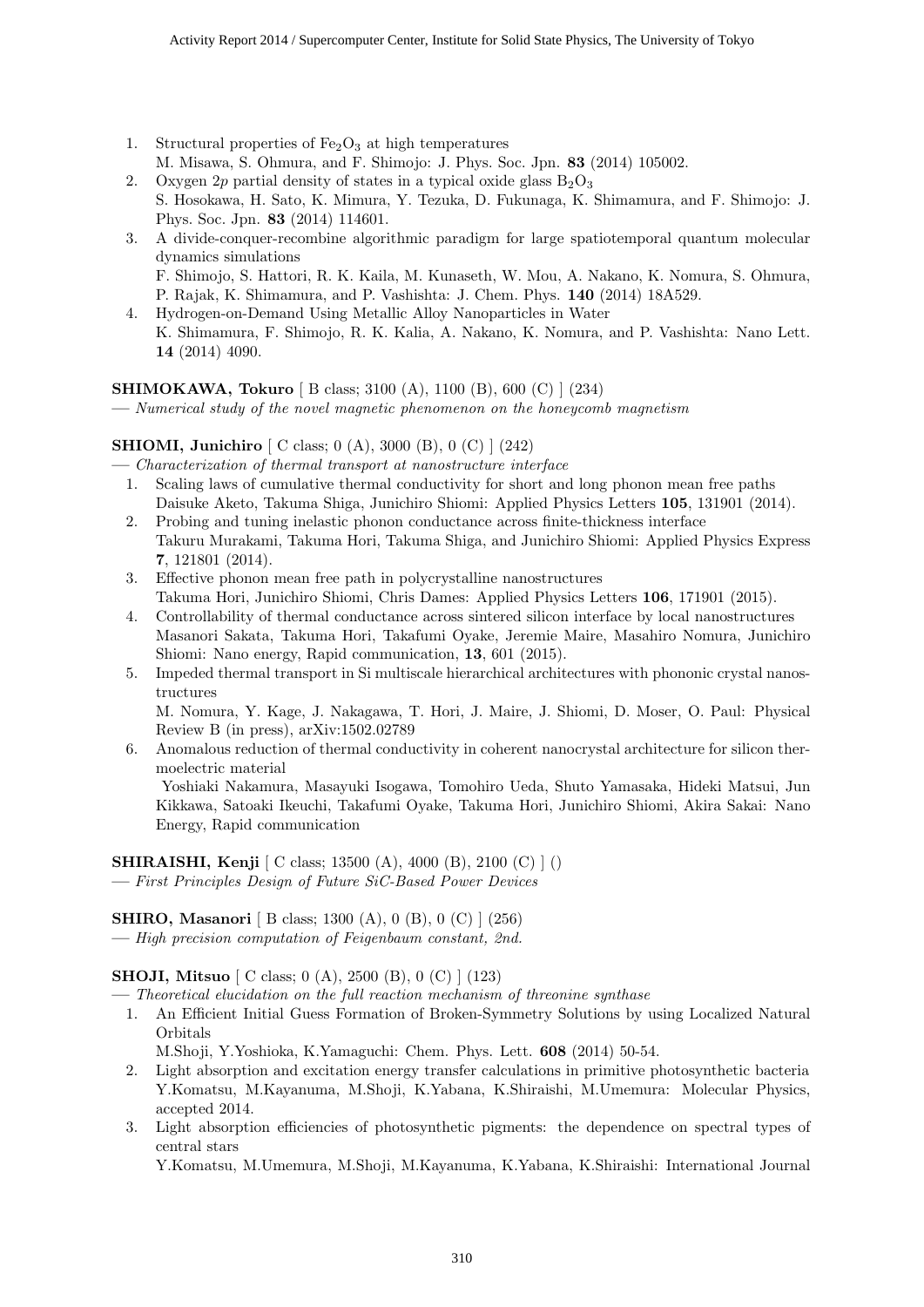of Astrobiology, accepted 2014.

4. Involvement of Propionate Side Chains of the Heme in Circular Dichroism of Myoglobin: Experimental and Theoretical Analyses

M.Nagai, C.Kobayashi, Y. Nagai, K.Imai, N.Mizusawa, H.Sakurai, S.Neya, M.Kayanuma, M.Shoji, S.Nagatomo: J. Phys. Chem. B **119** (2015) 1275-1287.

- 5. On the guiding principles for lucid understanding of the damage-free S1 structure of the CaMn4O5 cluster in the oxygen evolving complex of photosystem II M.Shoji, H.Isobe, S.Yamanaka, M.Suga, F.Akita, J.-R.Shen, K.Yamaguchi: Chem. Phys. Lett. **627** (2015) 44-52.
- 6. Theoretical studies of the damage-free S1 structure of the CaMn4O5 cluster in oxygen-evolving complex of photosystem II M.Shoji, H.Isobe, S.Yamanaka, M.Suga, F.Akita, J.-R.Shen, K.Yamaguchi: Chem. Phys. Lett. **623** (2015) 1-7.
- 7. A QM/MM Study of the Initial Steps of Catalytic Mechanism of Nitrile Hydratase M.Kayanuma, K.Hanaoka, M.Shoji, Y. Shigeta: Chem. Phys. Lett. **623** (2015) 8-13.

**SHUDO, Ken-Ichi** [ C class; 1000 (A), 500 (B), 0 (C) ] (132)

**—** *Bonding states of organic molecules adsorbed at defects on metal surface*

**SUGINO, Osamu** [ C class; 0 (A), 2500 (B), 900 (C) ] (108)

**—** *Oxide electrocatalysts*

1. Exceptionally long-ranged lattice relaxation in oxygen-deficient  $Ta_2O_5$ Y. Yang, O. Sugino and Y. Kawazoe, Solid State Communications 195 (2014) 16.

**SUWA, Hidemaro** [ C class; 0 (A), 1500 (B), 0 (C) ] (254)

- **—** *Efficient Monte Carlo Spectral Analysis and Application to Quantum Spin Systems*
	- 1. Generalized Moment Method for Gap Estimation and Quantum Monte Carlo Level Spectroscopy Hidemaro Suwa and Synge Todo: submitted to Phys. Rev. Lett.

**SUZUKI, Takafumi** [ C class; 1500 (A), 4500 (B), 2200 (C) ] (220,222)

**—** *Succsessive phase transition and magnetic orders in rare-earth metals*

1. Thermal phase transition of generalized Heisenberg models for SU(N) spins on square and honeycomb lattices

T. Suzuki, K. Harada, H. Matsuo, S. Todo, and N. Kawashima, Phys. Rev. B **91**, 094414 (2015).

2. Thermal phase transition to valence-bond-solid phase in the two-dimensional generalized SU(N) Heisenberg models

T. Suzuki, K. Harada, H. Matsuo, S. Todo, and N. Kawashima, J. Phys.: Conf. Ser. **592**, 012114 (2015).

# **TACHIKAWA, Masanori** [ C class; 13500 (A), 0 (B), 0 (C) ] (63)

**—** *Theoretical analysis of deuterated effect on hydrogen-bonded molecular materials*

**TAKAGI, Noriaki** [ B class; 0 (A), 2500 (B), 0 (C) ] (118,120)

**—** *Exploring low-dimensional honeycomb sheets*

- 1. Electronic structure of the 4x4 silicene monolayer on semi-infinite Ag(111) H. Ishida, Y. Hamamoto, Y. Morikawa, E. Minamitani, R. Arafune, N. Takagi: New J. Phys. **17** (2015) 015013.
- 2. Silicene on Ag(111): geometric and electronic structures of a new honeycomb material of Si N. Takagi, C.-L. Lin, K. Kawahara, E. Minamitani, N. Tsukahara, M. Kawai, and R. Arafune: Prog. Surf. Sci. **90** (2015 ) 1.
- 3. Electronic decupling by h-BN layer between silicene and  $Cu(111)$ : A DFT based analysis M. Kanno, R. Arafune, C. -L. Lin, E. Minamitani, M. Kawai, N. Takagi: New J. Phys. **16** (2014) 105019.
- 4. Controlling orbital-selective Kondo effects in a single molecule through coordination chemistry N. Tsukahara, E. Minamitani, Y. Kim, M. Kawai, N. Takagi: J. Chem. Phys. **141** (2014) 054702.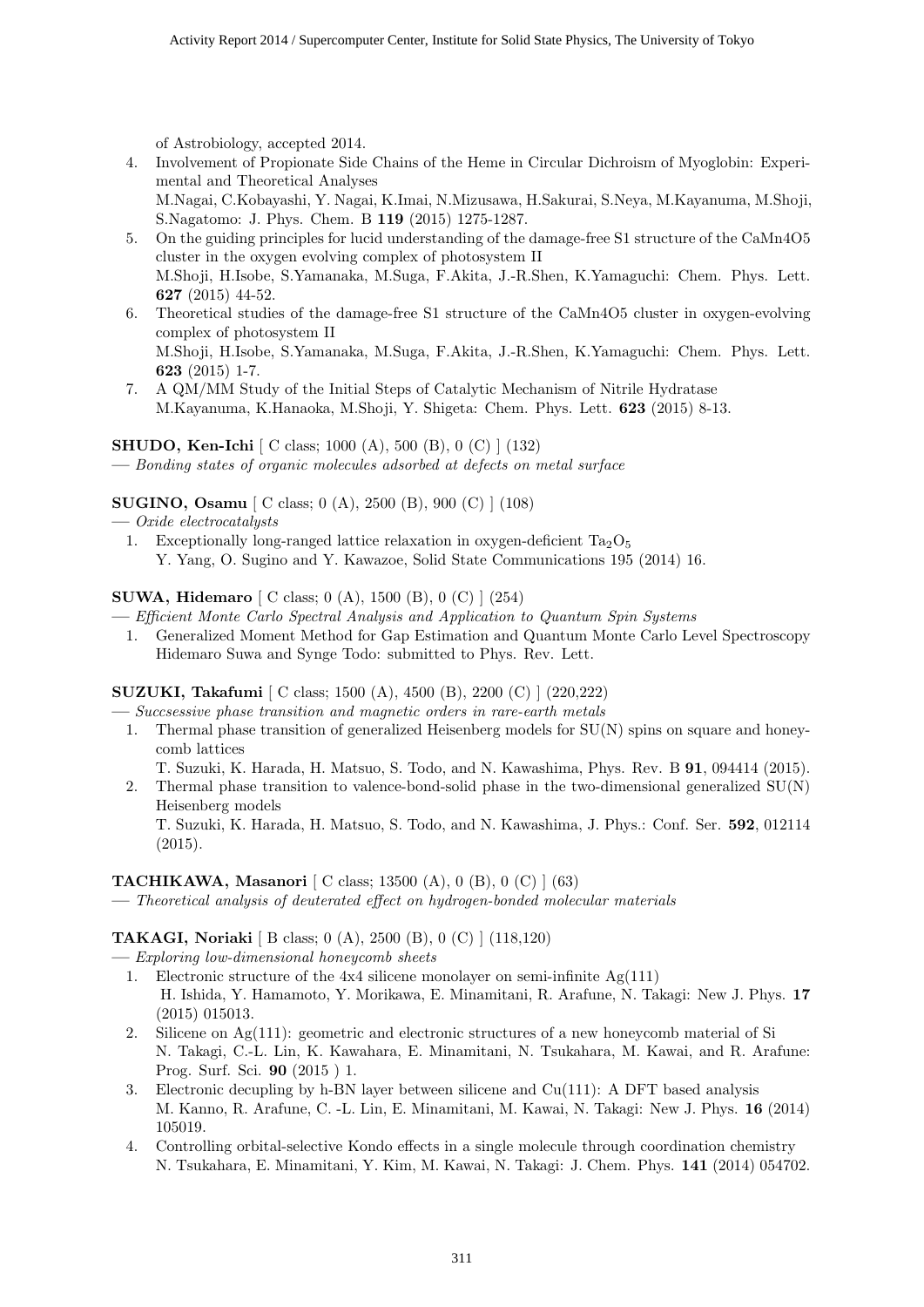**TAMARIBUCHI, Tsuguhiro** [ B class; 1800 (A), 700 (B), 500 (C) ] ()

**—** *Development of fast algorythms for sparse Pfaffians and their applications to Ising systems*

# **TAMURA, Ryo** [ C class; 0 (A), 5500 (B), 3800 (C) ] (213,215)

- **—** *Quest for exotic functional properties under magnetic field in frustrated systems*
- **—** *Study on Relation between Anisotropic Magnetic Structure and Magnetocaloric Effect*
- 1. Entanglement Properties of a Quantum Lattice-Gas Model on Square and Triangular Ladders S. Tanaka, R. Tamura, and H. Katsura: "Physics, Mathematics, And All That Quantum Jazz" (World Scientific) (2014) 71.
- 2. A Method to Change Phase Transition Nature Toward Annealing Method R. Tamura and S. Tanaka: "Physics, Mathematics, And All That Quantum Jazz" (World Scientific) (2014) 135.
- 3. Magnetic ordered structure dependence of magnetic refrigeration efficiency R. Tamura, S. Tanaka, T. Ohno, and H. Kitazawa: Journal of Applied Physics **116** (2014) 053908.
- 4. Sample dependence of giant magnetocaloric effect in a cluster-glass system  $Ho_5Pd_2$ S. Toyoizumi, H. Kitazawa, Y. Kawamura, H. Mamiya, N. Terada, R. Tamura, A. Dönni, K. Morita, and A. Tamaki: Journal of Applied Physics, **117** (2015) 17D101.
- 5. Structural phase transition between  $\gamma$ -Ti<sub>3</sub>O<sub>5</sub> and -Ti<sub>3</sub>O<sub>5</sub> by breaking of one-dimensionally conducting pathway K. Tanaka, T. Nasu, Y. Miyamoto, N. Ozaki, S. Tanaka, T. Nagata, F. Hakoe, M. Yoshikiyo, K. Nakagawa, Y. Umeta, K. Imoto, H. Tokoro, A. Namai, and S.-I. Ohkoshi: Crystal Growth and Design, **15** (2015) 653.
- 6. Phase diagram and sweep dynamics of a one-dimensional generalized cluster model T. Ohta, S. Tanaka, I. Danshita, and K. Totsuka: arXiv:1503.03204 (2015) [*to appear in Journal of the Physical Society of Japan*].

#### **TANAKA, Shu** [ C class; 0 (A), 5500 (B), 3900 (C) ] (209,211)

- **—** *Study on Quantum Information Science Based on Statistical Physics*
- **—** *Study on Phase Transition in Frustrated Spin Systems*
	- 1. Entanglement Properties of a Quantum Lattice-Gas Model on Square and Triangular Ladders S. Tanaka, R. Tamura, and H. Katsura: "Physics, Mathematics, And All That Quantum Jazz" (World Scientific) (2014) 71.
	- 2. A Method to Change Phase Transition Nature Toward Annealing Method R. Tamura and S. Tanaka: "Physics, Mathematics, And All That Quantum Jazz" (World Scientific) (2014) 135.
	- 3. Magnetic ordered structure dependence of magnetic refrigeration efficiency R. Tamura, S. Tanaka, T. Ohno, and H. Kitazawa: Journal of Applied Physics **116** (2014) 053908.
	- 4. Sample dependence of giant magnetocaloric effect in a cluster-glass system  $Ho<sub>5</sub>Pd<sub>2</sub>$ S. Toyoizumi, H. Kitazawa, Y. Kawamura, H. Mamiya, N. Terada, R. Tamura, A. Dönni, K. Morita, and A. Tamaki: Journal of Applied Physics, **117** (2015) 17D101.
	- 5. Structural phase transition between  $\gamma$ -Ti<sub>3</sub>O<sub>5</sub> and -Ti<sub>3</sub>O<sub>5</sub> by breaking of one-dimensionally conducting pathway K. Tanaka, T. Nasu, Y. Miyamoto, N. Ozaki, S. Tanaka, T. Nagata, F. Hakoe, M. Yoshikiyo, K.
	- Nakagawa, Y. Umeta, K. Imoto, H. Tokoro, A. Namai, and S.-I. Ohkoshi: Crystal Growth and Design, **15** (2015) 653. 6. Phase diagram and sweep dynamics of a one-dimensional generalized cluster model
	- T. Ohta, S. Tanaka, I. Danshita, and K. Totsuka: arXiv:1503.03204 (2015) [*to appear in Journal of the Physical Society of Japan*].

#### **TANIGAKI, Kenichi** [ B class; 0 (A), 500 (B), 0 (C) ] ()

**—** *First principles analysis for suppression of grain boundary embrittlement of aluminum alloys by liquid metals*

**TATENO, Masaru** [ C class; 0 (A), 7000 (B), 0 (C) ] (88)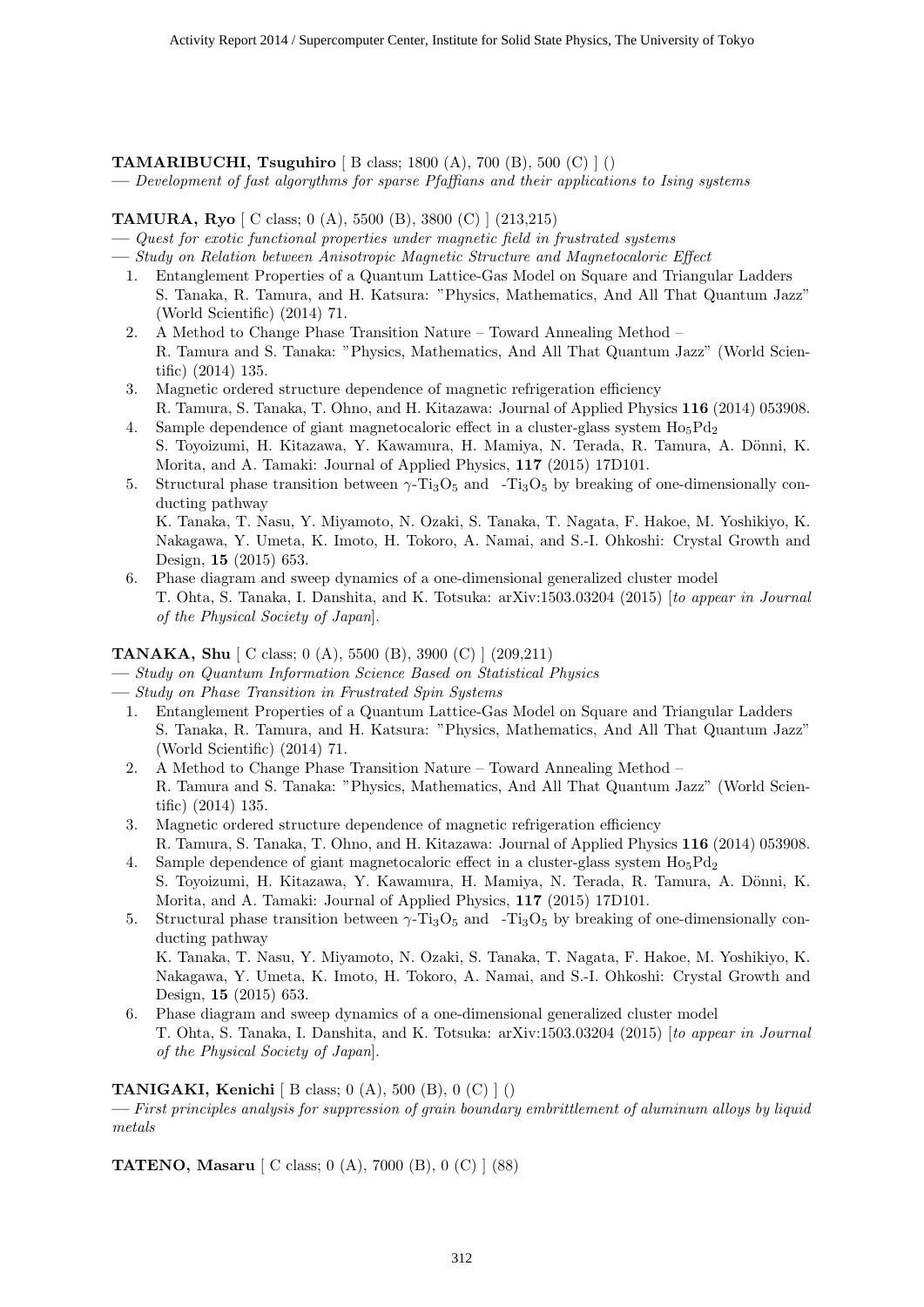**—** *Hybrid ab initio QM/MM calculations of biological macromolecules*

**TATEYAMA, Yoshitaka** [ E class; 0 (A), 23500 (B), 1000 (C) ] (47)

**—** *DFT free energy analysis of redox reaction mechanism at interfaces in batteries and catalysts*

1. Space-Charge Layer Effect at Interface between Oxide cathode and Sulfide Electrolyte in All-Solid-State Lithium-Ion Battery

Jun Haruyama, Keitaro Sodeyama, Liyuan Han, Kazunori Takada, Yoshitaka Tateyama: Chem. Mater. 26, 4248-4255 (2014).

2. Sacrificial anion reduction mechanism for electrochemical stability improvement in highly concentrated Li-salt electrolyte Keitaro Sodeyama, Yuki Yamada, Koharu Aikawa, Atsuo Yamada, Yoshitaka Tateyama: J. Phys.

Chem. C 118, 14091-14097 (2014).

- 3. Acetonitrile Solution Effect on Ru N749 Dye Adsorption and Excitation at TiO2 Anatase Interface Yoshitaka Tateyama, Masato Sumita, Yusuke Ootani, Koharu Aikawa, Ryota Jono, Liyuan Han, Keitaro Sodeyama: J. Phys. Chem. C 118, 16863-16871 (2014).
- 4. A double-QM/MM method for investigating donor-acceptor electron-transfer reactions in solution Zdenek Futera, Keitaro Sodeyama, Jaroslav V. Burda, Yoshitaka Tateyama: Phys. Chem. Chem. Phys. 16, 19530-19539 (2014).
- 5. Termination Dependence of Tetragonal CH3NH3PbI3 Surfaces for Perovskite Solar cells Jun Haruyama, Keitaro Sodeyama, Liyuan Han, Yoshitaka Tateyama: J. Phys. Chem. Lett. 5, 2903-2909 (2014).
- 6. First Principles Calculation Study on Surfaces and Water Interfaces of Boron-Doped Diamond Zdenek Futera, Takeshi Watanabe, Yasuaki Einaga, Yoshitaka Tateyama: J. Phys. Chem. C, 118, 22040-22052 (2014).
- 7. Possibility of NCS Group Anchor for Ru Dye Adsorption to Anatase TiO2 (101) Surface: A Density Functional Theory Investigation Yusuke Ootani, Keitaro Sodeyama, Liyuan Han, Yoshitaka. Tateyama: J. Phys. Chem. C, 119, 234-241 (2015).
- 8. Water Adsorption and Dissociation at Metal-Supported Ceria Thin Films: Thickness and Interface-Proximity Effects Studied with DFT+U Calculations Lucie Szabova, Yoshitaka Tateyama, Vladimir. Matolin, Stefano Fabris: J. Phys. Chem. C 119, 2537-2544 (2015).

**TERAO, Takamichi** [ B class; 2700 (A), 1000 (B), 800 (C) ] (236)

**—** *Dynamical properties of Coulomb glass*

- 1. Vibrational properties of acoustic metamaterial multilayers T. Terao and Y. Ohnishi: J. Appl. Phys. **117** (2015) 134305.
- 2. Numerical study of photonic metamaterial composites T. Terao: NEMO2014 conference proceedings, in press.

# **TODO, Synge** [ C class; 0 (A), 4000 (B), 2200 (C) ] (230)

**—** *Study of quantum correlations and topological order in quantum spin systems*

- 1. Parallelized Quantum Monte Carlo Algorithm with Nonlocal Worm Updates A. Masaki, T. Suzuki, K. Harada, S. Todo, and N. Kawashima, Phys. Rev. Lett. **112**, 140603 (2014).
- 2. Thermal Phase Transition of Generalized Heisenberg Models for SU(*N*) Spins on Square and Honeycomb Lattices
- T. Suzuki, K. Harada, H. Matsuo, S. Todo, N. Kawashima, Phys. Rev. B **91**, 094414 (2015).
- 3. Numerical Analysis of Quantum Phase Transitions with Dynamic Control of Anisotropy S. Yasuda, S. Todo, JPS Conf. Proc. **1**, 012127 (2014).
- 4. Path-Integral Monte Carlo for the Gauge-Fixed Berry Connection and the Local  $Z_2$  Berry Phase Y. Motoyama, S. Todo, JPS Conf. Proc. **1**, 012130 (2014).
- 5. MateriApps a Portal Site of Materials Science Simulation Y. Konishi, R. Igarashi, S. Kasamatsu, T. Kato, N. Kawashima, T. Kawatsu, H. Kouta, M. Noda, S. Sasaki, Y. Terada, S. Todo, S. Tsuchida, K. Yoshimi, K. Yoshizawa, JPS Conf. Proc. **5**, 011007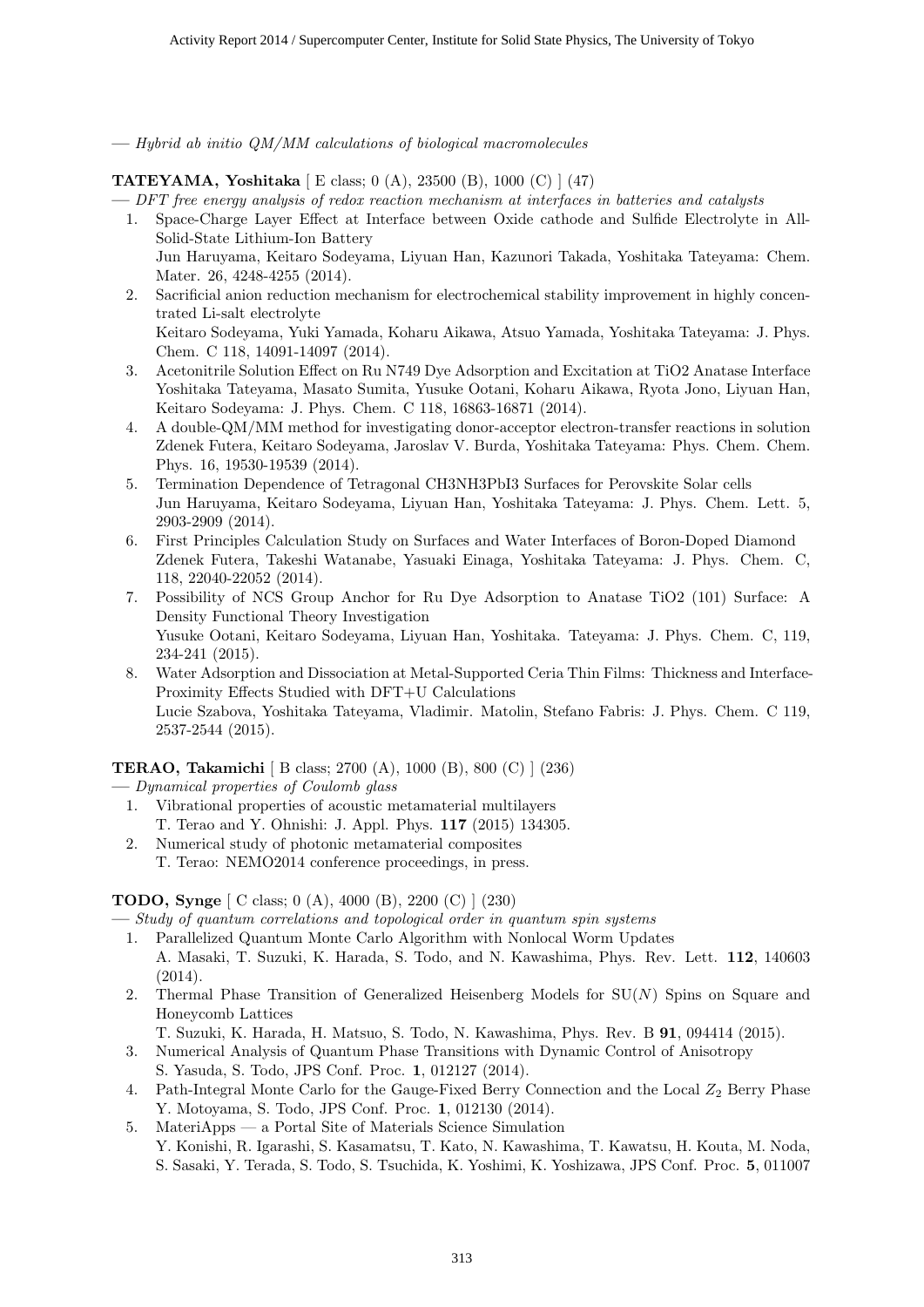(2015).

**TOHYAMA, Takami** [ C class; 0 (A), 4000 (B), 2200 (C) ] (229)

- **—** *DMRG study of a frustrated two-leg spin ladder*
	- 1. Magnetic Raman scattering study of spin frustrated systems, *κ*-(BEDT-TTF)<sub>2</sub>X Y. Nakamura, N. Yoneyama, T. Sasaki, T. Tohyama, A. Nakamura, and H. Kishida: J. Phys. Soc. Jpn. **83**, (2014) 074708.
	- 2. Lifshitz Transition Induced by Magnetic Field in Frustrated Two-Leg Spin-Ladder Systems T. Sugimoto, M. Mori, T. Tohyama, and S. Maekawa: JPS Conference Proceedings, in press.
	- 3. Magnetization Plateaux by Reconstructed Quasi-spinons in a Frustrated Two-Leg Spin Ladder under a Magnetic Field T. Sugimoto, M. Mori, T. Tohyama, and S. Maekawa: submitted to Phys. Rev. Lett.

# **TONEGAWA, Takashi** [ C class; 29500 (A), 0 (B), 0 (C) ] (193)

**—** *Numerical Study of the One-Dimensional Quantum Spin Systems with Spatial Structures*

1. Edge Modes in the Intermediate-*D* and Large-*D* Phases of the *S* = 2 Quantum Spin Chain with *XXZ* and On-Site Anisotropies K. Okamoto, T. Tonegawa, T. Sakai, and M. Kaburagi: JPS Conf. Proc. **3** (2014) 014022.

# **TOYODA, Masayuki** [ C class; 0 (A), 2500 (B), 0 (C) ] (122)

**—** *First-principles study on magnetism and atomic structures of transition-metal oxides*

- 1. Ab initio study on pressure-induced phase transition in LaCu3Fe4O12 K. Isoyama, M. Toyoda, K. Yamauchi, and T. Oguchi: J. Phys. Soc. Jpn., 84, 034709 (2015)
- 2. Symmetry-breaking 60 °-spin order in the A-site-ordered perovskite LaMn3V4O12 T. Saito, M. Toyoda, C. Ritter, S. Zhang, T. Oguchi, J. P. Attfield, and Yuichi Shimakawa: Phys. Rev. B 90, 214405 (2014)
- 3. Ab initio study of electronic, magnetic, and spectroscopic properties in A- and B-site-ordered perovskite CaCu3Fe2Sb2O12 H. Fujii, M. Toyoda, H. Momida, M. Mizumaki, S. Kimura, and T. Oguchi: Phys. Rev. B 90, 014430 (2014)

**TOYOURA, Kazuaki** [ C class; 0 (A), 2000 (B), 0 (C) ] (128)

**—** *Structures and Catalytic Properties of Supported Metal Nanoclusters*

**TSUNEYUKI, Shinji** [ E class; 0 (A), 16000 (B), 2300 (C) ] ()

**—** *Development and Application of New Methods for First-Principles Simulation of Material Structure and Electronic Properties*

# **UCHIDA, Takashi** [ B,C class; 0 (A), 900 (B), 0 (C) ] (141)

— *Temperature dependence of magnetic and electronic structure for Mn-based ordered alloys with Cu<sub>3</sub>Autype crystal structure*

**—** *Theory of magnetic and electronic structure for Mn-based ordered alloys with Cu*3*Au-type crystal structure*

**UDA, Yutaka** [ B class; 0 (A), 1000 (B), 0 (C) ] (138)

**—** *Wear mechanism of diamond tool*

**UDAGAWA, Masafumi** [ C class; 8500 (A), 4000 (B), 0 (C) ] (155)

**—** *Study of multipolar ordering composed of magnetic and orbital degrees of freedom in pyrochlore lattice systems*

- 1. Vaporization of Kitaev spin liquids
- Joji Nasu, Masafumi Udagawa, Yukitoshi Motome: Phys. Rev. Lett. 113, 197205
- 2. Entanglement Spectrum in Cluster Dynamical Mean-Field Theory Masafumi Udagawa, Yukitoshi Motome: J. Stat. Mech. (2015) P01016
- 3. Correlations and entanglement in flat band models with variable Chern numbers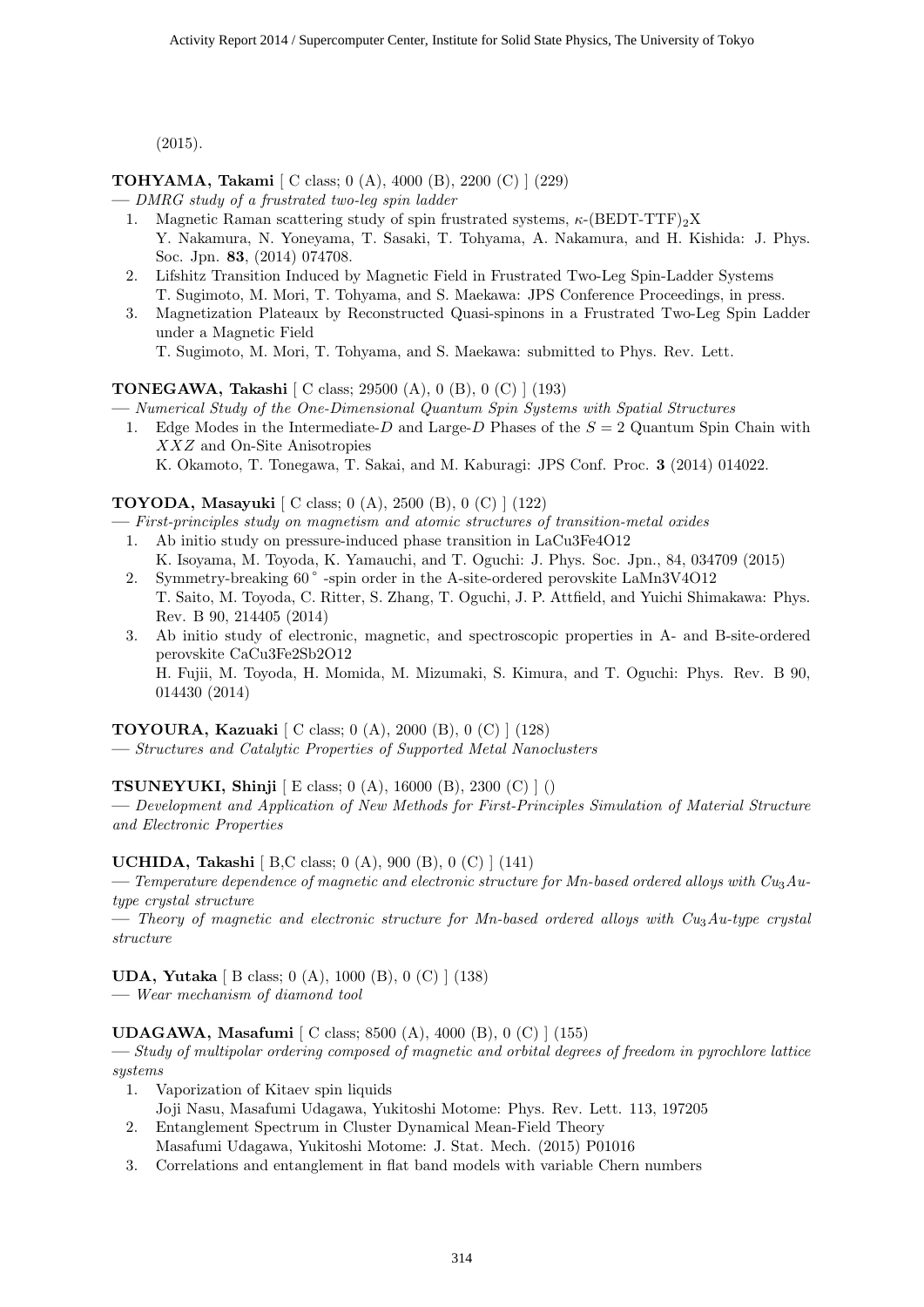Masafumi Udagawa, Emil J. Bergholtz: J. Stat. Mech. (2014) P10012

4. Topology and Interactions in a Frustrated Slab: Tuning from Weyl Semimetals to C ¿ 1 Fractional Chern Insulators

E.J. Bergholtz, Zhao Liu, M. Trescher, R. Moessner, M. Udagawa: Phys. Rev. Lett. 114, 016806 (2015)

- 5. Spin-orbit Coupling and Multiple Phases in Spin-triplet Superconductor  $Sr_2RuO<sub>4</sub>$ Youichi Yanase, Shuhei Takamatsu, Masafumi Udagawa: J. Phys. Soc. Jpn. 83, 061019 (2014)
- 6. Effect of magnetoelastic coupling on spin-glass behavior in Heisenberg pyrochlore antiferromagnets with bond disorder

Hiroshi Shinaoka, Yusuke Tomita, and Yukitoshi Motome: Physical Review B 90, 165119 (2014)

- 7. Spin-orbit coupling in octamers in the spinel sulfide CuIr2S4: Competition between spin-singlet and quadrupolar states and its relevance to remnant paramagnetism Joji Nasu and Yukitoshi Motome: Physical Review B 90, 045102 (2014)
- 8. Exotic magnetic phases in an Ising-spin Kondo lattice model on a kagome lattice Hiroaki Ishizuka and Yukitoshi Motome: Physical Review B 91, 085110 (2015)
- 9. Toroidal order in metals without local inversion symmetry S. Hayami, H. Kusunose and Y. Motome: Phys. Rev. B **90**, 024432 (2014)
- 10. Multiple-*Q* instability by (*d*-2)-dimensional connections of Fermi surfaces S. Hayami and Y. Motome: Phys. Rev. B **90**, 060402 (2014)
- 11. Spontaneous parity breaking in spin-orbital coupled systems S. Hayami, H. Kusunose and Y. Motome: Phys. Rev. B **90**, 081115 (2014)
- 12. Topological semimetal-to-insulator phase transition between noncollinear and noncoplanar multiple-*Q* states on a square-to-triangular lattice
	- S. Hayami and Y. Motome: Phys. Rev. B **91**, 075104 (2014)
- 13. Toroidal order in a partially disordered state on a layered triangular lattice: implication to UNi4B S. Hayami, H. Kusunose and Y. Motome: J. Phys.: Conf. Ser. **592**, 012101 (2015)

**UEDA, Akiko** [ C class; 0 (A), 2000 (B), 1900 (C) ] (239) **—** *Impurity Scattering in Junctionless transistor*

**WATANABE, Hiroshi** [ C class; 0 (A), 3500 (B), 2000 (C) ] (232)

- **—** *Scaling Analysis for Ostwald-like ripening of bubbles*
- 1. Ostwald ripening in multiple-bubble nuclei H. Watanabe, M. Suzuki, H. Inaoka, and N. Ito: J. Chem. Phys. **141** (2014), 234703

**WATANABE, Hiroshi** [ B class; 0 (A), 300 (B), 0 (C) ] (181)

**—** *Theoretical study for exciton condensation, CDW, and superconductivity induced by interband interaction*

- 1. A variational Monte Carlo study of exciton condensation
	- H. Watanabe, K. Seki, and S. Yunoki: J. Phys.: Conf. Ser. **592** (2015) 012097.
- 2. Charge-density wave induced by combined electron-electron and electron-phonon interactions in 1*T*-TiSe2: A variational Monte Carlo study

H. Watanabe, K. Seki, and S. Yunoki: submitted to Phys. Rev. B.

**WATANABE, Kazuyuki** [ C class; 8000 (A), 7000 (B), 800 (C) ] (56)

**—** *Ab Initio Study of Excited Electronic States and Nonadiabatic Processes of Nanostructures under External Fields*

1. Nanoplasmon Dynamics and Field Enhancement of Graphene Flakes by First-principles Simulations

N. Yamamoto, C. Hu, S. Hagiwara, and K. Watanabe, Appl. Phys. Express **8**, 045103 (2015).

2. Energetics and Dynamics of Laser-Assisted Field Emission from Silicene Nanoribbons: Time-Dependent First-Principles Study

T. Higuchi, C. Hu, and K. Watanabe, e-J. Surf. Sci. Nanotech. **13**, 115 (2015).

3. Time-Dependent Density Functional Theory Simulation of Electron Wave-Packet Scattering with Nanoflakes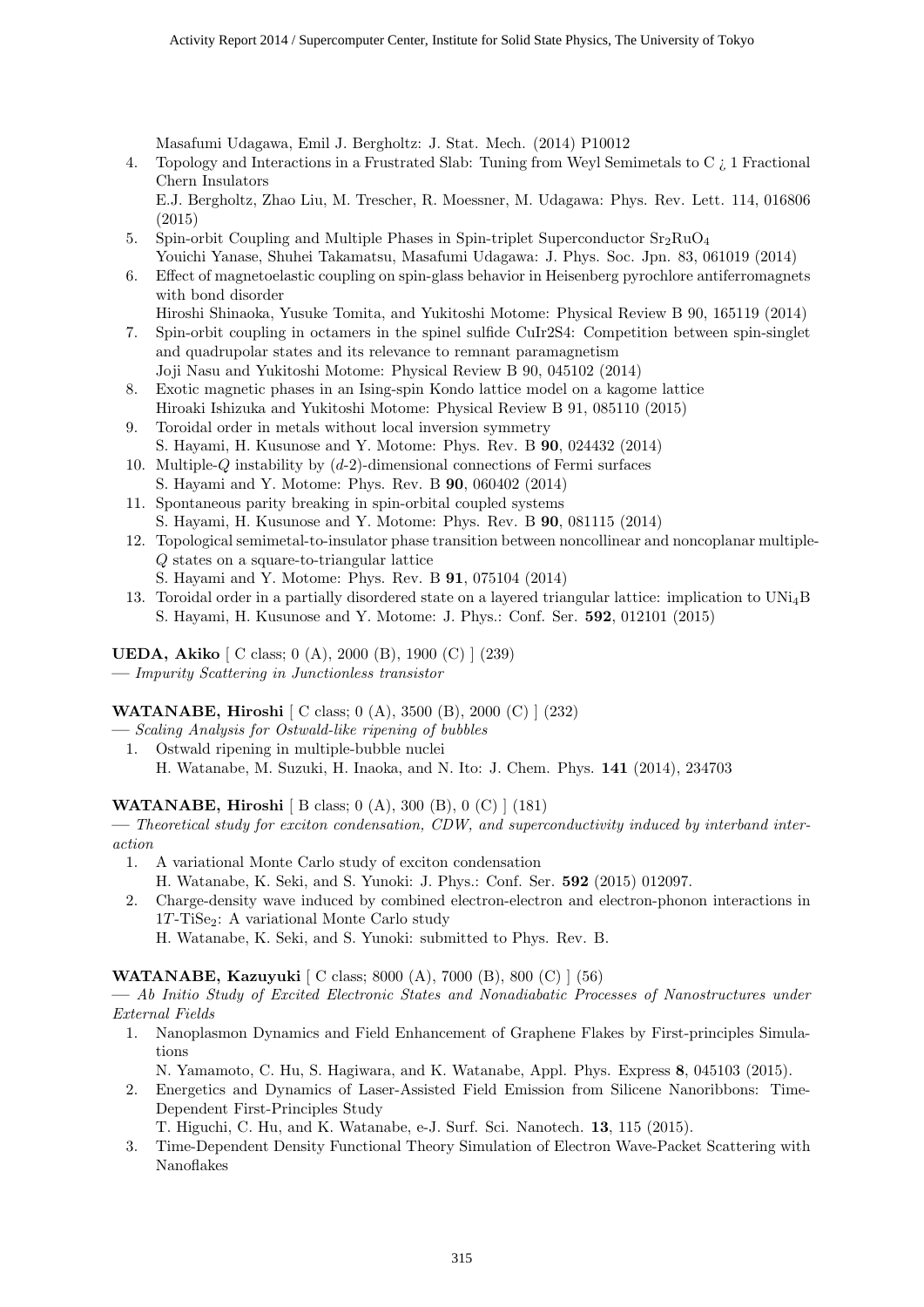K. Tsubonoya, C. Hu, and K. Watanabe, Phys. Rev. B**90**, 035416 (2014).

4. Positron states at a lithium-adsorbed Al(100) surface: Two-component density functional theory simulation

S. Hagiwara, C. Hu, and K. Watanabe, Phys. Rev. B**91**, 115409 (2015).

# **WATANABE, Satoshi** [ C class; 0 (A), 6500 (B), 3500 (C) ] (74)

**—** *Theoretical Analyses on Electronic and Ionic Transport Properties of Nanostructures*

- 1. Oxygen vacancy effects on an amorphous-TaO*x*-based resistance switch: a first principles study B. Xiao and S. Watanabe: Nanoscale **6** (2014) 10169.
- 2. Alternating current response of carbon nanotubes with randomly distributed impurities D. Hirai, T. Yamamoto and S. Watanabe: Appl. Phys. Lett. **105** (2014) 173106.
- 3. Anomalous satellite inductive peaks in alternating current response of defective carbon nanotubes D. Hirai, T. Yamamoto and S. Watanabe: J. Appl. Phys. **115** (2014) 174312.
- 4. Spin-polarized Currents through a Quantum Dot: Non-Equilibrium Green's Function Simulations under Hartree Approximation
	- K. Sasaoka, T. Yamamoto and S. Watanabe: Jpn. J. Appl. Phys. **53** (2014) 115203.
- 5. Controlling orbital-selective Kondo effects in a single molecule through coordination chemistry N. Tsukahara, E. Minamitani, Y. Kim, M. Kawai and N. Takagi: J. Chem. Phys. **141** (2014) 054702.
- 6. Nonequilibrium Phonon Green's Function Simulation and Its Application to Carbon Nanotubes T. Yamamoto, K. Sasaoka and S. Watanabe: in G. Zhang (Eds.),"Nanoscale Energy Transport and Harvesting: A Computational Study" (Pan Stanford Publishing, 2014), Chapter 2.
- 7. Interface Structure in  $Cu/Ta<sub>2</sub>O<sub>5</sub>/Pt$  Resistance Switch: A First-Principles Study B. Xiao and S. Watanabe: ACS Appl. Mater. Interfaces **7** (2015) 519.
- 8. Materials Search of Perovskite Cathode in SOFC by Statistical Analysis J. Hwang, Y. Ando and S. Watanabe: ECS Trans., accepted.
- 9. First-principles calculation of the charged capacitor under open-circuit condition using the orbitalseparation approach

S. Kasamatsu, S. Watanabe and S. Han: submitted to Phys. Rev. B.

- 10. Spatially Extended Underscreened Kondo State from Collective Molecular Spin E. Minamitani, Y. Fu, Q.-K. Que, Y. Kim and S. Watanabe: submitted to Phys. Rev. Lett.
- 11. マテリアルズ・インフォマティクスによる分子電気伝導シミュレーション解析の試み 安藤 康伸, 藤掛 壮, 渡邉 聡: 表面科学、投稿中.

# **YABANA, Kazuhiro** [ E class; 0 (A), 16000 (B), 0 (C) ] (55)

**—** *First-principles calculation of interactions between extreme pulse light and matter*

- 1. Attosecond band-gap dynamics in silicon M. Schultze, K. Ramasesha, C.D. Pemmaraju, S.A. Sato, D. Whitmore, A. Gandman, J.S. Prell, L.J. Borja, D. Prendergast, K. Yabana, D.M. Neumark, S.R. Leone: Science **346** (2014) 1348.
- 2. Dielectric response of laser-excited silicon at finite electron temperature S.A. Sato, Y. Shinohara, T. Otobe, K. Yabana: Phys. Rev. **B90** (2014) 174303.
- 3. Ab Initio Simulation of Electrical Currents Induced by Ultrafast Laser Excitation of Dielectric Materials G. Wachter, C. Lemell, J. Burgdoerfer, S.A. Sato, X.-M. Tong, K. Yabana: Phys. Rev. Lett. **113**

(2014) 087401.

- 4. Efficient basis expansion for describing linear and nonlinear electron dynamics in crystalline solids S.A. Sato, K. Yabana: Phys. Rev. **B89** (2014) 224305.
- 5. Numerical pump-probe experiments of laser-excited silicon in nonequilibrium phase S.A. Sato, K. Yabana, Y. Shinohara, T. Otobe, G.F. Bertsch: Phys. Rev. **B89** (2014) 064304.

# **YAMAJI, Youhei** [ C class; 0 (A), 4000 (B), 2400 (C) ] (161)

**—** *Numerical studies on localization and fractionalization of many-body electrons with strong spin-orbit couplings*

1. First-Principles Study of the Honeycomb-Lattice Iridates Na2IrO3 in the Presence of Strong Spin-Orbit Interaction and Electron Correlations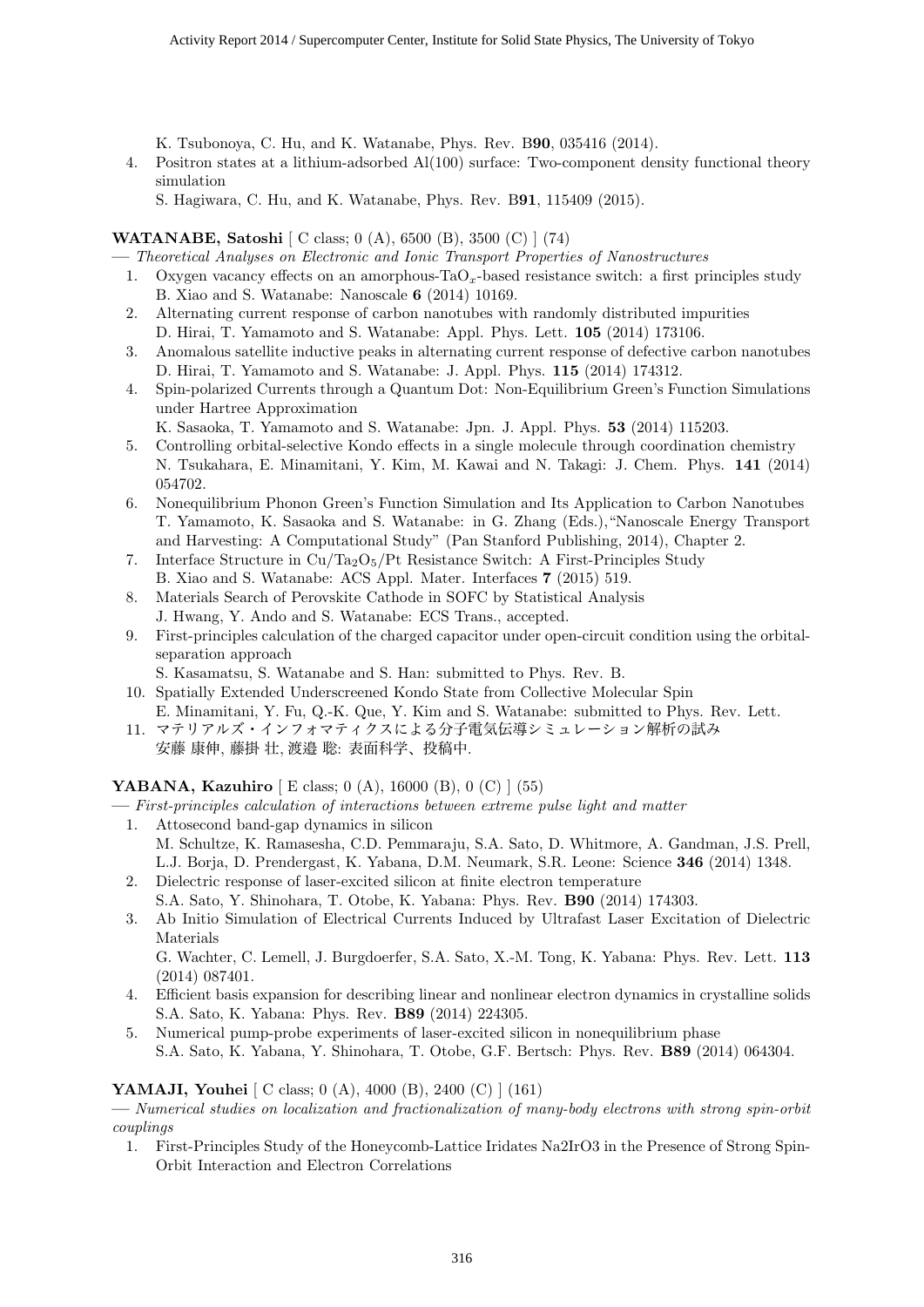Y. Yamaji, Y. Nomura, M. Kurita, R. Arita, and M. Imada: Phys. Rev. Lett. 113 (2014) 107201 2. Variational Monte Carlo Method in the Presence of Spin-Orbit Interaction and Its Application to

- the Kitaev and Kitaev-Heisenberg Model M.Kurita,Y.Yamaji,S.Morita,andM. Imada: arXiv:1411.5198
- 3. Condensed-Matter Ab initio Approach for Strongly Correlated Electrons: Application to A Quantum Spin Liquid Candidate

# Y. Yamaji: to appear in AIP Conference Proceedings.

# **YAMASHITA, Koichi** [ C class; 0 (A), 3500 (B), 2000 (C) ] (95)

**—** *Large scale ab initio calculations on the fundamental processes of energy convergence devices and on their optimization for high conversion efficiency*

- 1. The proton conduction mechanism in a material consisting of packed acids T. Ogawa, T. Aonuma, T. Tamaki, H. Ohashi, H. Ushiyama, K. Yamashita, and T. Yamaguchi: Chem. Sci. **5** (2014) 4878.
- 2. Multi-wall effects on the thermal transport properties of nanotube structures T. Hata, H. Kawai, R. Jono and K. Yamashita: Nanotechnology **25** (2014) 245703.
- 3. Electron-electron and electron-phonon correlation effects on the finite-temperature electronic and optical properties of zinc-blende GaN
- H. Kawai, K. Yamashita, E. Cannuccia, and A. Marini: Phys. Rev. B **89** (2014) 085202.
- 4. Cation Role in Structural and Electronic Properties of 3D Organic–Inorganic Halide Perovskites: A DFT Analysis
- G. Giorgi, J. Fujisawa, H. Segawa, and K. Yamashita: J. Phys. Chem. C **118** (2014) 12176.
- 5. Organic–Inorganic Hybrid Lead Iodide Perovskite Featuring Zero Dipole Moment Guanidinium Cations: A Theoretical Analysis
- G. Giorgi, J. Fujisawa, H. Segawa, and K. Yamashita: J. Phys. Chem. C **119** (2014) 4694.
- 6. Reparametrization Approach of DFT Functionals Based on the Equilibrium Temperature of Spin-Crossover Compounds

A. Slimani, X. Yu, A. Muraoka, K. Boukheddaden, and K. Yamashita: J. Phys. Chem. A **118** (2014) 9005.

7. Theoretical studies on the mechanism of oxygen reduction reaction on clean and O-substituted  $Ta_3N_5(100)$  surfaces

E. Watanabe, H. Ushiyama and K. Yamashita: Catal. Sci. Technol. **5** (2015) 2769.

- 8. Comparative Study of Sodium and Lithium Intercalation and Diffusion Mechanism in Black Phosphorus from First-principles Simulation
- X. Yu, H. Ushiyama, K. Yamashita: Chem. Lett. **43** (2014) 1940.
- 9. Electronic Schrödinger equation with nonclassical nuclei Y. Suzuki, A. Abedi, N. T. Maitra, K. Yamashita and E.K.U. Gross: Physical Review A **89** (2014)  $040501(R)$ .
- 10. A Density Functional Tight Binding Study of Acetic Acid Adsorption on Crystalline and Amorphous Surfaces of Titania
- S. Manzhos, G. Giorgi, K. Yamashita: Molecules **20** (2015) 3371.
- 11. Semiclassical quantization of nonadiabatic systems with hopping periodic orbits M. Fujii and K. Yamashita: J. Chem. Phys. **142** (2015) 074104.
- 12. Alternative, lead-free, hybrid organic-inorganic perovskites for solar applications: a DFT analysis G. Giorgi, K. Yamashita: Chem. Lett., Advance Publications, (2015) 150143.
- 13. The Mechanism of Slow Hot-Hole Cooling in Lead-Iodide Perovskite: First-Principles Calculation on Carrier Lifetime from Electron–Phonon Interaction H. Kawai, G. Giorgi, A. Marini, and K. Yamashita: Nano Lett., in press, (2015)

# **YAMAUCHI, Jun** [ B class; 1700 (A), 700 (B), 500 (C) ] (117)

**—** *First-principles study on the defects in semiconductors*

# **YAMAUCHI, Kunihiko** [ C class; 0 (A), 5000 (B), 2300 (C) ] (84)

- **—** *Ab-initio study of magnetism, ferroelectricity, and topological properties in transition-metal oxides*
- 1. Impact of Ferroelectric Distortion on Thermopower in  $BaTiO<sub>3</sub>$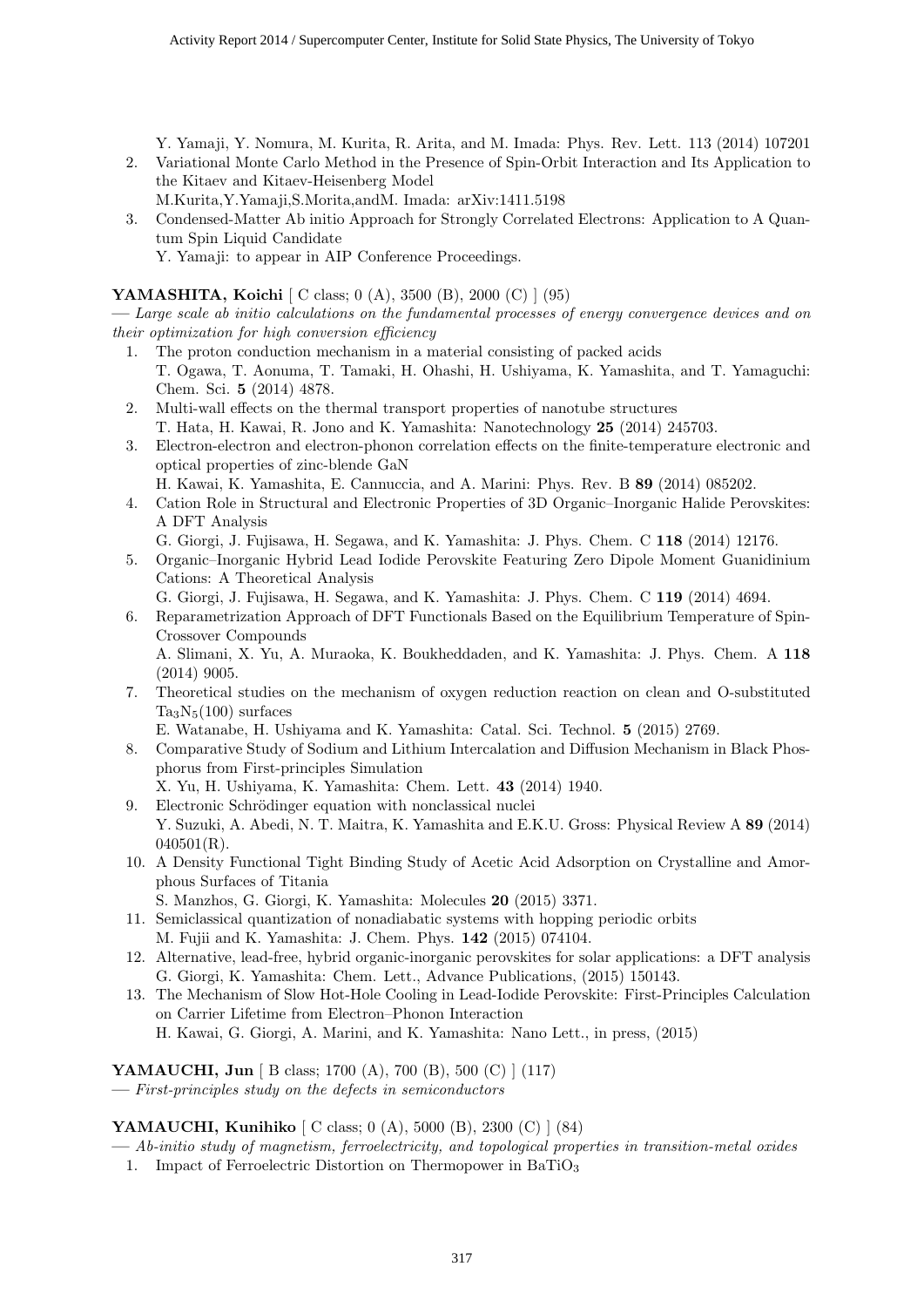H. Saijo, K. Yamauchi, K.Shirai, and T. Oguchi: J. Phys. Soc. Jpn. **84** (2015) 054701.

- 2. Ab-initio Prediction of Magnetoelectricity in Infinite-Layer CaFe $O_2$  and MgFe $O_2$ K. Yamauchi, T. Oguchi, and S. Picozzi: J. Phys. Soc. Jpn. **83** (2014) 094712.
- 3. Origin of the band dispersion in a metal phthalocyanine crystal S. Yanagisawa, K. Yamauchi, T. Inaoka, T. Oguchi, and I. Hamada: Phys. Rev. B **90** (2014) 245141.
- 4. Giant spin-driven ferroelectric polarization in TbMnO3 under high pressure T. Aoyama, K. Yamauchi, A. Iyama, S. Picozzi, K. Shimizu, and T. Kimura: Nat. Commun. **5** (2014) 4927.

# **YANAGI, Yuki** [ C,D class; 0 (A), 16660 (B), 0 (C) ] (154)

- **—** *Mott Transition in the Hubbard Model on the CaV4O9 Lattice*
- **—** *Antiferromagnetism in 1/5-Depleted Square Lattice Hubbard Model*
- **—** *Quantum Phase Transition in the Hubbard Model on the CaV4O9 Lattice*
- 1. Quantum Phase Transition in the 1/5 Depleted Square Lattice Hubbard Model Y. Yanagi and K. Ueda: JPS Conf. Proc. **3** (2014) 013005.
- 2. Continuous Mott transition in a two-dimensional Hubbard model Y. Yanagi and K. Ueda: Phys. Rev. B **90** (2014) 085113.

# **YANAGISAWA, Susumu** [ B,C class; 17800 (A), 7300 (B), 0 (C) ] (45)

- **—** *Theoretical investigation on electronic structures of organic molecular aggregates and solids*
- **—** *Theoretical investigation of spin polarization induced at the organic-metal interfaces*
	- 1. Scanning tunneling microscopy/spectroscopy of picene thin films formed on  $Ag(111)$ Y. Yoshida, H.-H. Yang, H.-S. Huang, S.-Y. Guan, S. Yanagisawa, T. Yokosuka, M.-T. Lin, W.-B. Su, C.-S. Chang, G. Hoffmann, and Y. Hasegawa: J. Chem. Phys. **141** (2014) 114701.
	- 2. Theoretical investigation of the band structure of picene single crystals within the *GW* approximation
	- S. Yanagisawa, Y. Morikawa, and A. Schindlmayr: Jpn. J. Appl. Phys. **53** (2014) 05FY02.
	- 3. Origin of the band dispersion in a metal phthalocyanine crystal S. Yanagisawa, K. Yamauchi, T. Inaoka, T. Oguchi, and I. Hamada: Phys. Rev. B **90** (2014) 245141.

# **YANAGISAWA, Takashi** [ B class; 800 (A), 1000 (B), 800 (C) ] (172)

- **—** *Quantum Monte Carlo simulations and electronic state calculations in correlated electron systems*
- **—** *Quantum Monte Carlo simulations and first principles calculations in correlated electron systems*
	- 1. Mott transition in cuprate superconductors Role of  $t'_{d}$  in the three-band d-p model -
	- T. Yanagisawa, M. Miyazaki and K. Yamaji: JPS Conference Proc. **3** (2014) 015046.a 2. Electronic structure of  $LaTSb<sub>2</sub>$  (T=Cu, Ag,Au)
	- I. Hase and T. Yanagisawa: Physics Procedia **58** (2014) 42.
	- 3. Material-parameter dependence of superconductivity in high-temperature cuprates T. Yanagisawa, M. Miyazaki and K. Yamaji: Physics Procedia **58** (2014) 26.
	- 4. Stripes and superconductivity in the two-dimensional Hubbard model M. Miyazaki, K. Yamaji and T. Yanagisawa: Physics Procedia **58** (2014) 30.
	- 5. Electron correlation in high temperature superconductors T. Yanagisawa, M. Miyazaki and K. Yamaji: J. Appl. Math. Phys. **2** (2014) 72.
	- 6. Mott transition in cuprate high temperature superconductors T. Yanagisawa and M. Miyazaki: Eurouphysics Letters **107** (2014) 27004a
	- 7. Fluctuation-induced Nambu-Goldstone boson in a Higgs-Josephson model T. Yanagisawa and Y. Tanaka: New Journal of Physics **16** (2014) 123014
	- 8. Multi-phase physics in multi-condensate superconductivity T. Yanagisawa: J. Super. Novel Magnetism **28** (2014) 1285.
	- 9. Inhomogeneous Electronic Distribution in High-T*<sup>c</sup>* Cuprates
	- S. Koikegami, M. Kato and T. Yanagisawa: J. Phys. Soc. Jpn. **84** (2014) 054704.
	- 10. High Temperature Superconductivity from Strong Correlation T. Yanagisawa: Physics Procedia (2015) in press.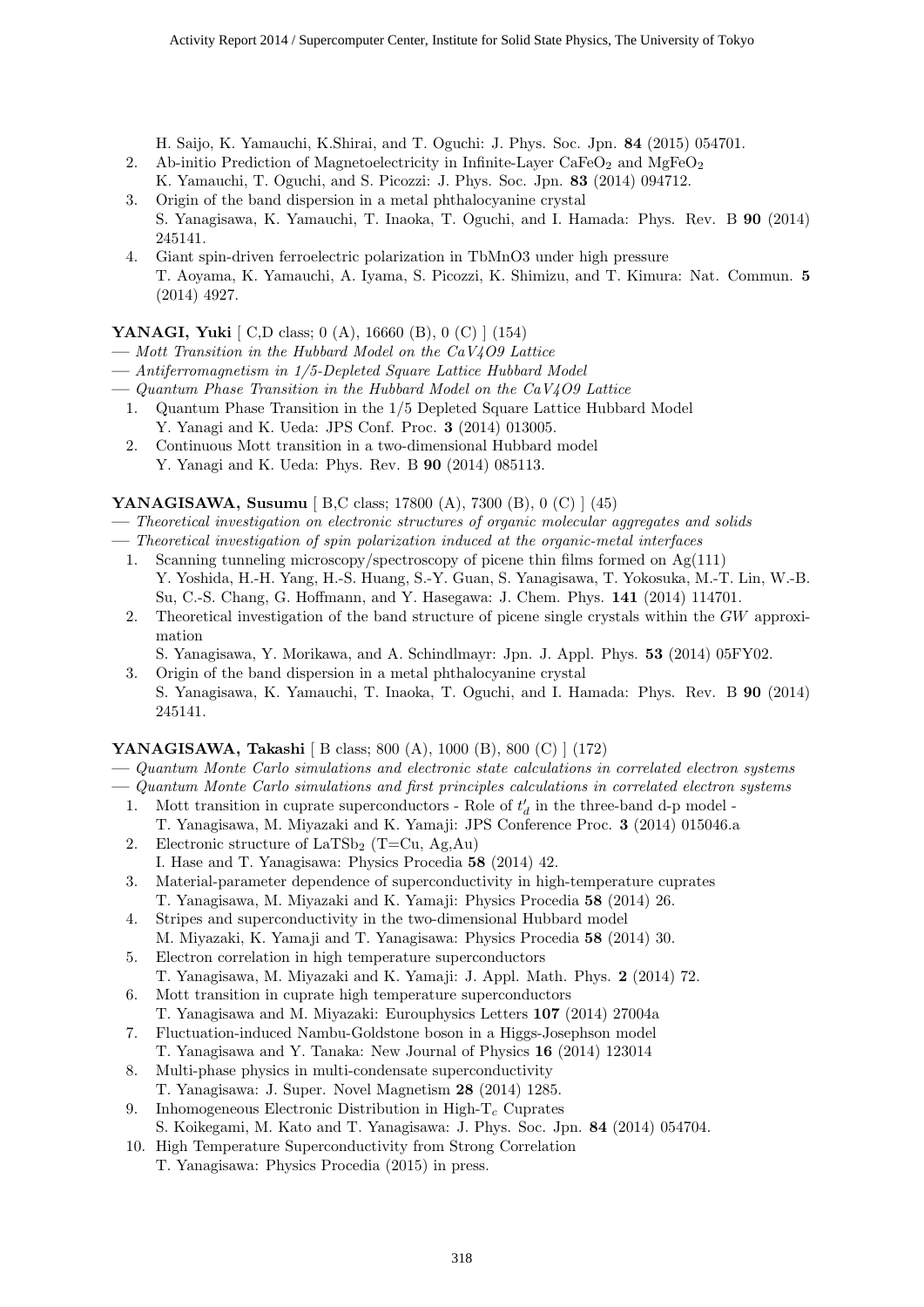- 11. The Absence of CDW order in PbSb, and its unexpected softness I. Hase, K. Yasutomi, T. Yanagisawa, K. Odagiri and T. Nishio: Physics Procedia (2015) in press.
- 12. Dirac fermions and Kondo effect T. Yanagisawa: JPS Conference Proc. (2015) in press.

**YASUDA, Chitoshi** [ C class; 500 (A), 1000 (B), 0 (C) ] (253)

- **—** *Phonon Effects and Frustration in Quantum Spin Systems*
- 1. Quantum Phase Transition Induced by Geometrical Changes in Spin-Phonon Interaction C. Yasuda and S. Akiyama: J. Phys. Soc. Jpn., **84** (2015) 014705.

# **YASUDA, Shugo** [ C,D class; 0 (A), 4000 (B), 1000 (C) ] (233)

- **—** *Multiscale Simulation for non-isothermal flows of complex fluids*
- **—** *Multiscale simulation of thermohydrodynamic lubrication of polymeric liquid*
	- 1. Synchronized molecular-dynamics simulation via macroscopic heat and momentum transfer: an application to polymer lubrication
		- S. Yasuda and R. Yamamoto: Phys. Rev. X **4** (2014) 041011
	- 2. Multiscale simulation for thermo-hydrodynamic lubrication of a polymeric liquid between parallel plates

S. Yasuda and R. Yamamoto: Mol. Sim. (2014) Proceedings of the 3rd international conference on molecular simulation

- 3. Synchronized Molecular Dynamic 法による高分子潤滑の解析 安田修悟、山本量一: アンサンブル **17** (2015) 30
- 4. Synchronized molecular-dynacmis simulation for the thermal lubrication of a polymeric liquid between parallel plates
	- S. Yasuda and R. Yamamot: Comput. Fluids (submitted)

# **YASUOKA, Kenji** [ C class; 0 (A), 4500 (B), 0 (C) ] (103)

**—** *First principles study on lattice thermal conductivity reduction in multinary chalcopyrite semiconductors*

**—** *Phase stability and defect properties of stannite Cu2FeSnS4*

- 1. Four  $Ti^3+$  defects below oxygen vacancy on TiO2(110): a clear interpretation of STM T. Shibuya, K. Yasuoka, S. Mirbt and B. Sanyal: to be submittied
- 2. Suppressing thermal conductivity in multi-component semicondoctors through cation mutation T. Shibuya, J. M. Skelton, K. Yasuoka, A. Togo, I. Tanaka and A. Walsh: to be submitted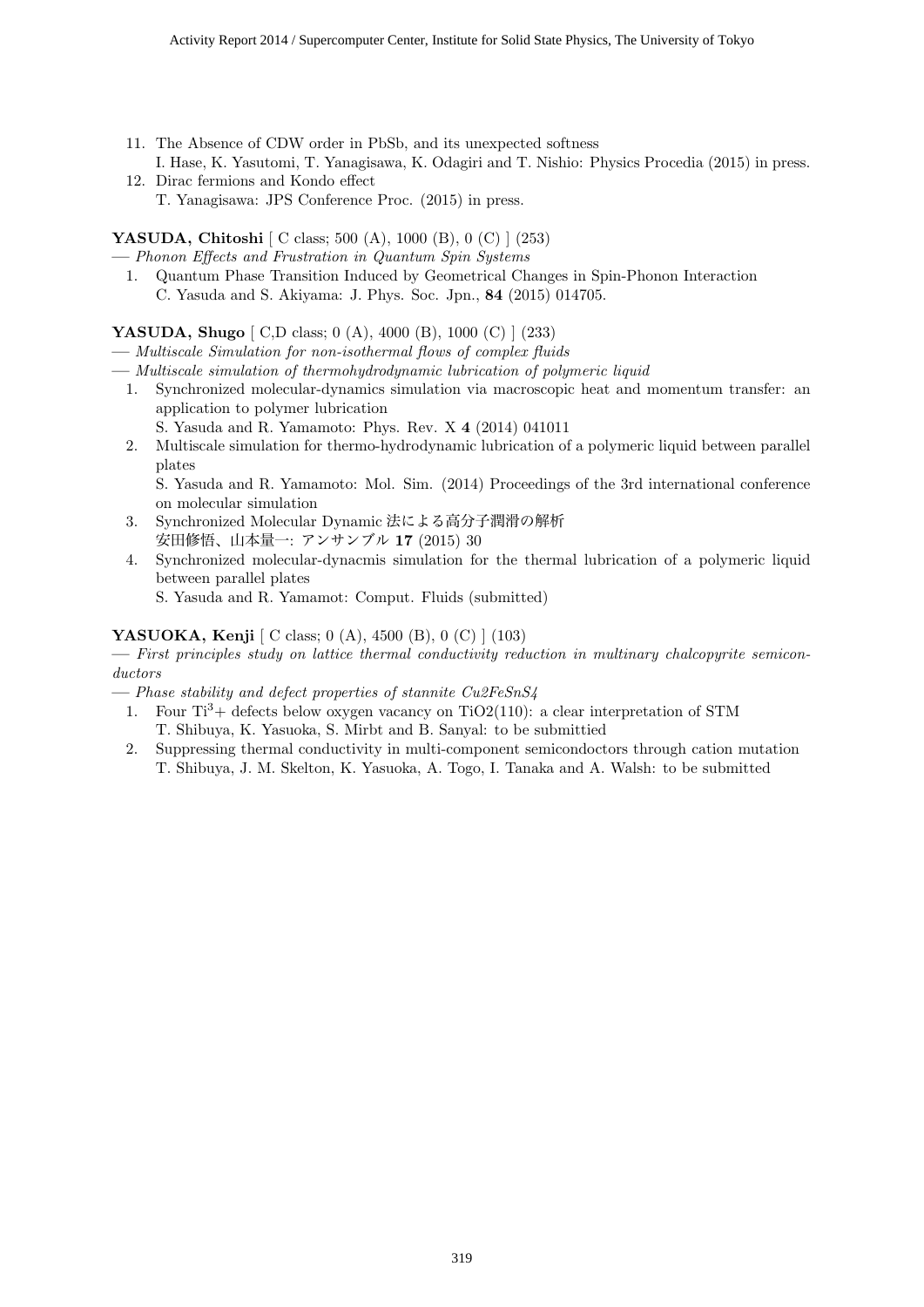# *✷* CMSI Projects

#### **DOI, Shotaro** [ R class; 0 (A), 0 (B), 4000 (C) ] (281)

**—** *First-principles Electronic Structure Calculation of Permanent Magnets using the Screened KKR Green's Function Method*

#### **IMADA, Masatoshi** [ R class; 0 (A), 0 (B), 10000 (C) ] ()

**—** *New machanisms and controllability of real strongly correlated electron materials*

- 1. Quantum Spin Liquid in Spin 1/2 J1-J2 Heisenberg Model on Square Lattice: Many-Variable Variational Monte Carlo Study Combined with Quantum-Number Projections S. Morita, R. Kaneko and M. Imada: J. Phys. Soc. Jpn. **84** (2015) 024720.
- 2. Superconductivity and its mechanism in an ab initio model for electron-doped LaFeAsO T. Misawa, M. Imada: J. Phys. Soc. Jpn. **5** (2014) 5738.
- 3. Gapless Spin-Liquid Phase in an Extended Spin 1/2 Triangular Heisenberg Model R. Kaneko, S. Morita and M. Imada: J. Phys. Soc. Jpn. **83** (2014) 093707.
- 4. First-Principles Study of the Honeycomb-Lattice Iridates Na2IrO3 in the Presence of Strong Spin-Orbit Interaction and Electron Correlations
- Y. Yamaji, Y. Nomura, M. Kurita, R. Arita and M. Imada: Phys. Rev. Lett. **113** (2014) 107201. 5. Origin of High-Tc Superconductivity in Doped Hubbard Models and Their Extensions: Roles of
- Uniform Charge Fluctuations T. Misawa and M. Imada: Phys. Rev. B **90** (2014) 115137.
- 6. Electron Correlation Effects on Topological Phases
- M. Imada, Y. Yamaji and M. Kurita: J. Phys. Soc. Jpn. **83** (2014) 061017.
- 7. Universal departure from Johnson-Nyquist relation caused by limited resolution Y. Yamada and M. Imada: Phys. Rev. B **89** (2014) 205421.
- 8. Metallic Interface Emerging at Magnetic Domain Wall of Antiferromagnetic Insulator: Fate of Extinct Weyl Electrons
	- Y. Yamaji and M. Imada: **4** (2014) 021035.
- 9. Variational Monte Carlo Method for Electron-Phonon Coupled Systems T. Ohgoe and M. Imada: Phys. Rev. B **89** (2014) 195139.

#### **KAWASHIMA, Naoki** [ R class; 0 (A), 0 (B), 10000 (C) ] (270)

**—** *Monte Carlo Study of Novel Quantum Phases and Critical Phenemena*

1. Thermal phase transitions to valence-bond-solid phase in the two dimensional; generalized SU(N) Heisenberg models

Takafumi Suzuki, Kenji Harada, Haruhiko Matsuo, Synge Todo and Naoki Kawashima: J. Phys.: Conf. Ser. 592, 012114 (2015).

2. Thermal phase transition of generalized Heisenberg models for SU(N) spins on square and honeycomb lattices

Takafumi Suzuki, Kenji Harada, Haruhiko Matsuo, Synge Todo and Naoki Kawashima: Phys. Rev. B 91, 094414 (2015).

- 3. Parallelized Quantum Monte Carlo Algorithm with Nonlocal Worm Updates Akiko Masaki-Kato, Takafumi Suzuki, Kenji Harada, Synge Todo, and Naoki Kawashima: Physical Review Letters 112, 140603 (5 pages) (2014).
- 4. Phase Transitions with Discrete Symmetry Breaking in Antiferromagnetic Heisenberg Models on a Triangular Lattice Ryo Tamura, Shu Tanaka, and Naoki Kawashima: JPS Conf. Proc. — Proceedings of the 12th Asia Pacific Physics Conference (APPC12), 012125 (2014)

#### **NAKANO, Hiroki** [ R class; 0 (A), 0 (B), 4000 (C) ] (279)

**—** *Computational-Science Study of Frustrated Magnets*

1. The Magnetization Process of the *S* = 1*/*2 Heisenberg Antiferromagnet on the Cairo Pentagon Lattice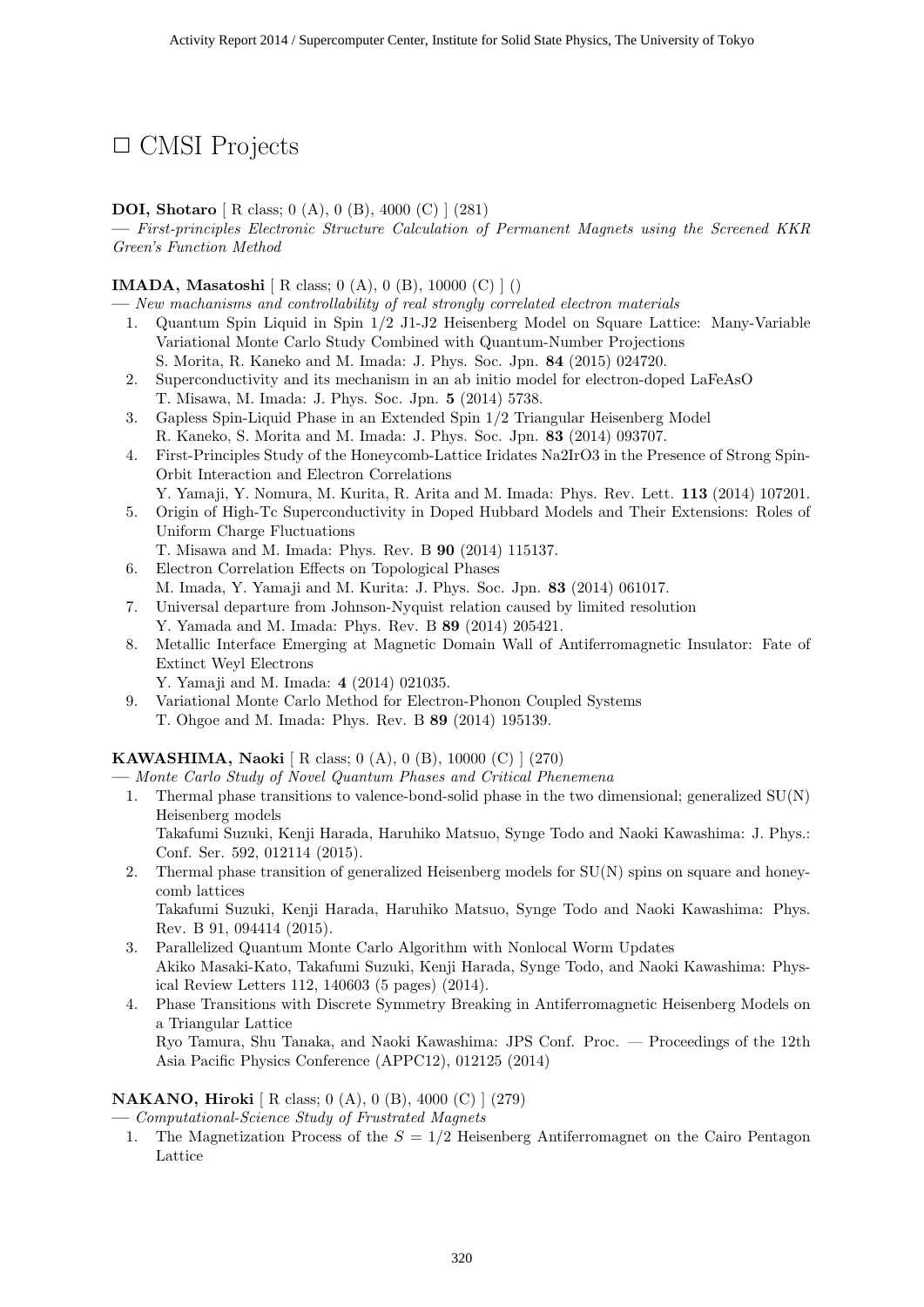H. Nakano, M. Isoda, and T. Sakai: J. Phys. Soc. Jpn. **83** (2014) 053702.

2. Frustration-induced Magnetic Properties of the Spin-1/2 Heisenberg Antiferromagnet on the Cairo Pentagon Lattice

M. Isoda, H. Nakano, and T. Sakai: J. Phys. Soc. Jpn. **83** (2014) 084710.

- 3. Spin-Flop Phenomenon of Two-Dimensional Frustrated Antiferromagnets without Anisotropy in Spin Space
	- H. Nakano, Y. Hasegawa, and T. Sakai: J. Phys. Soc. Jpn. **83** (2014) 084709.
- 4. Anomalous Behavior of the Magnetization Process of the *S* = 1*/*2 Kagome-Lattice Heisenberg Antiferromagnet at One-Third Height of the Saturation
	- H. Nakano and T. Sakai: J. Phys. Soc. Jpn. **83** (2014) 104710.
- 5. Anomalous Quantum Magnetization Behaviors of the Kagome and Triangular Lattice Antiferromagnets

H. Nakano and T. Sakai: JPS Conf. Proc. **3** (2014) 014003.

- 6. Exotic Quantum Phase Transition of the Spin Nanotube T. Sakai, H. Nakano, and K. Okunishi: J. Low. Phys. **568** (2014) 042024.
- 7. Novel Field Induced Quantum Phase Transition of the Kagome Lattice Antiferromagnet T. Sakai and H. Nakano: J. Low. Phys. **568** (2014) 042025.
- 8. Instability of a ferrimagnetic state of a frustrated S=1/2 Heisenberg antiferromagnet in two dimensions

H. Nakano and T. Sakai: Jpn. J. App. Phys. **54** (2015) 00305.

**NOBUSADA, Katsuyuki** [ R class; 0 (A), 0 (B), 10000 (C) ] (283)

**—** *Photo-induced electron dynamics in nanostructures and development of quantum devices with optical and electronic functionality*

**OGATA, Shuji** [ R class; 0 (A), 0 (B), 10000 (C) ] (271)

**—** *Multi-scale simulation of nano-structured devices from electronic structures to mechanical properties*

1. Fluctuating Local Recrystallization of Quasi-Liquid Layer of Sub-Micrometer-Scale Ice: A Molecular Dynamics Study Y. Kajima, S. Ogata, R. Kobayashi, M. Hiyama, T. Tamura: J. Phys. Soc. Jpn. **83** (2014)

083601.

#### **OKAZAKI, Susumu** [ R class; 0 (A), 0 (B), 10000 (C) ] (275)

**—** *Large scale molecular dynamics calculation study of viruses*

**OKUBO, Tsuyoshi** [ R class; 0 (A), 0 (B), 4000 (C) ] (282)

- **—** *Ordering of topological excitations of the frustrated magnets*
	- 1. Field-induced incommensurate phase in the strong-rung spin ladder with ferromagnetic legs H. Yamaguchi, H. Miyagai, M. Yoshida, M. Takigawa, K. Iwase, T. Ono, N. Kase, K. Araki, S. Kittaka, T. Sakakibara, T. Shimokawa, T. Okubo, K. Okunishi, A. Matsuo, and Y. Hosokoshi: Phys. Rev. B **89** (2014) 220402(R)
	- 2. A Scaling Relation for Dangerously Irrelevant Symmetry-Breaking Fields T. Okubo, K. Oshikawa, H. Watanabe, and N. Kawashima: Phys. Rev. B., in press
	- 3. *SU*(*N*) Heisenberg model with multi-column representations T. Okubo, K. Harada, J. Lou, and N. Kawashima: Submitted to Phys. Rev. B

**OSHIYAMA, Atsushi** [ R class; 0 (A), 0 (B), 10000 (C) ] ()

**—** *Density Functional Study on Prediction of Electronic Properties of Nanostructures*

**SAITO, Mineo** [ R class; 0 (A), 0 (B), 10000 (C) ] (273)

**—** *Materials design for spintronics/multiferroics applications*

- 1. An ab initio approach to free-energy reconstruction using logarithmic mean force dynamics M. Nakamura, M. Obata, T. Morishita, T. Oda: J. Chem. Phys., **140** (2014) 184110.
- 2. Phase with pressure-induced shuttlewise deformation in dense solid atomic hydrogen T. Ishikawa, H. Nagara, T. Oda, N. Suzuki, and K. Shimizu: Phys. Rev. B,**90** (2014) 104102.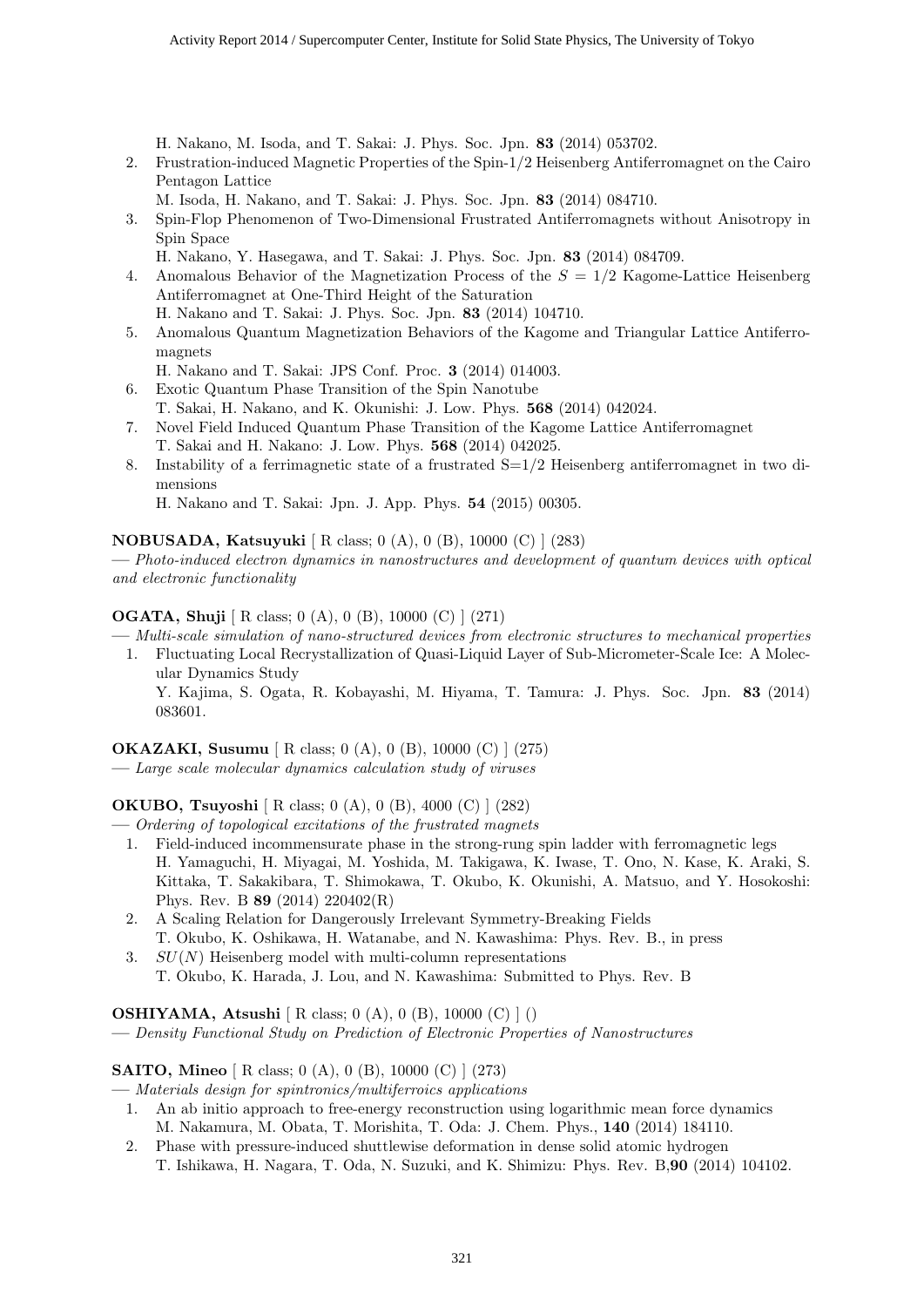- 3. Symmetry-induced peculiar Rashba effect on thallium adsorbed Si(111) surfaces K. Sakamoto, T. Oda, A. Kimura, Y. Takeichi, J. Fujii, R. I. G. Uhrberg, M. Donath, H. W. Yeom: Journal of Electron Spectroscopy and Related Phenomena, in press.
- 4. Possible origin of non-linear magnetic anisotropy variation in electric field effect in a double interface system

D. Yoshikawa, M. Obata, Y. Taguchi, S. Haraguchi, and T. Oda: Appl. Phys. Express, **7** (2014) 113005.

- 5. Review on distorted face-centered cubic phase in yttrium via genetic algorithm T. Ishikawa, T. Oda, N. Suzuki, and K. Shimizu: High Pressure Research (regular article), DOI: 10.1080/08957959.2014.983501.
- 6. Improving the Description of Nonmagnetic and Magnetic Molecular Crystals via the van der Waals Density Functional
	- M. Obata, M. Nakamura, I. Hamada, and T. Oda: J. Phys. Soc. Jpn., **84** (2015) 024715.
- 7. Molecular Interactions for Modeling of Oxygen System Using van der Waals Density Functional Approach
	- M. Obata, I. Hamada, and T. Oda, : JPS Conf. Proc.,**5** (2015) 011011.
- 8. First-principles study on structural and electronic properties in Fe/MgO double interface D. Yoshikawa, M. Obata, and T. Oda: JPS Conf. Proc., **5** (2015) 011012.
- 9. First-Principles Study of Topological Insulators A2B3(A=Bi and Sb, and B=O, S, Se and Te) T. Kato, H. Kotaka, and F. Ishii: JPS Conf. Proc. **5**, 011022 (2015).
- 10. Thermopower of Doped Quantum Anomalous Hall Insulators: The case of Dirac Hamiltonian Y.P. Mizuta and F. Ishii: JPS Conf. Proc. **5**, 011023 (2015).
- 11. First-Principles Study of Rashba Effect in the (LaAlO3)2/(SrTiO3)2 M. Nishida, F. Ishii, H. Kotaka, and M. Saito: Mol. Simul. DOI:10.1080/08927022.2014.987986.
- 12. Magnetism-Driven Electric Polarization of Multiferroic Quasi-One-Dimensional Ca3CoMnO6: First-Principles Study Using Density Functional Theory M. Nishida, F. Ishii, and M. Saito: J. Phys. Soc. Jpn., **83**, 124711 (2014).
- 13. First-principles study of surface states in topological insulators Bi2Te3 and Bi2Se3 :Film thickness dependence

T. Kato, H. Kotaka, and F. Ishii: Mol. Simul. DOI:10.1080/08927022.2014.964476.

14. Spin-Orbit Interaction Effects in the Electronic Structure of B20-type CoSi: First-Principles Density Functional Study

F. Ishii, T. Onishi, and H. Kotaka: JPS Conf. Proc. **3**, 016019(2014).

- 15. Contribution of Berry Curvature to Thermoelectric Effects Y. P. Mizuta, and F. Ishii : JPS Conf. Proc. **3** 017035(2014).
- 16. First-principles study of Exchange Interaction in Ising-type Multiferroic Ca3CoMnO6 M. Nishida, F. Ishii, and M. Saito: JPS Conf. Proc. **3** , 014040 (2014).
- 17. Spin polarized positron lifetimes in ferromagnetic metals: First-principles study J. Lin, T. Yamasaki, and M. Saito: Jpn. J. Appl. Phys. **53** , 05302 (2014).
- 18. Band gap design of thiophene polymers based on density functional theory Patricia Lubis and Mineo Saito: Jpn. J. Appl. Phys. **53** , 071602 (2014).
- 19. Tunable Rashba effect on strained ZnO: First-principles density-functional study Moh Adhib Ulil Absor, Hiroki Kotaka, Fumiyuki Ishii, and Mineo Saito: Appl. Phys. Express **7**, 053002 (2014).
- 20. Density Functional Theory Calculations of Formation Energies and Vacancy Concentrations of the Silicon Vacancy

Sholihun, M. Saito, T. Ohno, and T. Yamasaki: Jpn. J. Appl. Phys. **54**, 041301 (2014)

**SHIBA, Hayato** [ R class; 0 (A), 0 (B), 4000 (C) ] (278)

**—** *Structure Formation of Surfactant Membranes under Shear Flow*

**SUGINO, Osamu** [ R class; 0 (A), 0 (B), 5000 (C) ] ()

**—** *Basic processes in the electrode catalysis*

**TACHIKAWA, Masanori** [ R class; 0 (A), 0 (B), 5000 (C) ] (285)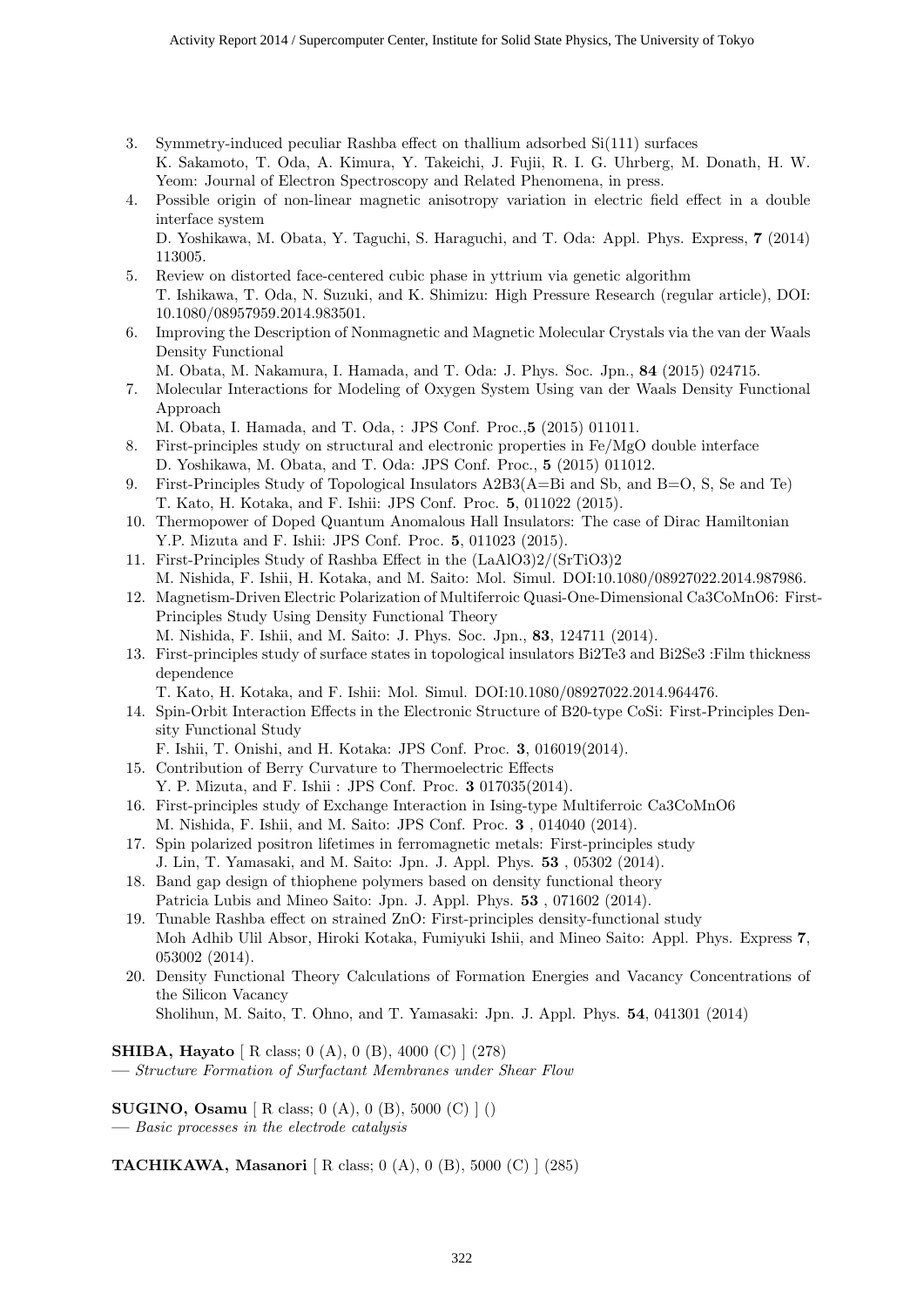**—** *Development of multicomponent quantum chemistry based on stochastic method for material design*

**TAKATSUKA, Kazuo** [ R class; 0 (A), 0 (B), 5000 (C) ] (268)

**—** *Nonadiabatic electron dynamics and many-body nuclear dynamics in molecules*

# **TOHYAMA, Takami** [ R class; 0 (A), 0 (B), 10000 (C) ] (269)

**—** *Double-Pulse Deexcitations in a One-Dimensional Strongly Correlated System*

- 1. Density-Matrix Renormalization Group Study of Extended Kitaev-Heisenberg Model K. Shinjo, S. Sota, and T. Tohyama: Phys. Rev. B **91**, (2015) 054401.
- 2. Density-matrix renormalization group study of third harmonic generation in one-dimensional Mott insulator coupled with phonon S. Sota, T. Tohyama, and S. Yunoki: J. Phys. Soc. Jpn. **84**, (2015) 054403.
- 3. Magnetization Plateaux by Reconstructed Quasi-spinons in a Frustrated Two-Leg Spin Ladder under a Magnetic Field

T. Sugimoto, M. Mori, T. Tohyama, and S. Maekawa: submitted to Phys. Rev. Lett.

# **TSUNEYUKI, Shinji** [ R class; 0 (A), 0 (B), 10000 (C) ] ()

**—** *Development of first-principles simulation software for exploration of new materials*

# **YAMASHITA, Koichi** [ R class; 0 (A), 0 (B), 10000 (C) ] (276)

**—** *Large scale calculations on the fundamental processes of solar cells and their optimization in conversion efficiency and long lifetime*

1. Cation Role in Structural and Electronic Properties of 3D Organic-Inorganic Halide Perovskites: A DFT Analysis

G. Giorgi, J. Fujisawa, H. Segawa, and K. Yamashita: J. Phys. Chem. C **118** (2014) 12176.

- 2. Organic-Inorganic Hybrid Lead Iodide Perovskite Featuring Zero Dipole Moment Guanidinium Cations: A Theoretical Analysis
	- G. Giorgi, J. Fujisawa, H. Segawa, and K. Yamashita: J. Phys. Chem. C **119** (2014) 4694.
- 3. Semiclassical quantization of nonadiabatic systems with hopping periodic orbits
- M. Fujii and K. Yamashita: J. Chem. Phys. **142** (2015) 074104.
- 4. Alternative, lead-free, hybrid organic-inorganic perovskites for solar applications: a DFT analysis G. Giorgi, K. Yamashita: Chem. Lett., Advance Publications, (2015) 150143.
- 5. A Density Functional Tight Binding Study of Acetic Acid Adsorption on Crystalline and Amorphous Surfaces of Titania
- S. Manzhos, G. Giorgi, K. Yamashita: Molecules **20** (2015) 3371. 6. The Mechanism of Slow Hot-Hole Cooling in Lead-Iodide Perovskite: First-Principles Calculation on Carrier Lifetime from Electron-Phonon Interaction

H. Kawai, G. Giorgi, A. Marini, and K. Yamashita: Nano Lett., in press, (2015)

# **YOSHIDA, Norio** [ R class; 0 (A), 0 (B), 10000 (C) ] (277)

**—** *Theoretical analysis of hydrolysis of pyrophosphate by 3D-RISM-SCF*

1. Theoretical Studies of Structures and Vibrational Sum Frequency Generation Spectra at Aqueous Interfaces

T. Ishiyama, T. Imamura, and A. Morita: Chem. Rev. **114** (2014) 8447-8470

- 2. Computation of the Free Energy due to Electron Density Fluctuation of a Solute in Solution: A QM/MM Method with Perturbation Approach Combined with a Theory of Solutions D. Suzuoka, H. Takahashi, and A. Morita: J. Chem. Phys. **140** (2014) 134111 (12 pages)
- 3. Theory and Efficient Computation of Differential Vibrational Spectra
- S. Sakaguchi, T. Ishiyama, and A. Morita: J. Chem. Phys. **140** (2014) 144109 (13 pages) 4. A Direct Evidence of Vibrationally Delocalized Response at Ice Surface
- T. Ishiyama and A. Morita: J. Chem. Phys. **141** (2014) 18C503 (4 pages)
- 5. Erratum: 'Theory and Efficient Computation of Differential Vibrational Spectra' [J. Chem. Phys., 140, 144109 (2014)]

S. Sakaguchi, T. Ishiyama, and A. Morita: J. Chem. Phys. **141** (2014) 149901

6. Molecular Dynamics Analysis of NaOH Aqueous Solution Surface and the Sum Frequency Gen-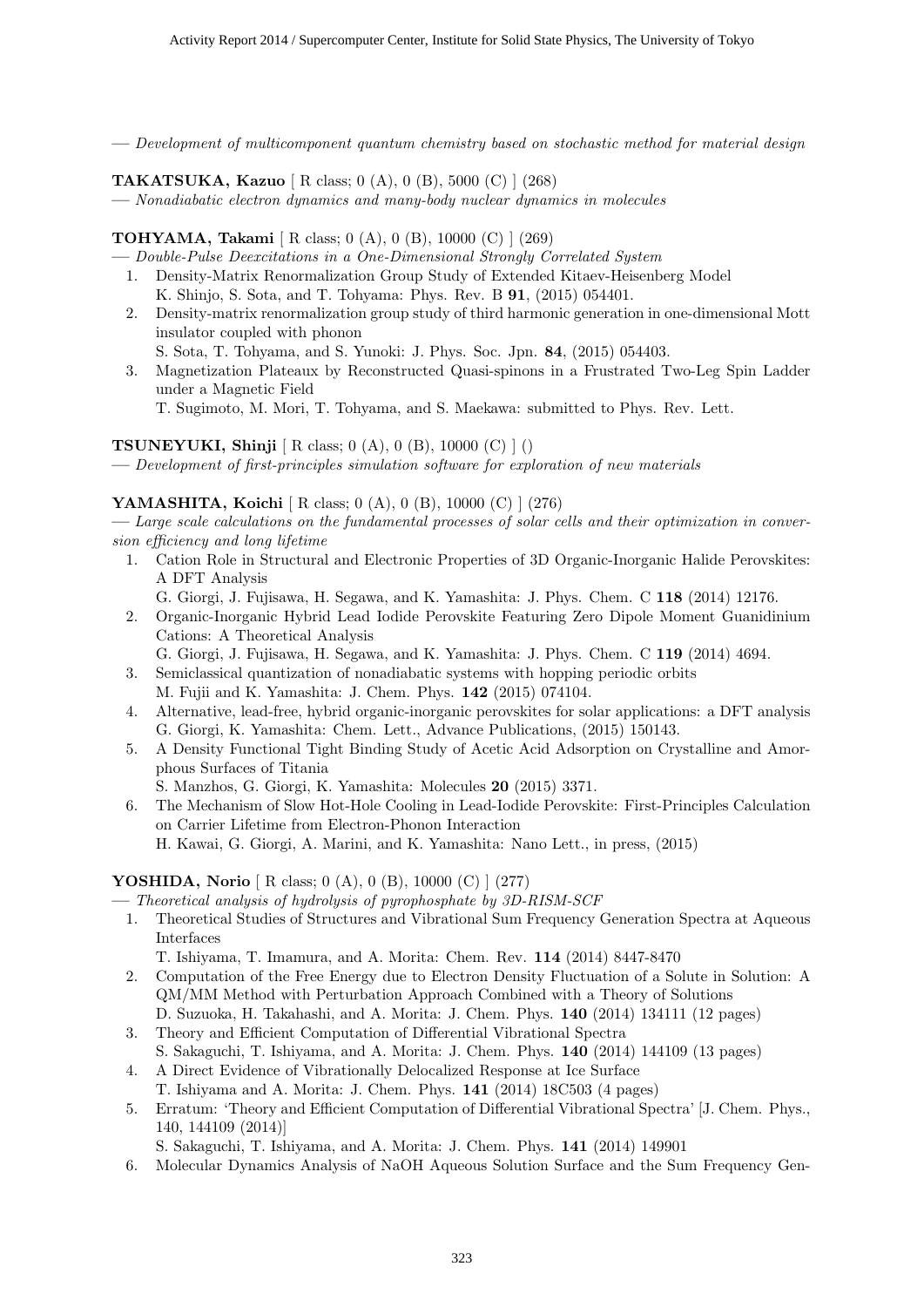eration Spectra: Is Surface OH- Detected by SFG Spectroscopy?

T. Imamura, T. Ishiyama, and A. Morita: J. Phys. Chem. C **118** (2014) 29017-29027

- 7. Why is Benzene Soluble in Water? Role of OH/ Interaction in Solvation
	- H. Takahashi, D. Suzuoka, and A. Morita: J. Chem. Theory Comput. **11** (2015) 1181-1194
- 8. Molecular Dynamics Study of Two-Dimensional Sum Frequency Generation Spectra at Vapor/Water Interface

T. Ishiyama, A. Morita, and T. Tahara: J. Chem. Phys. **142** (2015) 212407 (13 pages)

9. Theoretical analysis of salt effect on intramolecular proton transfer reaction of glycine in NaCl aqueous solution

Y. Kasai, N. Yoshida, and H. Nakano: J. Mol. Liq. **200** (2014) 32-37

10. Distinct configurations of cations and water in the selectivity filter of the KcsA potassium channel probe by 3D-RISM theory

S. Phongphanphanee, N. Yoshida, S. Oiki and F. Hirata: J. Mol. Liq. **200** (2014) 52-58

11. Efficient implementation of the three-dimensional reference interaction site model method in the fragment molecular orbital method

N. Yoshida: J. Chem. Phys. **140** (2014) 214118 (13 pages)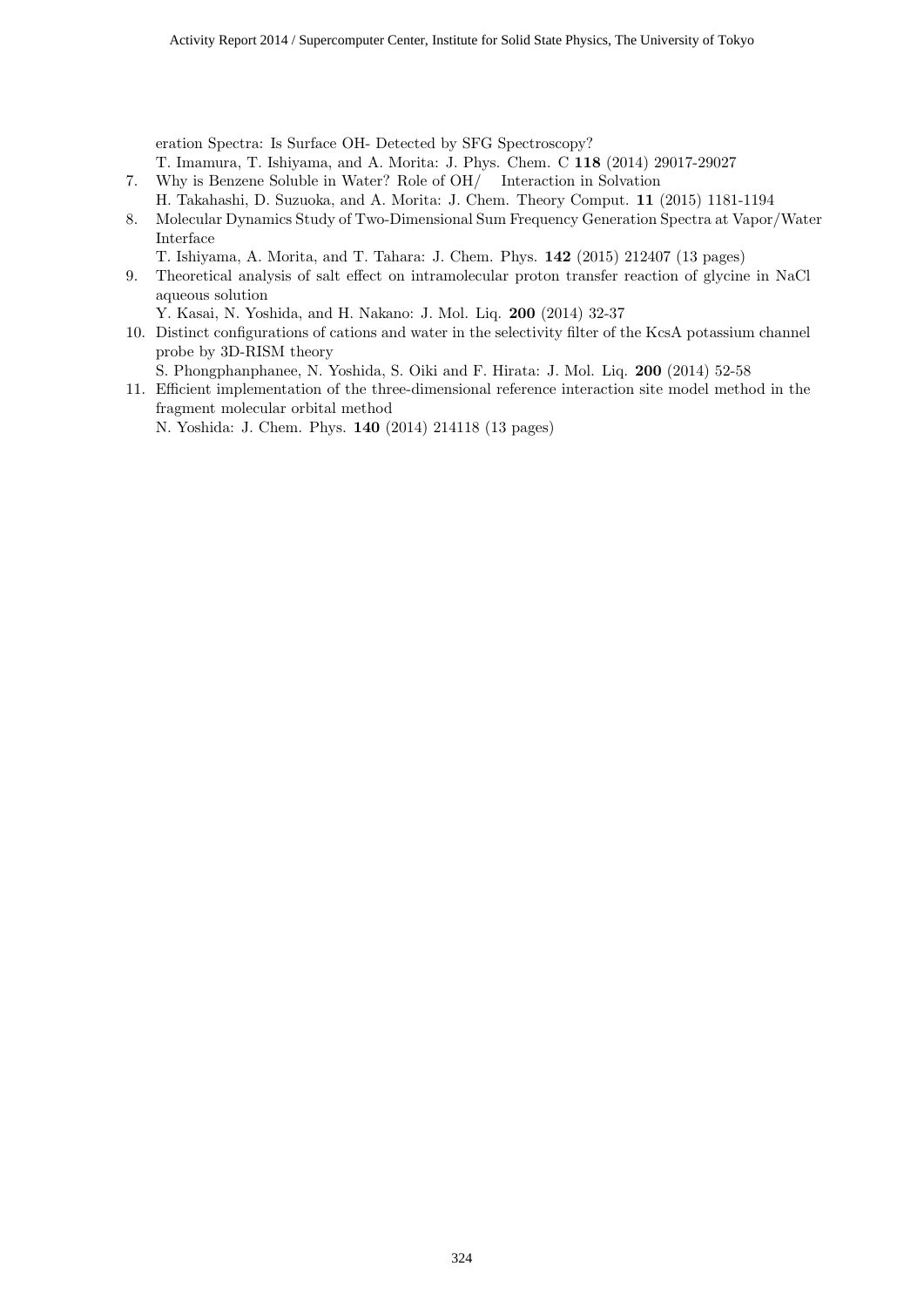# $\Box$  Doctor theses

# 1. FUJI, Yohei

Symmetries and quantum phases in one-dimensional spin systems University of Tokyo, 2015-03

# 2. HIGASHI, Yoichi

Theoretical study for identifying unconventional superconductivity through vortex core bound states

Osaka Prefecture University, 2015-03

# 3. KITAOKA, Yukie

Investigation on Multiplets in Metal-Complexes from Constraint Density Functional Theory Mie University, 2014-09

# 4. KURITA, Moyuru

Numerical Studies on Quantum Phases Emergent from Interplay of Spin-Orbit Interactions and Strong Electron Correlations University of Tokyo, 2015-03

# 5. NISHIDA, Miho

Theoretical studies on spin structures and physical properties of transition metal oxides Kanazawa University, 2015-03

# 6. NOMURA, Yusuke

Ab initio studies on superconductivity in alkali-doped fullerides University of Tokyo, 2015-03

# 7. YAMAMOTO, Kentaro

Coupled proton-electron transfer in excited states of X-MnOH2: A nonadiabatic electron wavepacket study

University of Tokyo, 2015-03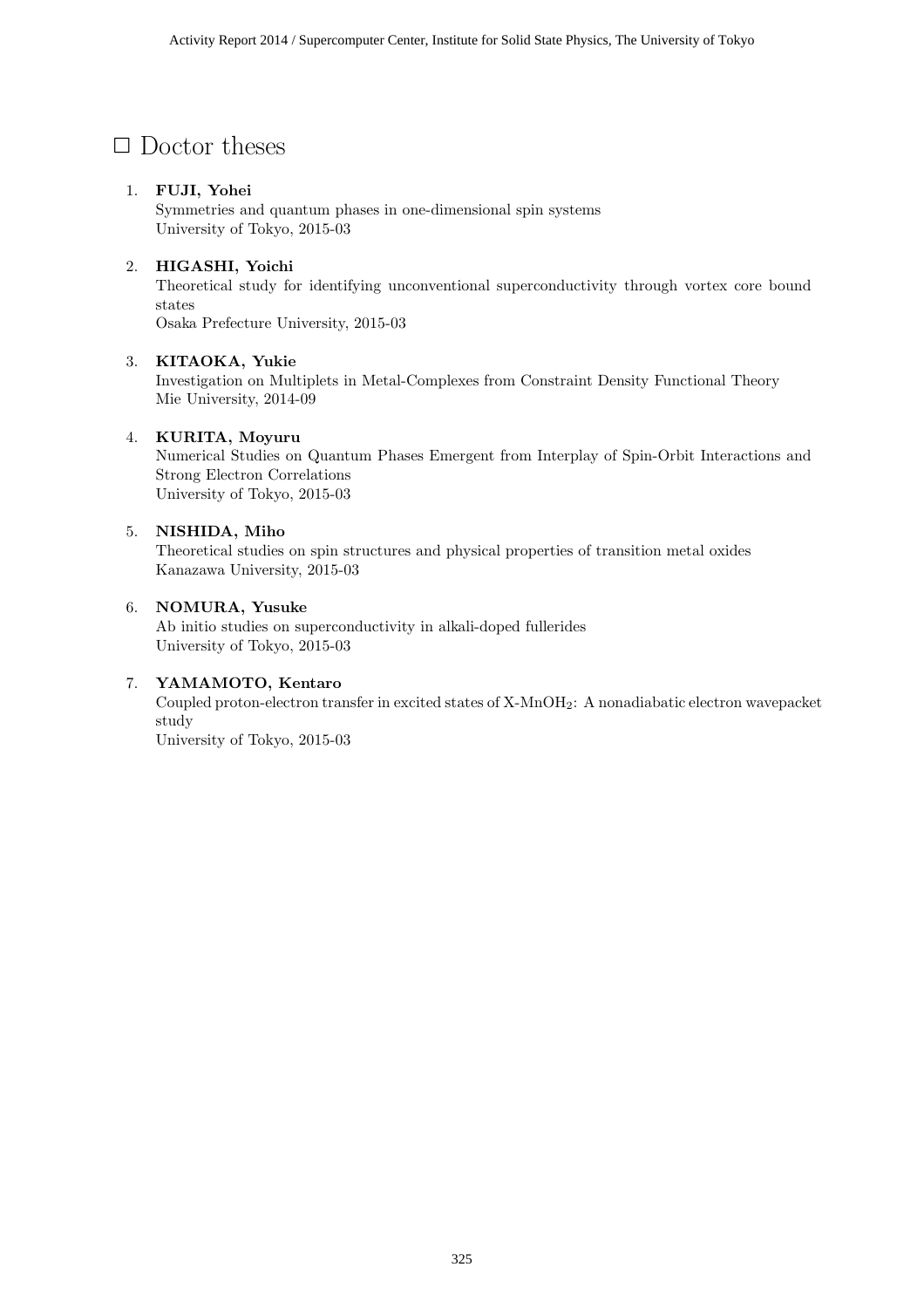# $\square$  Master Theses

# 1. AKIYAMA, Sumito

Electronic Properties of Redox Active Molecules Attached on Metal Electrodes Using First-Principles Calculations Osaka University, 2015-03

# 2. ARAI, Hayato

Theoretical studies on the superconducting mechanism of iron-pnictide and the thermoelectricity of black phosphorus by the first-principles calculation and multiband effective model University of Electro-Communications, 2015-03

# 3. FUTAMI, Futoshi

Static and dynamical properties of magnetic order in small world networks University of Tokyo, 2015-03

#### 4. HIYAMA, Masaaki

Diffusion and ionization of metal atoms around metal/SiO2 interfaces: first-principles study Chiba University, 2015-03

#### 5. IDO, Kota

Time-Dependent Variational Monte Carlo Method for Quantum Dynamics University of Tokyo, 2015-03

#### 6. ISHIHARA, Takashi

Development and tuning of "CALNOS" for nonlinear spectroscopy calculation and its application to gas-liquid interface of water/methanol mixture Tohoku University, 2015-03

# 7. KASAI, Yukako

Theoretical Prediction of pKa Value of Amino Acids using 3D-RISM-SCF Method Kyushu University, 2015-03

# 8. KAWASHIRI, Yuuki

Theoretical study on DC response of single molecular device using first-principles calculations University of Tokyo, 2015-03

# 9. KIDANI, Naotaka

Analysis of etching mechanism in CARE method by means of first-principles calculations -Atom removal mechanisim at step edge of alpha-quartz-Osaka University, 2015-03

#### 10. KUBOTA, Dai

Extension of Cluster Dynamical Mean Field Theory by Real Space Renormalization University of Tokyo, 2015-03

# 11. LI, Han

Development of Real-Space Car-Parrinello Molecular Dynamics and its Application to SiC Oxidation University of Tokyo, 2015-03

# 12. MIKI, Yuji

Free energy analyses for ATP hydrolysis using massively parallel QM/MM simulations Tohoku University, 2015-03